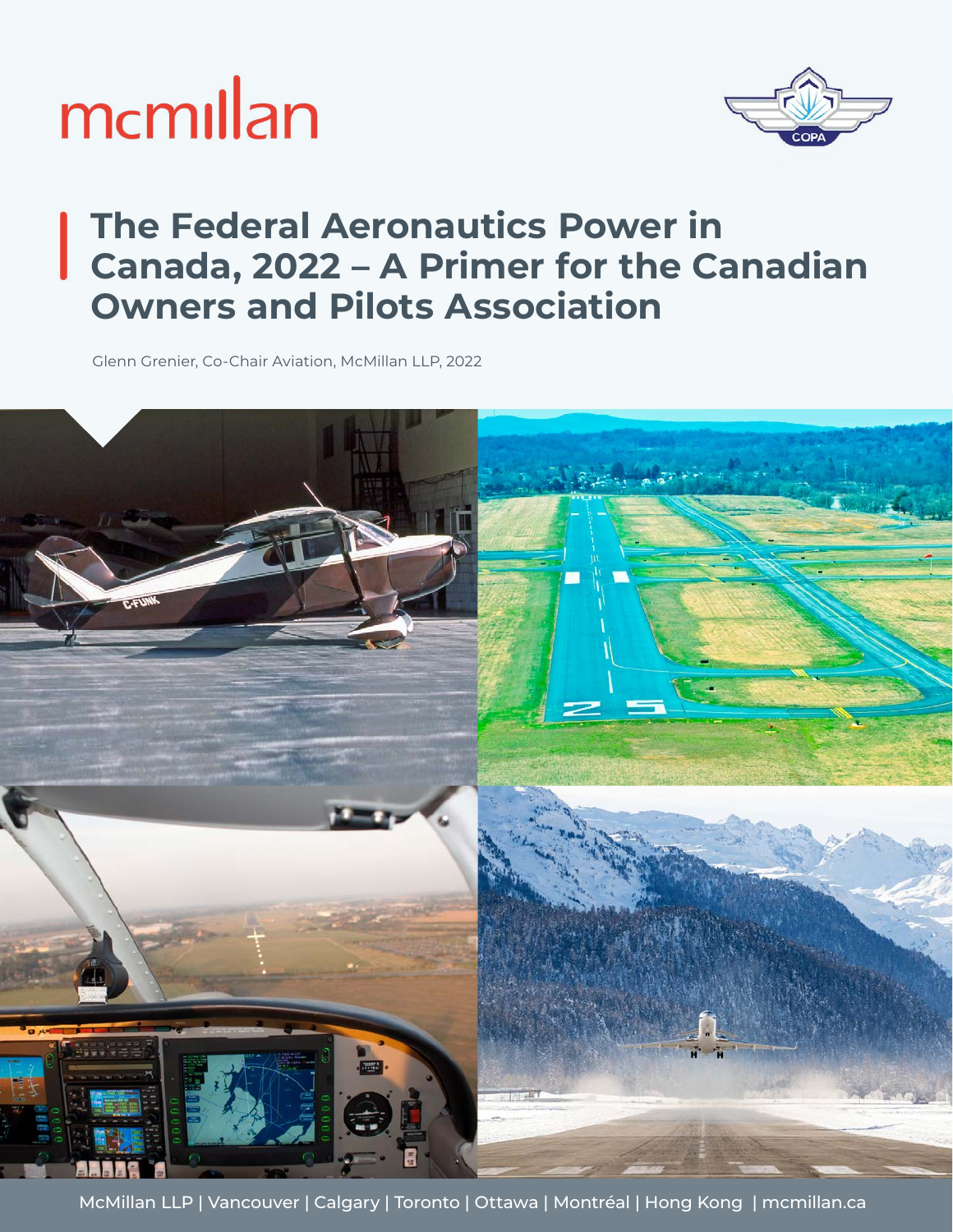

#### Contents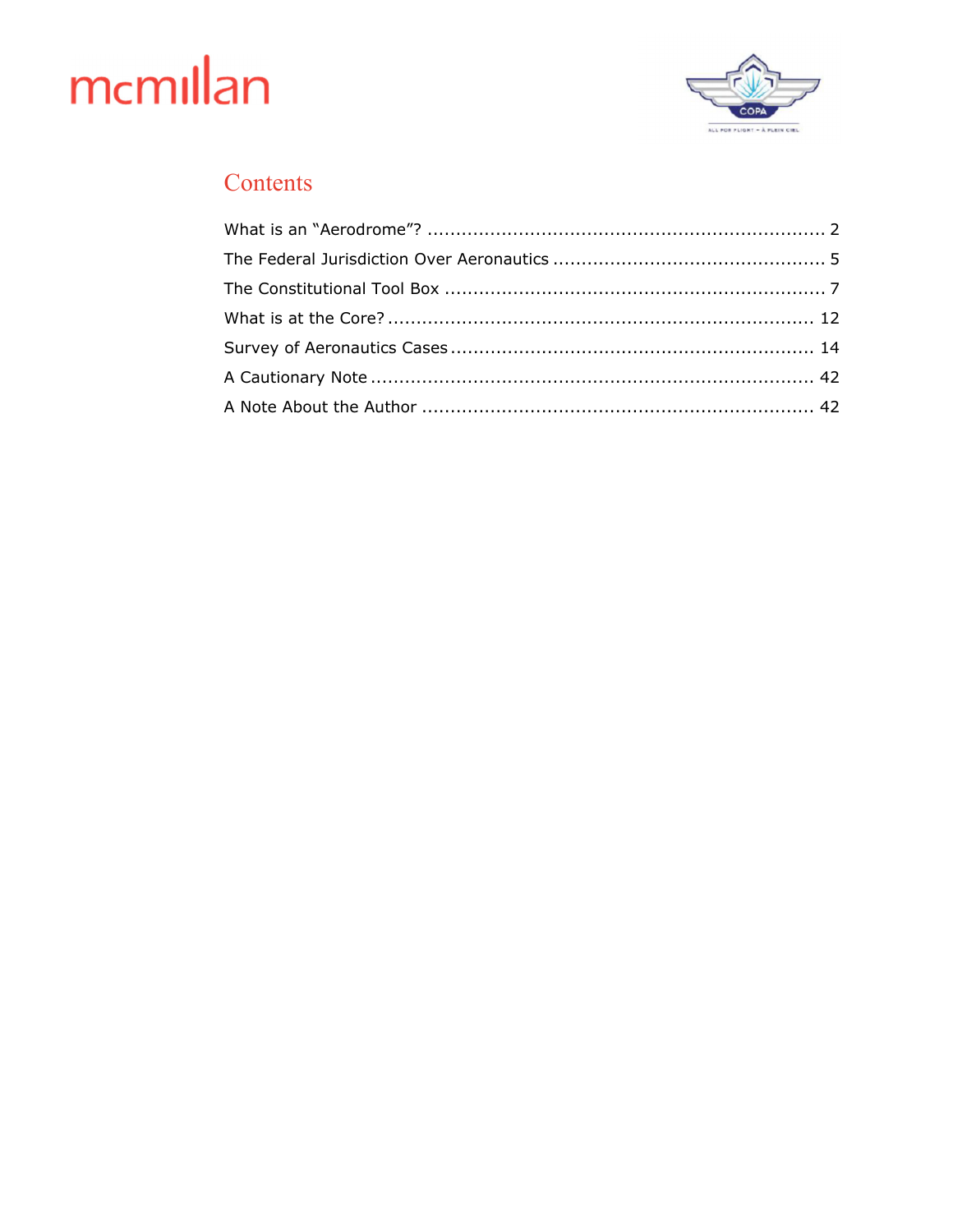

We have heard repeatedly that aviation is federally regulated. We may have even read that aeronautics is under the exclusive jurisdiction of the federal Ministry of Transportation, a position that the Supreme Court of Canada reaffirmed in 2010. If so, then why are we still reading stories about municipalities issuing stop work orders to air operators who are otherwise in full compliance with the *Canadian Aviation Regulations*? This is often because the exclusive federal jurisdiction over aeronautics is not understood by provincial or municipal regulators, or the matter is novel and the courts must determine whether the subject matter is within the protected "core" of federal aeronautics power or, sadly in my experience, that provincial/municipal authorities are simply exceeding their jurisdiction, often for local political reasons, and at the expense of the strained resources of the aviation sector.

This Primer (updated and expanded from a similar article published in 2018) is intended to assist the reader in understanding what is meant by the exclusive federal jurisdiction over aeronautics, its extent and limits, and review cases where provincial/municipal officials have (or have not) been found to have encroached in terms of impermissibly attempting to regulate aeronautical activities. In doing so, we will look at cases concerned with, for example, the location of aerodromes (which term includes heliports and water aerodromes), the construction of hangars, carrying on aeronautical businesses, noise and environmental concerns.

The reader is asked to keep the following in mind in the course of this review:

a) The exclusive federal jurisdiction over aeronautics does not mean provincial jurisdiction stops at the airport fence. The division of constitutional powers in Canada is not geographical in this sense, but functional. It does not necessarily create an island for a federally-regulated enterprise in a sea of provincial and municipal regulations. By way of example, provincial labour laws were found to apply to the construction workers building the runways at Mirabel Airport.<sup>1</sup>

b) Do not assume the caselaw is consistent. It strives to be, but there are decisions from different courts from different areas and eras that come to different conclusions on similar issues. Under our system, one of the functions of the Supreme Court of Canada is to sort out such inconsistencies, when they have the opportunity and inclination to do so. However, frustrating inconsistencies in the caselaw can persist for years; and

c) Even in cases where the "law is clear", provinces and municipalities continuously test the boundaries, even in cases where the courts have previously and consistently ruled against them.

To understand the cases summarized in this Primer, it is necessary to review the basic terminology used and constitutional framework that exists. The explanations below are not

<sup>1</sup> <sup>1</sup> *Construction Montcalm Inc. v Quebec (Minimum Wage Commission)*, [1979] 1 SCR 754 [*Construction Montcalm*].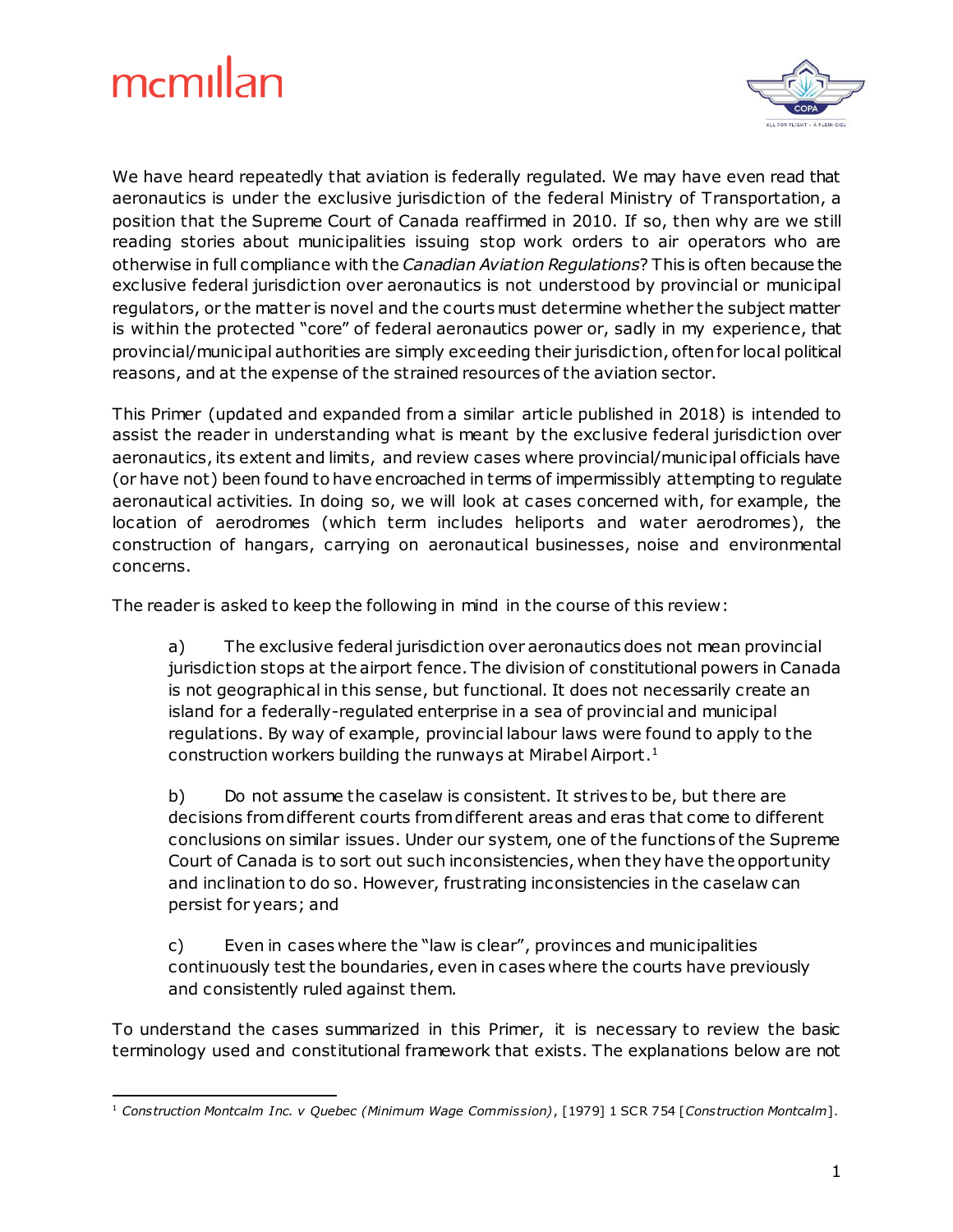

intended as a comprehensive legal treatise, but a basic summary briefing for members of the Canadian Owners and Pilots Association and the flying community.

#### **What is an "Aerodrome"?**

We will start with an explanation as to the meaning of the terms "aerodrome" and "airport". As you will see, all "airports" are "aerodromes", but not all "aerodromes" are "airports".

The federal *Aeronautics Act<sup>2</sup>* defines "**aerodrome**" as follows:

Any area of land, water (including the frozen surface thereof) or other supporting surface used, designed, prepared, equipped or set apart for use either in whole or in part for the arrival, departure, movement, or servicing of **aircraft** and includes any buildings, installations and equipment situated thereon or associated therewith. $3$ 

An "**aircraft**" is defined by the *Aeronautics Act* as "any machine capable of deriving support in the atmosphere from reactions of the air, and includes a rocket."<sup>4</sup> The regulations created further to the *Aeronautics Act* include the *Canadian Aviation Regulations*<sup>5</sup> ("*CARs*") which expand upon this definition and divide "**aircraft**" into "heavier-than-air aircraft" and "lighterthan-air aircraft." 6

Thus an "**aeroplane**" is defined as "a power-driven heavier-than-air **aircraft** that derives its lift in flight from aerodynamic reactions on surfaces that remain fixed during flight." A "**seaplane**" is "an **aeroplane** that is capable of normal operations on water." Further, an "**ultra-light aeroplane**" means "an advanced ultra-light **aeroplane** or a basic ultra-light **aeroplane**." Since all are **aeroplanes**, all are **aircraft**.

A "**helicopter**" is defined as "a power-driven heavier-than-air **aircraft** that derives its lift in flight from aerodynamic reactions on one or more power-driven rotors on substantially vertical axes."

A "**gyroplane**" is defined as "a heavier-than-air **aircraft** that derives its lift in flight from aerodynamic reactions on one or more non-power-driven rotors on substantially vertical axes."

A "**glider**" is "a non-power-driven heavier-than-air **aircraft** that derives its lift in flight from aerodynamic reactions on surfaces that remain fixed during flight."

l,

<sup>2</sup> *Aeronautics Act*, RSC 1985, c A-2.

<sup>3</sup> *Ibid,* s 3(1) [emphasis added].

<sup>4</sup> *Ibid*.

<sup>5</sup> *Canadian Aviation Regulations*, SOR/96-433.

<sup>&</sup>lt;sup>6</sup> Ibid, s 101.01(1) (contains all of the definitions for the various types of aircraft which follow).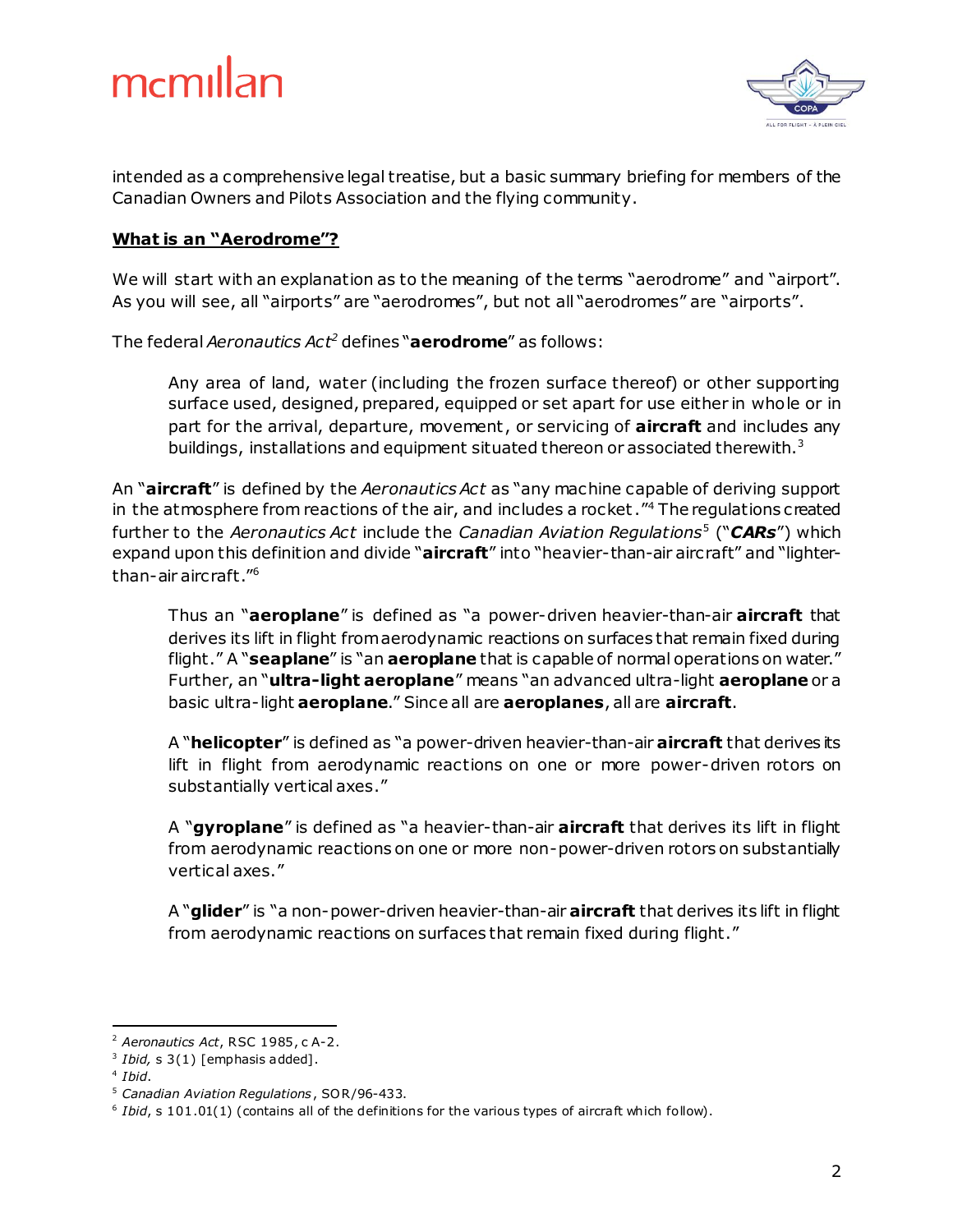

1



An "**airship**" is "a power-driven lighter-than-air **aircraft"** while a "**balloon**" is a "nonpower-driven lighter-than-air **aircraft**."

Other types of **aircraft** listed in the definition section of the *CARs* include "**ornithopter**", "**powered parachute aircraft**" and "**remotely piloted aircraft**".

Since aeroplanes, seaplanes, ultra-lights, helicopters, gyroplanes, gliders, airships, balloons as well as ornithopters, powered parachutes and remotely piloted aircraft, are all types of "**aircraft**", then any area of land, water or a supporting surface used, designed, prepared or set apart for their arrival, departure or servicing, is an "**aerodrome**". Further, any of the buildings, facilities or equipment situated thereon *or* (disjunctive) associated therewith are part of the **aerodrome**.

"**Aerodromes**" can be registered, unregistered and/or certified.

Registration is a relatively simple process that requires the submission of the information set out in section 301.03 of the *CARs*, which is further refined in Advisory Circular AC 301-002 (*Aerodrome Registration*). Once submitted and subject to any questions or clarifications, the federal Minister of Transportation will list the aerodrome in the *Canadian Flight Supplement* or the *Water Aerodrome Supplement*. <sup>7</sup> However, as we shall see, an unregistered aerodrome is no less an aerodrome than a registered one. $8$ 

The next step up in the aerodrome hierarchy is to have one's aerodrome "certified" or, in the more technical language of the *Aeronautics Act*, to have an aerodrome "in respect of a **Canadian aviation document** is in force.<sup>"9</sup> There are two principal types of certificates we have in mind here, being an "airport certificate" or a "heliport certificate" issued further to Subpart 2 ("Airports") or Subpart 5 ("Heliports") of Part III of the *CARs,* respectively.

Here is the confusing part: a "heliport" is an "airport" as defined in the *Aeronautics Act*, (because it is an "aerodrome" for which a Canadian aviation document is in force, namely a heliport certificate) but is not an "airport" as defined in the *CARs*, which has a narrower definition of "airport" which only includes "an aerodrome in respect of which an airport

<sup>7</sup> While subsection 301.03(1) o f the *CARs* provides the Minster of Transportation ("Minister") "shall register the aerodrome", the Minister does have the discretion to re fuse registration further to subsection 301.03(2) if the aerodrome does not meet the criteria set out in sections 301.05 to 301.09 or if, in the opinion of the Minister (which practically speaking means Transport Canada) the aerodrome will likely be a hazard to aviation safety.

<sup>&</sup>lt;sup>8</sup> In any legal dispute, it certainly helps if the aerodrome has been registered with the federal government as this will usually be conclusive of the issue as to whe ther or not your property is or is not an aerodrome. For this reason, I o ften encourage owners to register their aerodromes in addition to the fact that registration promotes air transport and safety. TIP: if you are in a legal dispute which includes whe ther your unregistered aerodrome is used as an aerodrome, your pilot's log and aircraft journey log will provide evidence you have regularly taken off and landed at the area you claim is an aerodrome. This is bolstered by the fact pilots are required by the *CARs* to m aintain these records and there are penalties for creating inaccurate or false records.

<sup>9</sup> *Aeronautics Act*, *supra* note 2, s 3(1) "airport" [emphasis added]. See also "Canadian aviation document" which "means any license, permit, accreditation, certificate or other document issued by the Minister [of Transportation] under Part I [of the *Aeronautics Act*]" (*ibid*, s 3(1)).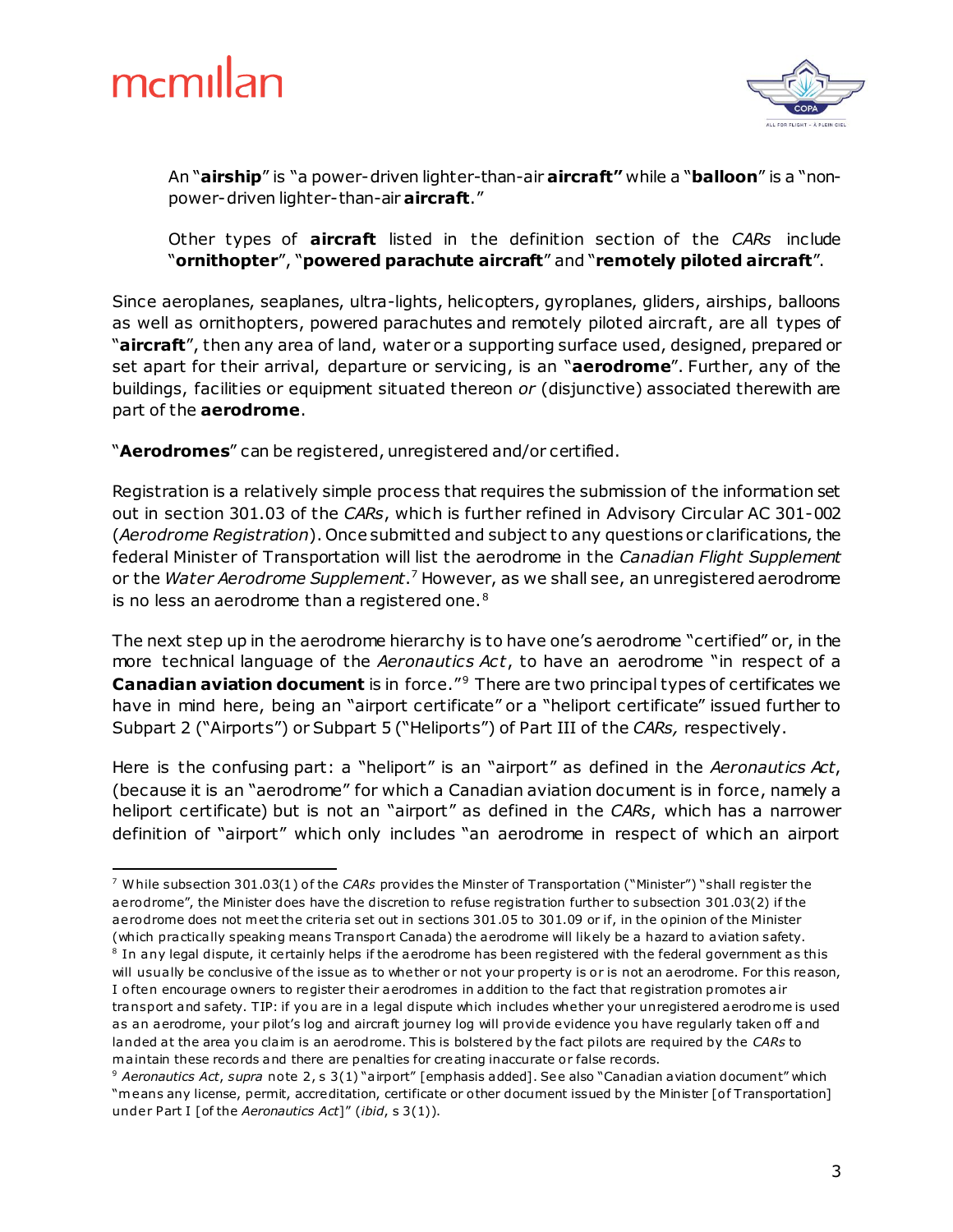

certificate issued under *Subpart 2* of Part III is in force", again keeping in mind that heliport certificates are issued under *Subpart 5, not Subpart 2*. Thus, an "aerodrome" for which a "heliport certificate" has been issued is a "heliport" for the purposes of the *CARs*, but is an "airport" for the purposes of the *Aeronautics Act* (which in fact has no definition of "heliport"). While this is an interesting quirk in the legislative framework of which the reader should be aware, this distinction has no consequences for the constitutional discussions below.

The terms "helidrome" and "helipad" are not defined nor used in the *Aeronautics Act* nor the *CAR*s. The term "helideck" is found in one section in the *Standards* for Heliports (TP325) concerning lights on a floating "helideck".

The term "water aerodrome" is not defined in the *Aeronautics Act* nor the *CARs*, yet the term is used in the *CARs* in the context of the *Water Aerodrome Supplement* and a number of provisions including the consultation provisions (subsection 307.02(b) which as discussed below does not apply to water aerodromes) and the marking of unserviceable movement areas (subsection 301.04(2)) which is obviously not applicable to water aerodromes.

Prior to 2016, anyone was entitled to establish an aerodrome anywhere in Canada, except the "built-up area" of the town or city (as considered by Transport Canada). The federal government did not require a permit and the provincial (and municipal) governments had no jurisdiction to permit or deny this land use, as will be discussed in detail below. However, in 2016, the federal government passed Subpart 7 of Part III of the *CARs*, the aerodrome "Consultations" provision. The requirement to consult is triggered by "aerodrome work" which is defined as building a new aerodrome, or at an existing aerodrome, building a new runway for "aeroplanes" or increasing the length of an existing runway for "aeroplanes" by more than 100m (328 feet) or 10%, whichever is greater.<sup>10</sup> This provision does not apply to "water aerodromes", aerodromes used primarily for agricultural purposes or aerodromes, including heliports, that are used primarily for helicopter operations.<sup>11</sup> If applicable, the consultation regulations define who must be consulted and how. They further require the proponent to submit a summary report of the results of the required consultation, including a summary of comments or objections received. The proponent may not start the work until 30 days after the Minister of Transportation ("Minister") receives the summary report. Effectively, the Minister has given themselves 30 days to read the report and issue an order stopping the aerodrome work from proceeding. If there is silence, the proponent may proceed. Again, there is no permit or certificate required.<sup>12</sup>

Ironically, we have explored all these definitions so that you will understand that no matter what term is used to describe the facility, the area used, designed, prepared or set apart for

l,

<sup>10</sup> *CARs*, *supra* note 5, s 307.01.

<sup>&</sup>lt;sup>11</sup> *Ibid*, s 307.02. Members should be aware that when the draft regulations were published, they included the provision exempting aerodromes used for helicopter operations. Part of COPA's written submissions on the draft regulation reasoned that since water aerodromes used about the same amount of land that helicopter aerodromes used (or less), they likewise should be exempt. That suggestion was adopted in the final regulation. <sup>12</sup> *Ibid*, ss 307.03–307.10.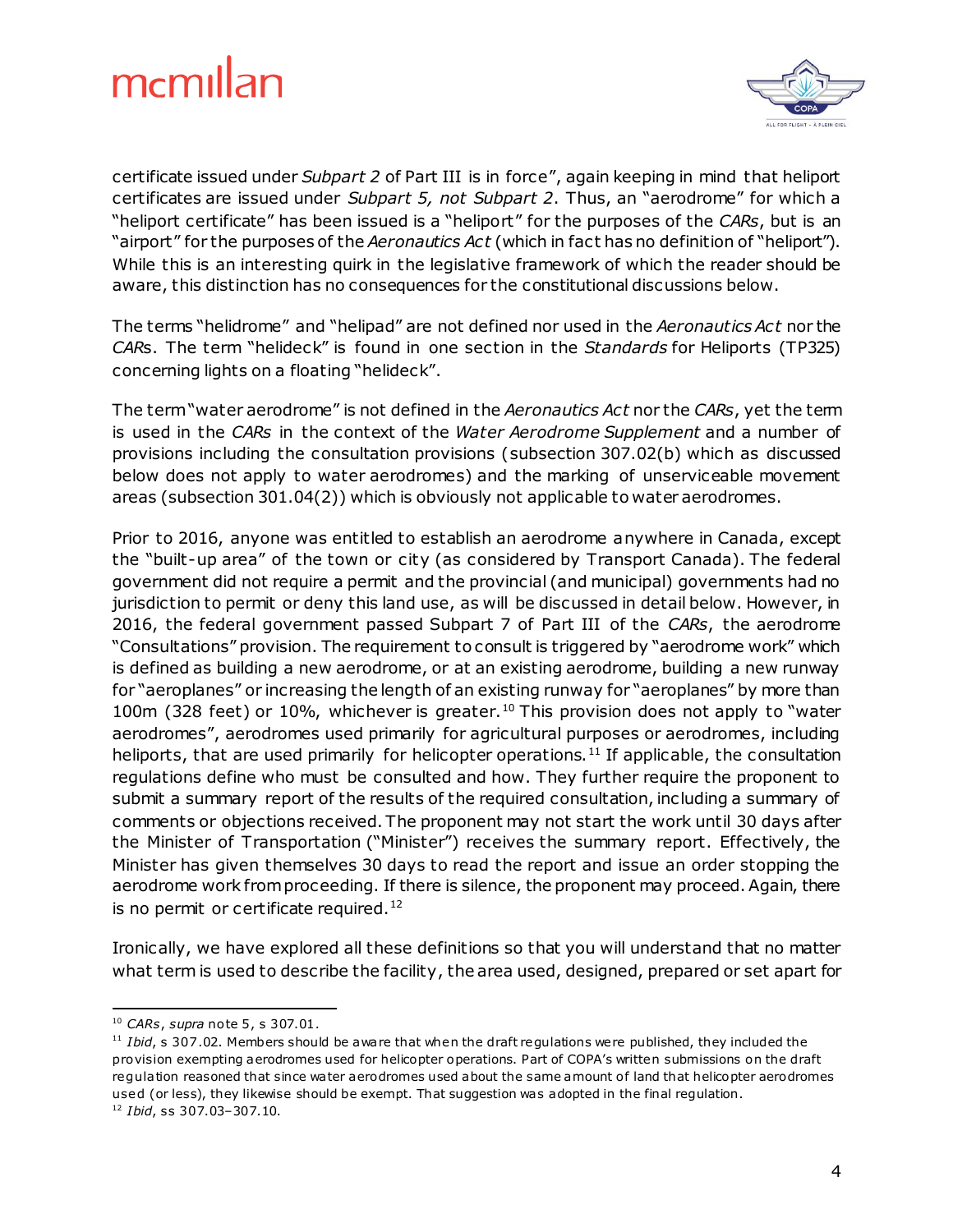

the arrival, departure or servicing of any type of **aircraft** is an "**aerodrome**", period. It may also be a "water aerodrome", a "heliport" or indeed, part of a larger "airport" but regardless, it is an aerodrome. Why is that important?

Constitutionally, all "aerodromes" (registered, unregistered, certified, uncertified, water aerodromes, airports or heliports) are treated the same. In *Quebec (AG) v Canadian Owners and Pilots Association*<sup>13</sup> it was argued (not for the first time) on behalf of the provinces that "local aerodromes" (which is not a term actually defined or used in the *Aeronautics Act* nor the *CARs*) <sup>14</sup> should be treated differently from national or international airports (also not defined) as they could not be considered of "national importance", which was argued to be the reason aeronautics was initially ruled to be an exclusively federal concern in 1952.<sup>15</sup> This argument was expressly rejected by the Supreme Court of Canada in *COPA* for two stated reasons:

> a) The subject matter of aerial navigation had previously been held to be "non-severable". It was held that it is impossible, for example, to separate *intra*-provincial flying from *inter*-provincial flying for the purposes of regulation and equally impossible to separate the location and regulation of aerodromes from the subject of aerial navigation as a whole; and

b) All of Canada's aerodromes and airports constitute a network of landing places that together, facilitate air transport and ensure safety.<sup>16</sup>

Thus, Pearson International Airport, and Messr. Laferrière's grass strip at issue in *COPA,* have the same constitutional standing and protection under the federal aeronautics power.<sup>17</sup>

#### **The Federal Jurisdiction Over Aeronautics**

In Canada, jurisdiction over various legislative subjects is divided between the provincial and federal governments pursuant to the *Constitution Act, 1867*<sup>18</sup> (referred to herein as the "**Constitution**")*.* Federal powers are enumerated in section 91 of the Constitution and provincial powers are enumerated in section 92. Municipalities do not have separate standing under the Constitution as they are in fact institutions created by the provinces further to

<sup>1</sup> <sup>13</sup> 2010 SCC 39 [*COPA*]. I would be remiss in the circumstances not to mention two things. Firstly, this case, and the com panion case, *Quebec (Attorney General) v Lacombe,* 2010 SCC 38 [*Lacombe*] discussed herein, were argued by the Canadian Owners and Pilots Association ("COPA")'s former legal counsel, Dan Cornell (now the Honourable Justice R. Dan Cornell) together with lawyers Pierre Beauchamp and Emma Beauchamp. Secondly, funding for this case came from COPA's Freedom to Fly Fund (i.e. the members of COPA).

<sup>&</sup>lt;sup>14</sup> Because the federal government does not differentiate aerodromes on this basis, which is the entire point.

<sup>15</sup> *Johannesson v City of West St. Paul (Rural Municipality)*, [1952] 1 SCR 292 [*Johannesson*].

<sup>16</sup> *COPA*, *supra* note 13 at para 33.

<sup>&</sup>lt;sup>17</sup> See also *Regional District of Comox-Strathcona v Hansen* (2005) 7 WWR 249 (BCSC) at para 48 [Hansen], which says the same thing. The *Hansen* decision was cited with approval five years later in *COPA, supra* note 13 at para 37.

<sup>&</sup>lt;sup>18</sup> Form erly known as the *British North America Act*, an act of the British Parliament which created the Dominion of Canada in 1867. The name was changed when the *Canadian Constitution* was repatriated in 1982.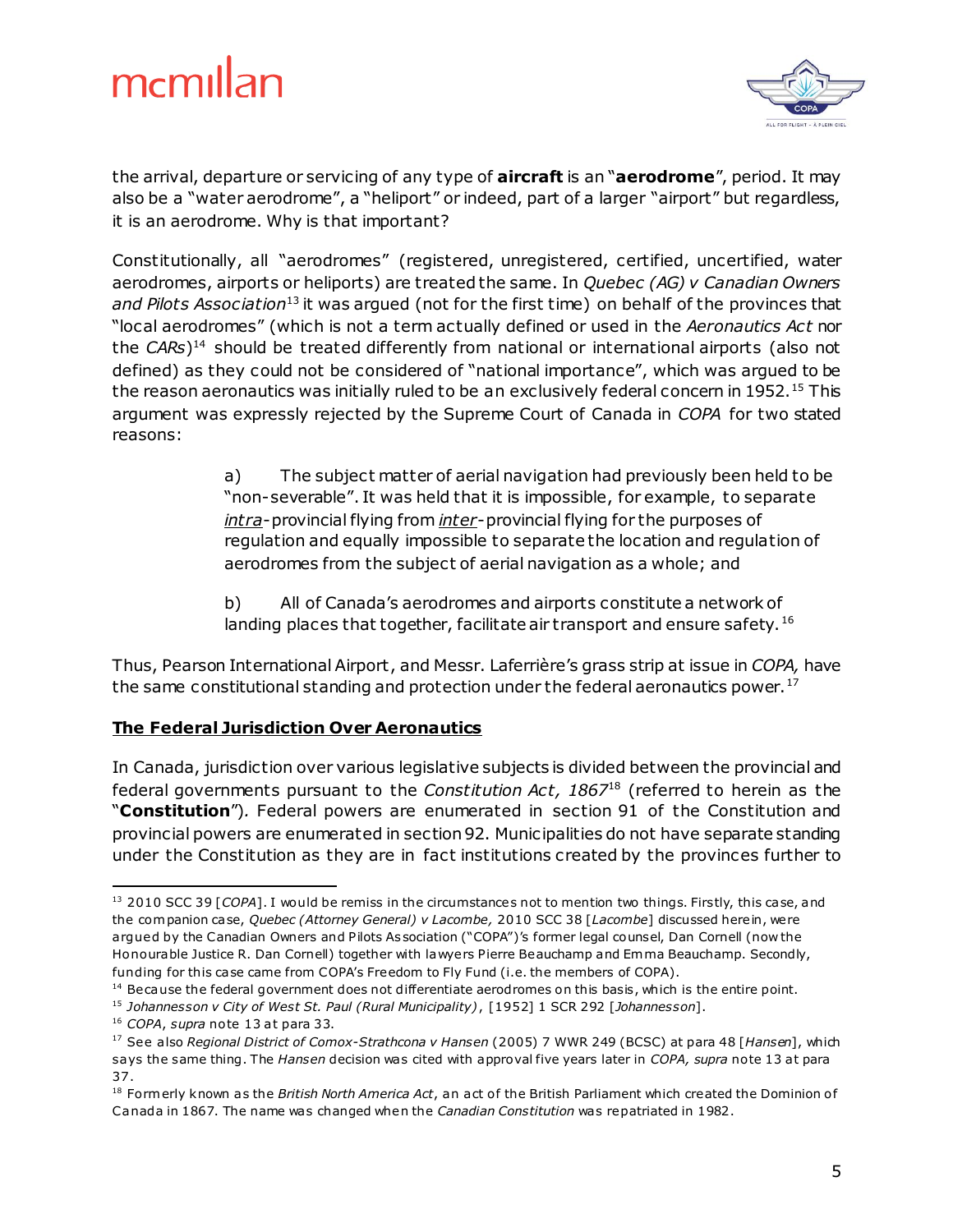

section 92(8) ("Municipal Institutions in the Province"). Thus, if a municipality purports to exercise jurisdiction over a subject matter, they are effectively standing in the same constitutional shoes as the provinces (subject to whatever limits may be set out in the provincial statute which created them). That is, municipalities must find the source for their asserted power and jurisdiction in section 92.

Not surprisingly, aeronautics is not listed as an enumerated power in either section 91 or 92 of an Act drafted in 1867 as powered flight was still decades in the future. However, section 91 (the federal powers section) does contains a basket clause which assigns to the federal government the power to make laws for the **P**eace, **O**rder and **G**ood **G**overnment of Canada regarding matters not assigned exclusively to the provinces by section 92. This residual power came to be known as the "**POGG Power**" or simply "POGG". But that does not necessarily provide an easy answer to the issue of regulation of, for example, aerodromes, since the provincial powers enumerated in section 92 specifically include items such as property and civil rights in the province, municipal institutions and generally, matters of a local or private nature in the province.

The issue as to which level of government controls aeronautics was first addressed in a case called the *Aeronautics Reference<sup>19</sup>* which was decided by the Privy Council<sup>20</sup> in 1932. While noting that some aspects of aeronautics could possibly fall under section 92, the Privy Council noted that most fell under headings within section 91 and those that remained would be swept up by the federal POGG Power. What corroborated this view at the time was the fact that federal aeronautical legislation (the *Air Board Act*, SC 1919, c 11 which was succeeded by the *Aeronautics Act, 1927*, SC 1927, c 34) was passed in 1919 to fulfill Canada's obligations further to the Aeronautics Convention of Paris (part of the Peace Conference ending World War I). Section 132 of the Constitution expressly gave the federal government powers to fulfill Canada's treaty obligations entered into by the British Empire. While this may seem colonial and anachronistic, one observation by the Privy Council, which has nothing to do with the treaty, has been repeated in the cases that followed: "...that aerial navigation is a class of subject which has attained such dimensions as to affect the body politic of the Dominion."<sup>21</sup>

The case that thereafter indisputably placed aeronautics under the exclusive federal umbrella was *Johannesson v Municipality of West St. Paul*<sup>22</sup> decided in 1952. Mr. Johannesson had purchased a tract of land in the municipality of West St. Paul along a straight section of the Red River, ideal for landing seaplanes. Mr. Johannesson sought to build an airstrip along the river and service land-based aircraft and seaplanes. However, the Province of Manitoba, pursuant to section 921 of its (then) *Municipal Act* provided that a municipality could pass bylaws in respect of licensing and regulating aerodromes and where airplanes could be kept for hire. The municipality of West St. Paul passed such a by-law and a) prohibited such activities

l, <sup>19</sup> *Re Aerial Navigation, Canada (AG) v Ontario (AG) et al,* [1932] 1 DLR 58 (PC).

 $20$  At the time, the highest appeal "court" in Canada was not the Supreme Court of Canada, but in fact a special legal committee of the British House of Lords.

<sup>21</sup> *Supra* note 19 at 70.

<sup>22</sup> *Supra* note 15.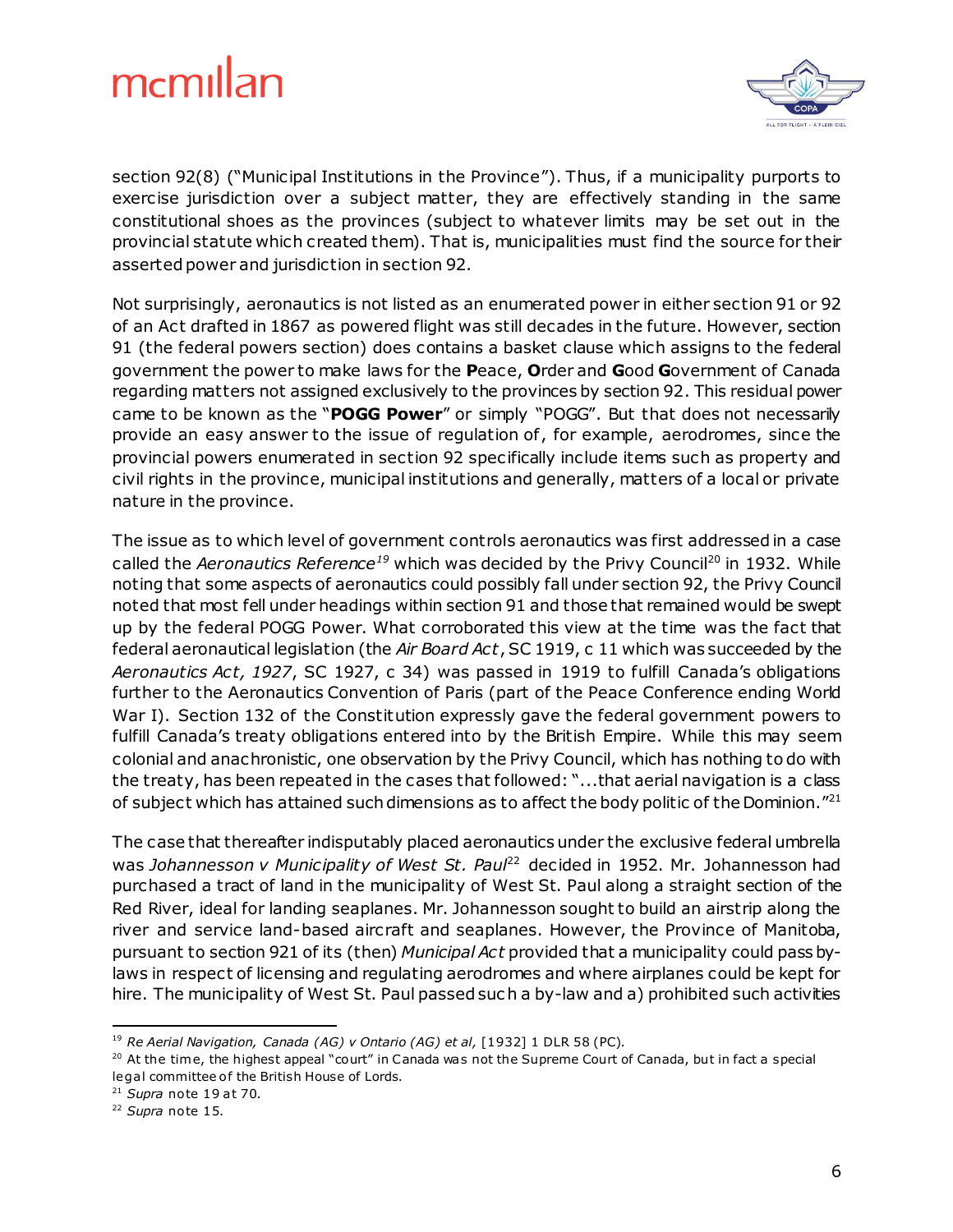



in certain areas, including where Mr. Johannesson's property was located and b) required a license for such activities outside the prohibited area. The dispute made its way up to the Supreme Court of Canada which ruled that section 921 of the Manitoba *Municipal Act* and the West St. Paul by-law were *ultra vires* (beyond the jurisdiction) of the provincial government, being matters related to aeronautics which it ruled was within the exclusive jurisdiction of the federal government. In doing so, the Supreme Court of Canada held the following:

a) while the section 132 "treaty" justification under the *Aeronautics Reference* no longer applied,<sup>23</sup> that was not the sole reason aeronautics was held to be a federal subject matter in that case;

b) aerial navigation in Canada was a matter of such national importance that it came under federal jurisdiction pursuant to the POGG Power in section 91;

c) further, such jurisdiction was exclusive as the field of aeronautical legislation was not capable of division in any practical way. $24$  Accordingly the provinces could not have any concurrent legislative jurisdiction; and

d) that in regard to the regulation of aerodromes and airports:

i) "just as it is impossible to separate inter-provincial flying from intra-provincial flying, the location and regulation of airports cannot be identified with either or separated from aerial navigation as a whole"<sup>25</sup>; and

ii) "it is impossible to separate the flying in the air from the taking off and landing on the ground" and such "makes the aerodrome, as the place of taking off and landing, an essential part of aeronautics and aerial navigation."<sup>26</sup>

The *Johannesson* decision has been referenced in almost every case concerning jurisdiction over aviation in Canada since it was decided. It was expressly referenced, recited and relied upon in the most recent 2010 Supreme Court of Canada decisions in *COPA* and *Quebec (Attorney General) v Lacombe*. 27

#### **The Constitutional Tool Box**

To understand the aviation cases discussed later in this Primer, it is necessary to understand the following constitutional concepts used by the courts.

<sup>1</sup>  $23$  The Paris Convention of 1919 was replaced in 1944 by the Chicago Convention to which Canada was a signatory in its own right and not a signatory as part of the British Em pire and thus, section 132 of the then *British North America Act* no longer applied.

<sup>24</sup> *Johannesson, supra* note 15 at para 68.

<sup>25</sup> *Ibid* at para 33.

<sup>&</sup>lt;sup>26</sup> *Ibid* at para 50. See also *ibid*, para 29 to this same effect.

<sup>27</sup> *Lacombe*, *supra* note 13.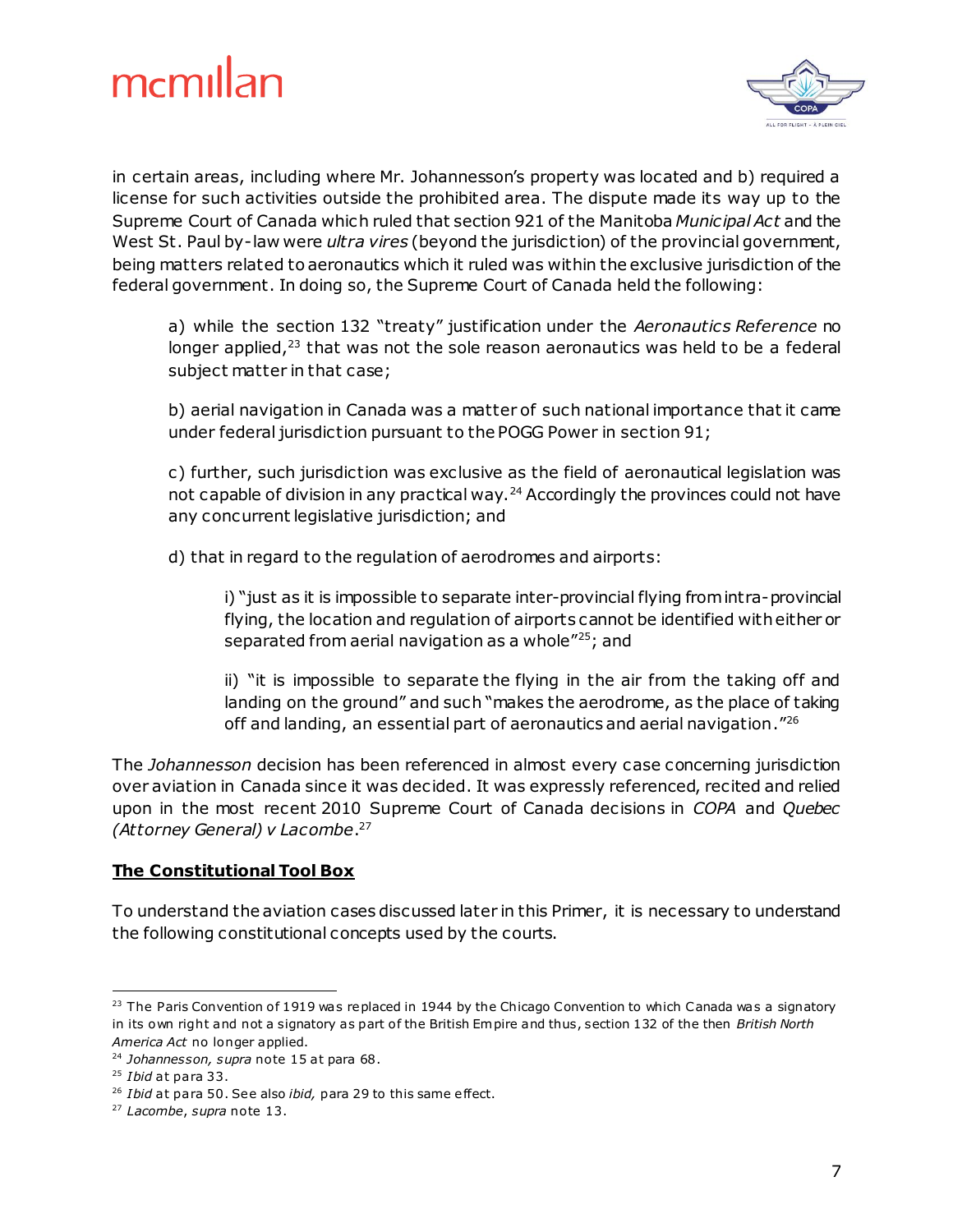

#### i) *Utra Vires*

In the *Johannesson* decision, the provincial legislation and municipal by-laws were ruled to be *ultra vires*, or "beyond the jurisdiction" of the legislative bodies which passed those laws or by-laws. This is because the province and the municipality of West St. Paul passed legislation which addressed directly and expressly aspects of aeronautics. The provincial statute expressly delegated to the municipality the power to regulate aerodromes, airplanes and the maintenance of airplanes. The West St. Paul by-law expressly prohibited aerodromes in some places and required a municipal license in other places. They purported to directly regulate a subject matter, aeronautics, which the Supreme Court of Canada ruled was within the exclusive jurisdiction of the federal government. As they had no authority or power over such matters, the legislation and by-law were ruled *ultra vires*, or beyond their powers and as such, those regulations were of no force or effect.

The term *intra vires* has the opposite meaning and refers to a law *within* the jurisdictional competence of the legislative body that passes it.

#### ii) Paramountcy

The division of constitutional powers in Canada cannot be thought of as separate silos or a definitive line that divides the powers of the federal government from those of the provincial governments. In many cases, the powers overlap; that is the subject matter under consideration can fall under different subsections of both section 91 and 92 of the Constitution. In such instances, both the federal government and the provincial government are legislating within their respective jurisdictions. Both pieces of legislation are *intra vires*. Further, a citizen may be required to comply with both pieces of legislation if they do not contradict each other (and leave it to the public to complain at the polls about excessive red tape). However, what happens when one level of government says you may or must do "x" and the other level of government prohibits "x"?

The conflict is resolved using the doctrine of paramountcy which provides that in the event of such a conflict, the federal legislation is paramount and, in effect, "wins", and the provincial legislation is declared to be inoperative to the extent of the inconsistency.<sup>28</sup>

However, there is also a second branch of paramountcy which is more subtle and does not require a direct operational conflict between federal and provincial laws such as described above. Rather, the courts look at the broader purpose of the federal legislation. If the provincial legislation is inconsistent with that federal purpose, such will be sufficient to trigger

<sup>1</sup> <sup>28</sup> *COPA*, *supra* note 13 at para 64.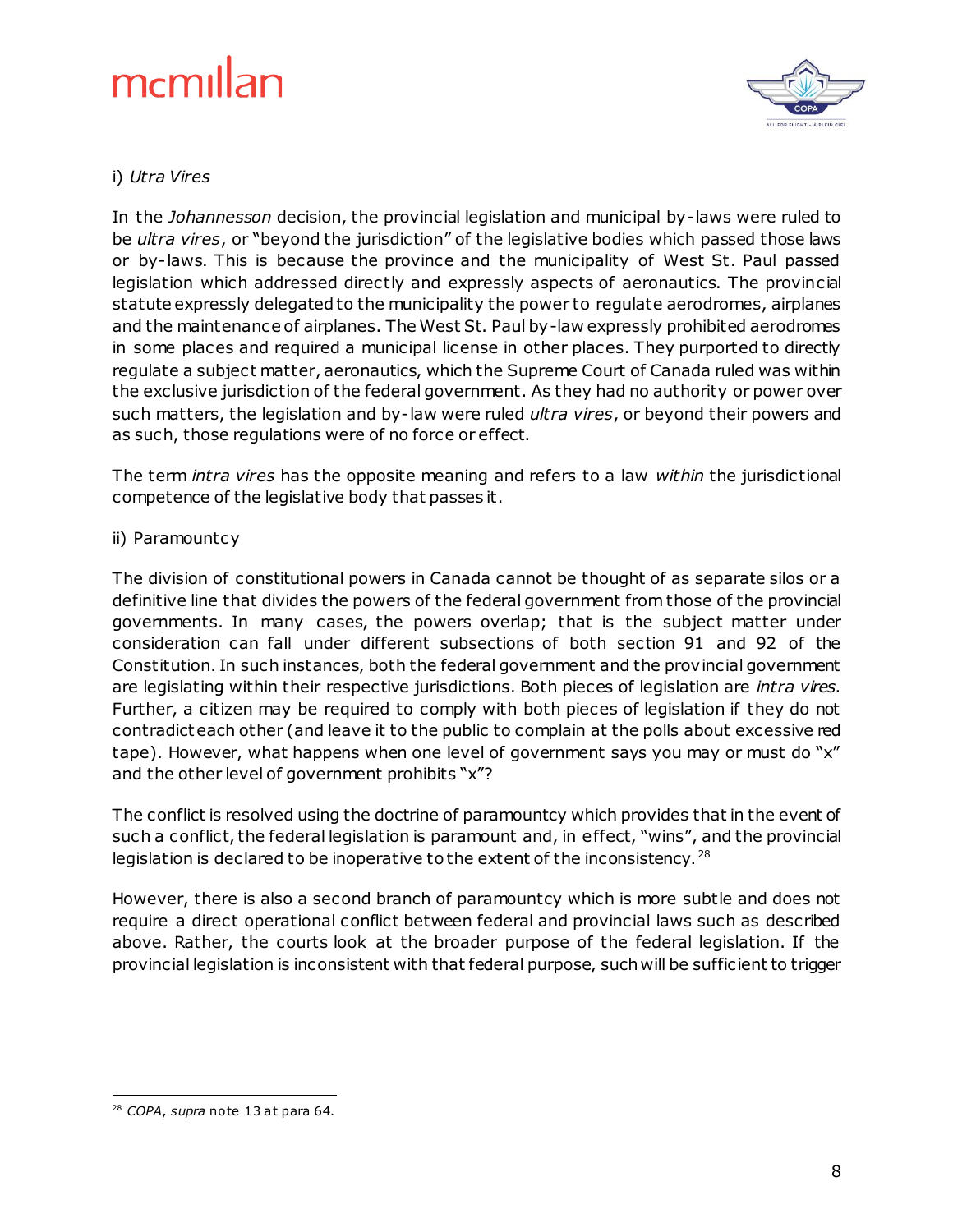

the doctrine of federal paramountcy.<sup>29</sup> An example of this is discussed below in respect of the *Mascouche* airport case.<sup>30</sup>

iii) Interjurisdictional Immunity

Unlike the doctrine of paramountcy, the doctrine of interjurisdictional immunity does not require an actual operational conflict between the federal and provincial legislation or even a conflict between the provincial law and a legislated federal purpose. Rather, the doctrine of interjurisdictional immunity is applied when an otherwise valid (*intra vires*) provincial law (or municipal by-law) trenches upon the "core" of a federal power to the point where the provincial law "impairs" that federal power.

The prime example for our purposes is found in the *COPA* decision wherein a valid Quebec agricultural land preservation statute prohibited the use of lands for any non-agricultural activity unless permission and a permit was obtained from the relevant Quebec Ministry. Messr. Laferrière built an aerodrome on his land (which was within the provincially protected area) without such a permit. The Quebec Commissioner in charge ordered Messr. Laferrière to dismantle the aerodrome (runway and hangar) and restore the land to its original state, all in accordance with the Quebec statute. While the lower courts in Quebec ordered Messr. Laferrière to do just that, the Quebec Court of Appeal and subsequently the Supreme Court of Canada, invoked the doctrine of interjurisdictional immunity and ruled the Quebec agricultural protection legislation did not apply to Messr. Laferrière's aerodrome and hangar. Note that he did not need permission or a permit from Transport Canada to establish a new aerodrome nor was he required or obligated by a federal statute to build his aerodrome. The *Aeronautics Act* and the *CARs* encompassed a permissive regime which generally allowed anyone to establish an aerodrome anywhere without a permit, provided they were not in a built-up area (which requires an airport certificate) and otherwise complied with the *CARs*.

Notwithstanding the prohibition under the Quebec legislation, the Courts ruled that the establishment and use of aerodromes was not only within the exclusive jurisdiction of the federal government (based upon *Johannesson* and a number of subsequent decisions) but that the establishment of aerodromes was at the "core" of the federal power over aeronautics. The "core" is described as "'the basic, minimum and unassailable content' of the legislative power in question [...]. The core of a federal power is the authority that is absolutely necessary to enable Parliament 'to achieve the purpose for which exclusive legislative jurisdiction was conferred.<sup>'"31</sup> Quite simply, you cannot fly without a place to take off and land which place is known as an aerodrome. Thus, aerodromes are within the "core" of the federal aeronautics power.

<sup>29</sup> *Canadian Western Bank v Alberta,* [2007] 2 SCR 3 at paras 69, 73 [*Canadian Western Bank*]; *COPA*, *supra* note 13 at paras 62-66.

<sup>30</sup> *City of Mascouche v 9105425 Canada Association,* 2018 QCCS 550 [*Mascouche*].

<sup>31</sup> *COPA*, *supra* note 13 at para 35.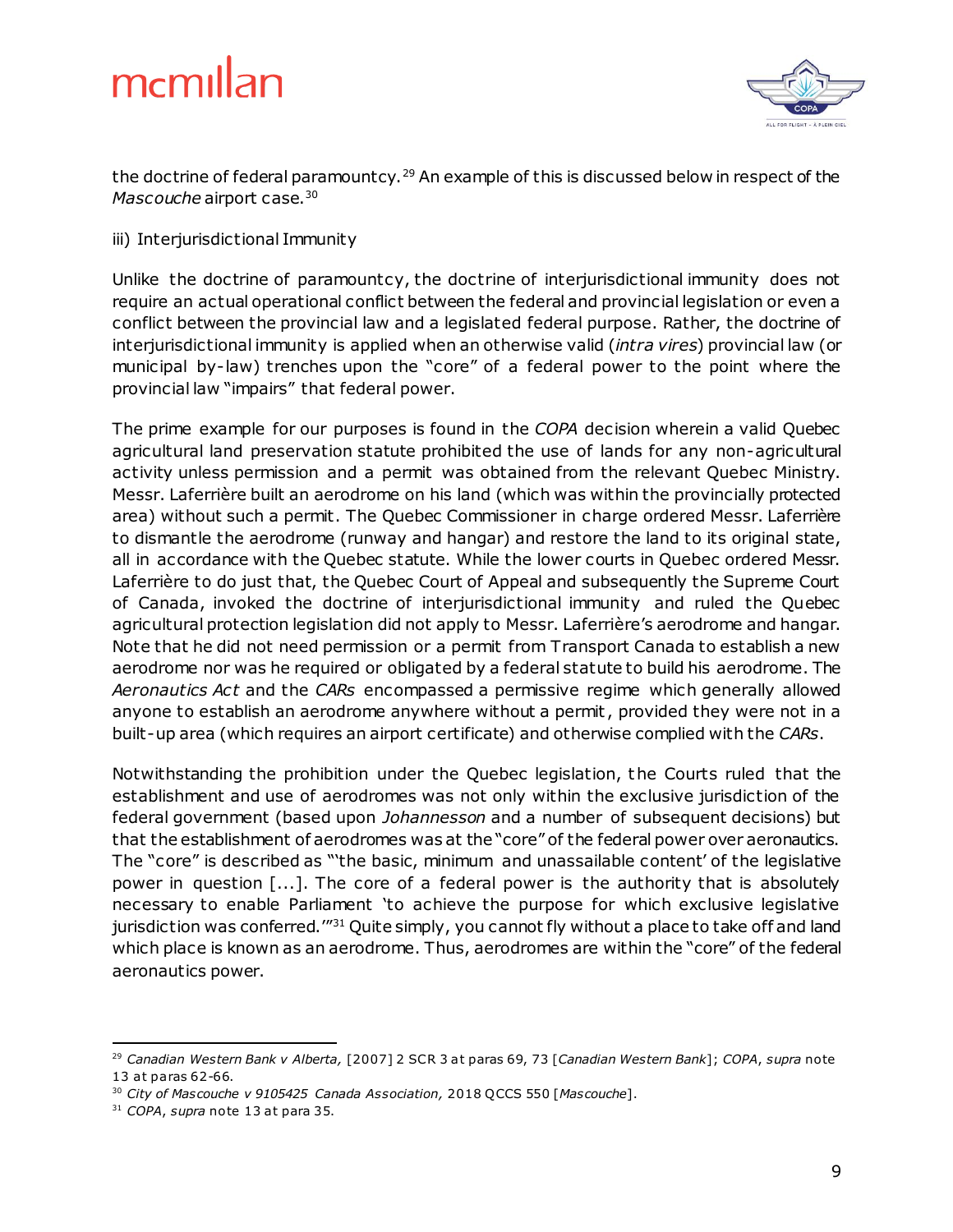

But identifying something as within the "core" is just the first step. The second step is identifying whether the provincial law impermissibly interferes with the core of the federal power. The standard or threshold of impermissible interference was, in the early cases described as requiring the core be "sterilized". That threshold of interference was then found to be too high. The threshold was lowered to instances where the provincial law "affected" a vital part of core. That threshold was then found subsequently to be too low. The Supreme Court of Canada in later cases came to a middle ground and ruled that if the provincial legislation "impaired" the core of the federal power, then interjurisdictional immunity would be invoked and the courts would rule the provincial law did not apply.<sup>32</sup> Other descriptions of the current threshold include "serious or significantly trammels the federal power", "..requires a significant or serious intrusion on the exercise of the federal power" and "[i]t need not paralyze it, but it must be serious."<sup>33</sup>

Note that the provincial law is not *ultra vires* or invalid nor does it directly conflict with an existing federal law (in the sense it would invoke paramountcy). The province is otherwise legislating within their constitutional jurisdiction. However, in this particular case, exercising that valid provincial jurisdiction (prohibiting non-agricultural land uses without a provincial permit) impairs a core federal power (allowing aerodromes anywhere without a permit except in a built-up area). Thus, the fact that the provincial authority under the provincial legislation could say "no" to a permit for an aerodrome or indeed, could require it to be demolished, was held to be a sufficiently "serious" impairment to the core of the federal aeronautics power to invoke the doctrine.<sup>34</sup> Thus, in the case of *COPA*, the agricultural land protection statute is otherwise a valid piece of provincial legislation, but it does not apply to aerodromes.

As we shall see, there are other aerodrome cases where the provincial authority has actually said "yes" under their permitting statute, but the provincial law was still ruled to invoke interjurisdictional immunity because of the possibility of saying "no" and impairing the core of the federal aeronautics power.<sup>35</sup>

The diagram below is intended to help summarize the foregoing concepts.

<sup>32</sup> *COPA*, *supra* note 13 a t para 43, citing *Canadian Western Bank v Alberta*, *supra* note 29.

<sup>&</sup>lt;sup>33</sup> *Ibid* at para 45.

<sup>34</sup> *Ibid* at para 47.

<sup>35</sup> *Mascouche, supra* note 30 (further, in this case, the provincial "yes" also had a \$4.0 million fee payable as a condition of the permit which was held to conflict with a federal purpose). See also *R v Airconsol*, 1999 CarswellNfld 229 (Prov Ct) [Airconsol], below, which also held that the ability of the province to deny a permit reached the required threshold of "impairment".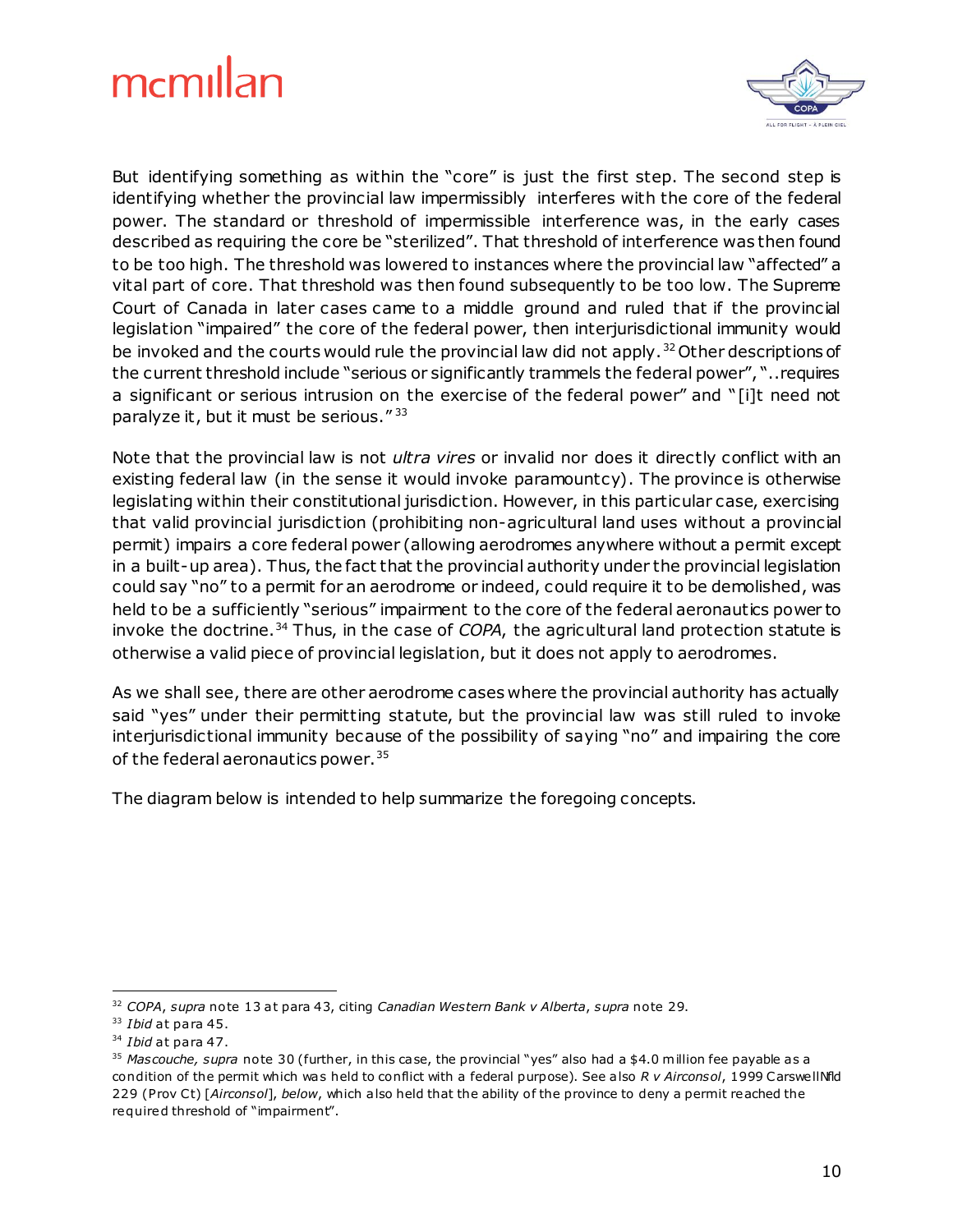



The concept of interjurisdictional immunity, labelled as such, did not exist at the time of the first aeronautics cases. Accordingly, some of the earlier decisions simply found the provincial legislation did not apply, without using the term "interjurisdictional immunity". However, a detailed review of the decision reveals thinking along the same lines: that the provincial law or municipal by-law in question could not be applied to regulate an aspect of aeronautics which, because of the indivisibility of the subject matter, could not be regulated separately from the act of flying itself.

We can confidently say, for example, that flying itself, establishing aerodromes and building runways, taxiways and hangars is at the "core" of the aviation power. What other aspects of aviation come within that core, and what does and does not constitute an "impairment" by a provincial law, is what future cases will establish.

#### **What is at the Core?**

What follows are a series of quotations from the various cases that are intended to help demonstrate how the courts view aviation and its fundamental requirements. Many of these have been repeated and relied upon in subsequent cases. Some will seem familiar at this point.

(1) "The nonseverability of the subject matter of "aerial navigation" is well illustrated by the existing Dominion legislation referred to below, and this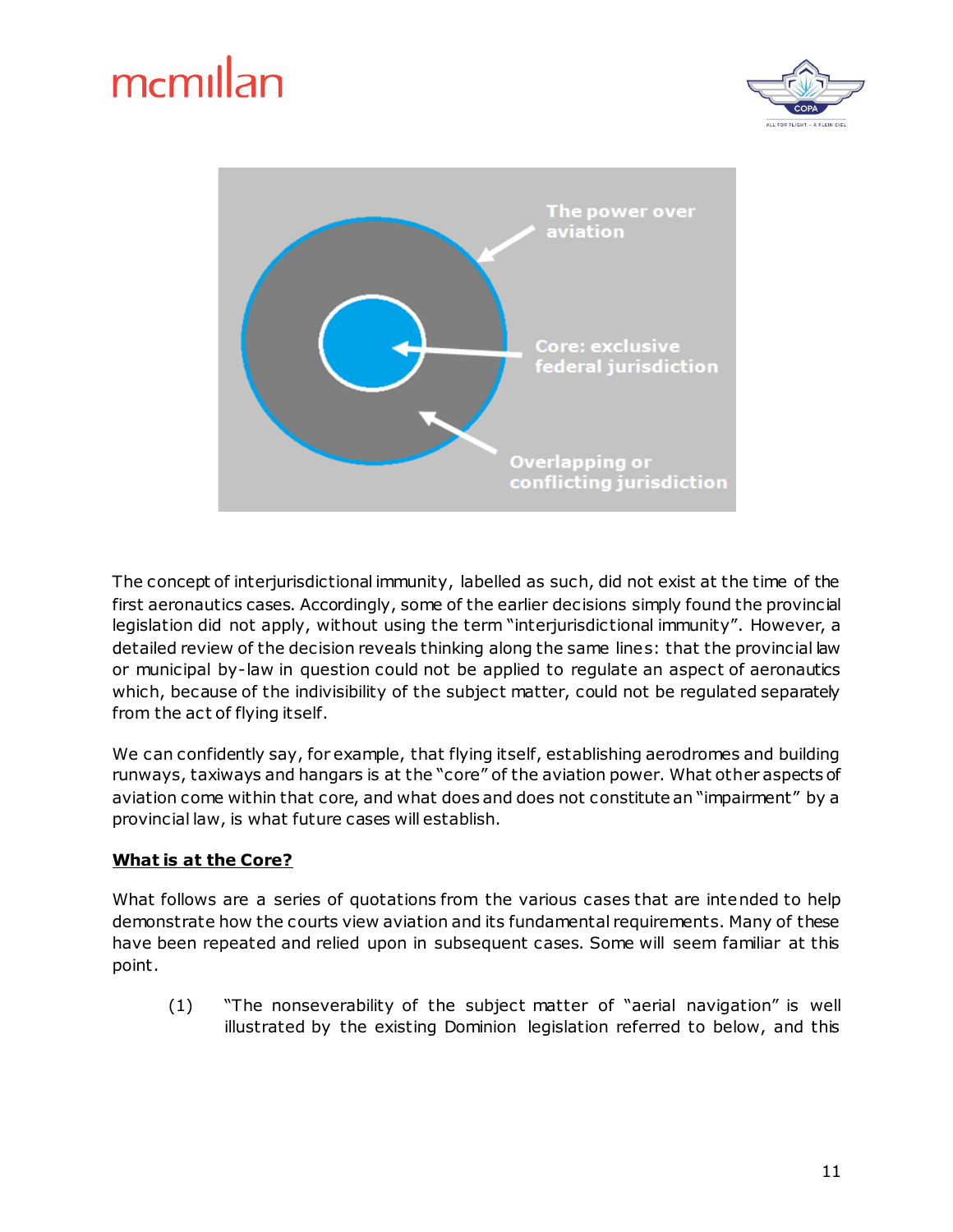

legislation equally demonstrates that there is no room for the operation of the particular provincial legislation in any local or provincial sense."<sup>36</sup>

- (2) "As was pointed out by members of the Court in the *Johannesson* case, airports are an integral and vital part of aeronautics and aerial navigation, and cannot be severed from that subject-matter so as to fall under a different legislative jurisdiction. Equally, hangars are a necessary and integral part of airports."<sup>37</sup>
- (3) "The construction of an airport is not in every respect an integral part of aeronautics. Much depends on what is meant by the word "construction". To decide whether to build an airport and where to build it involves aspects of airport construction which undoubtedly constitute mattes of exclusive federal concern: the *Johannesson* case. This is why decisions of this type are not subject to municipal regulation or permission."38
- (4) "Similarly, the design of a future airport, its dimensions, the materials to be incorporated into the various buildings, runways and structures, and other similar specifications are, from a legislative point of view and apart from contract, matters of exclusive federal concern. The reason is that decisions made on these subjects will be permanently reflected in the structure of the finished product and are such as to have a direct effect upon its operational qualities and, therefore, upon its suitability for the purposes of aeronautics."<sup>39</sup>
- (5) "The scope of the federal aeronautics power extends to terrestrial installations that facilitate flight;..."<sup>40</sup>
- (6) "The transportation needs of the country cannot be allowed to be hobbled by local interests. Nothing would be more futile than a ship denied the space to land or collect its cargo and condemned like the Flying Dutchman to forever travel the seas."<sup>41</sup>
- (7) "Aircraft cannot remain aloft indefinitely awaiting planning permission from other levels of government. This activity does not lend itself to overlapping regulation."<sup>42</sup>

<sup>1</sup> <sup>36</sup> Johannesson, supra note 15 at para 30.

<sup>37</sup> *Orangeville Airport Ltd v Caledon (Town),* [1976] 66 DLR (3d) 610 (Ont CA) at para 10 [*Orangeville Airport*].

<sup>38</sup> *Construction Montcalm, supra* note 1 at para 25.

<sup>39</sup> *Ibid.*

<sup>40</sup> *Lacombe, supra* note 13 at para 27.

<sup>41</sup> *COPA*, *supra* note 13 at para 61, citing *Burrardview Neighbourhood Assn v Vancouver (City),* 2007 SCC 23 at para 64 [*Burrardview*].

<sup>42</sup> *Canadian Western Bank, supra* note 29.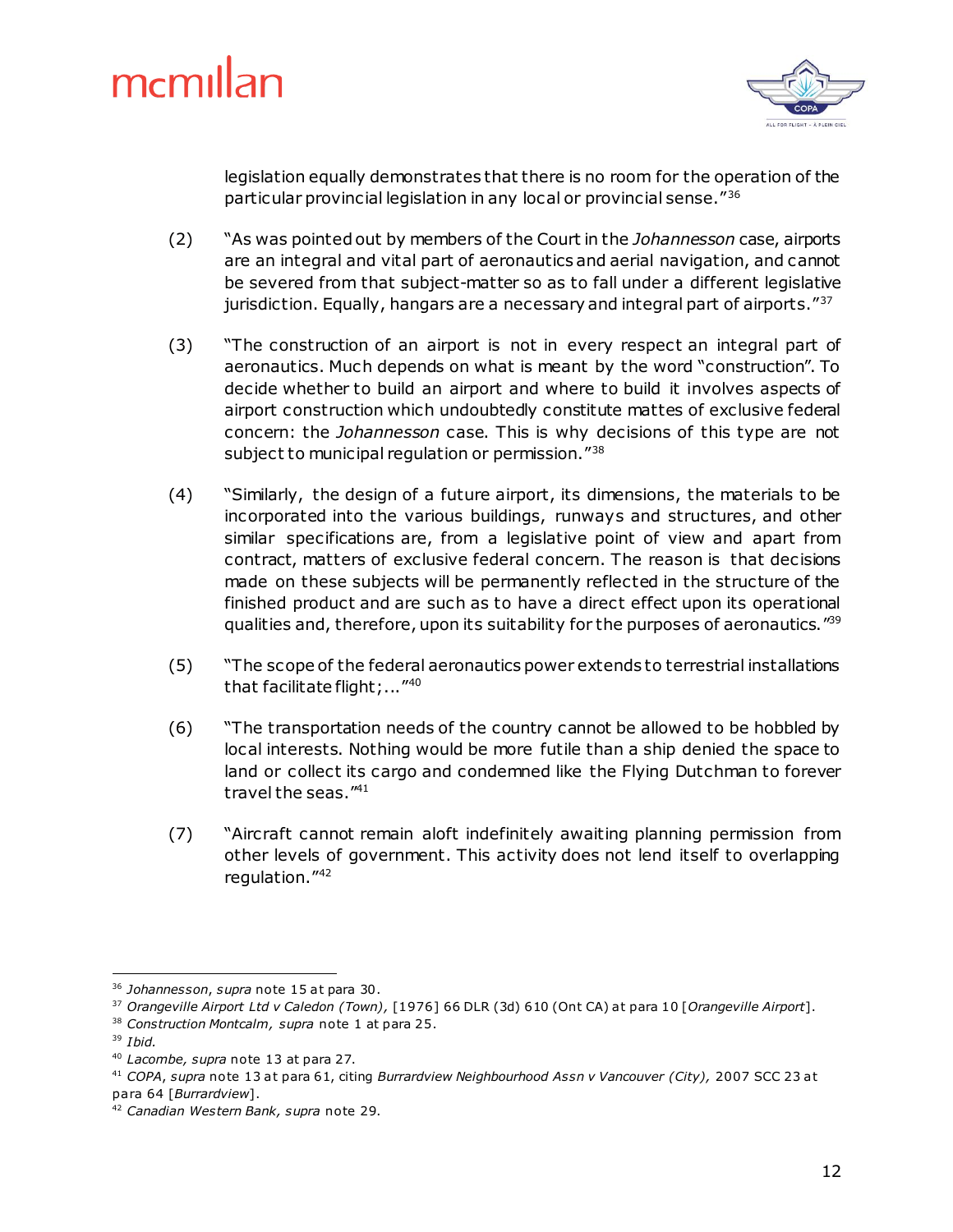

#### **Survey of Aeronautics Cases**

Having provided some background, we are going to shift directions and conduct a summary of the aviation cases by topic. In many of the cases, the term "airport" may be used rather than the term "aerodrome" either because factually, the facility happened to be an airport, or because in the context (some of these cases go back 70 years), the term used was not tied to the current definitions under the *Aeronautics Act* or the *CARs* explained above. Do not be distracted by the different terms. All these cases apply to what we now call "aerodromes", no matter what term was used at the time of the case.

- (1) Location/Establishment/Use of Aerodromes
	- (A) *Johannesson v West St.* Paul (Rural Municipality)<sup>43</sup> (1952 Supreme Court of Canada)

Mr. Johannesson purchased property along the Red River to build a landing strip and establish a repair base for land-based aircraft and seaplanes. The Manitoba *Municipal Act* provided that municipalities could pass by-laws in respect of licensing and regulating aerodromes or places where planes could be kept for hire. The Municipality of West St. Paul passed a by-law prohibiting the establishment of an aerodrome in an area which included Mr. Johannesson's land and required a license elsewhere. **HELD**: The federal government has exclusive jurisdiction to regulate aeronautics and such necessarily includes places where aircraft land and take off. Provincial laws and municipal by-laws dealing with aeronautics were ruled to be *ultra vires* (beyond jurisdiction) and of no effect.

(B) *Venchiarutti v Longhurst*<sup>44</sup> (1992 Ontario Court of Appeal)

A land owner sought an injunction to stop a neighbouring farm owner from constructing an airstrip on his farm on the basis that such usage was not permitted by the local municipal by-laws. **HELD**: The municipal usage by-law did not apply to aerodromes.

(C) *Regional District of Comox-Strathcona v Hansen*<sup>45</sup> (2005 British Columbia Supreme Court)

The municipality sought an order for the landowner to remove an airstrip from his land on the basis the local land use by-law listed "private airport" as a

<sup>1</sup> <sup>43</sup> *Supra* note 15.

<sup>44</sup> 8 OR (3d) 422 (CA).

<sup>45</sup> *Supra* note 17.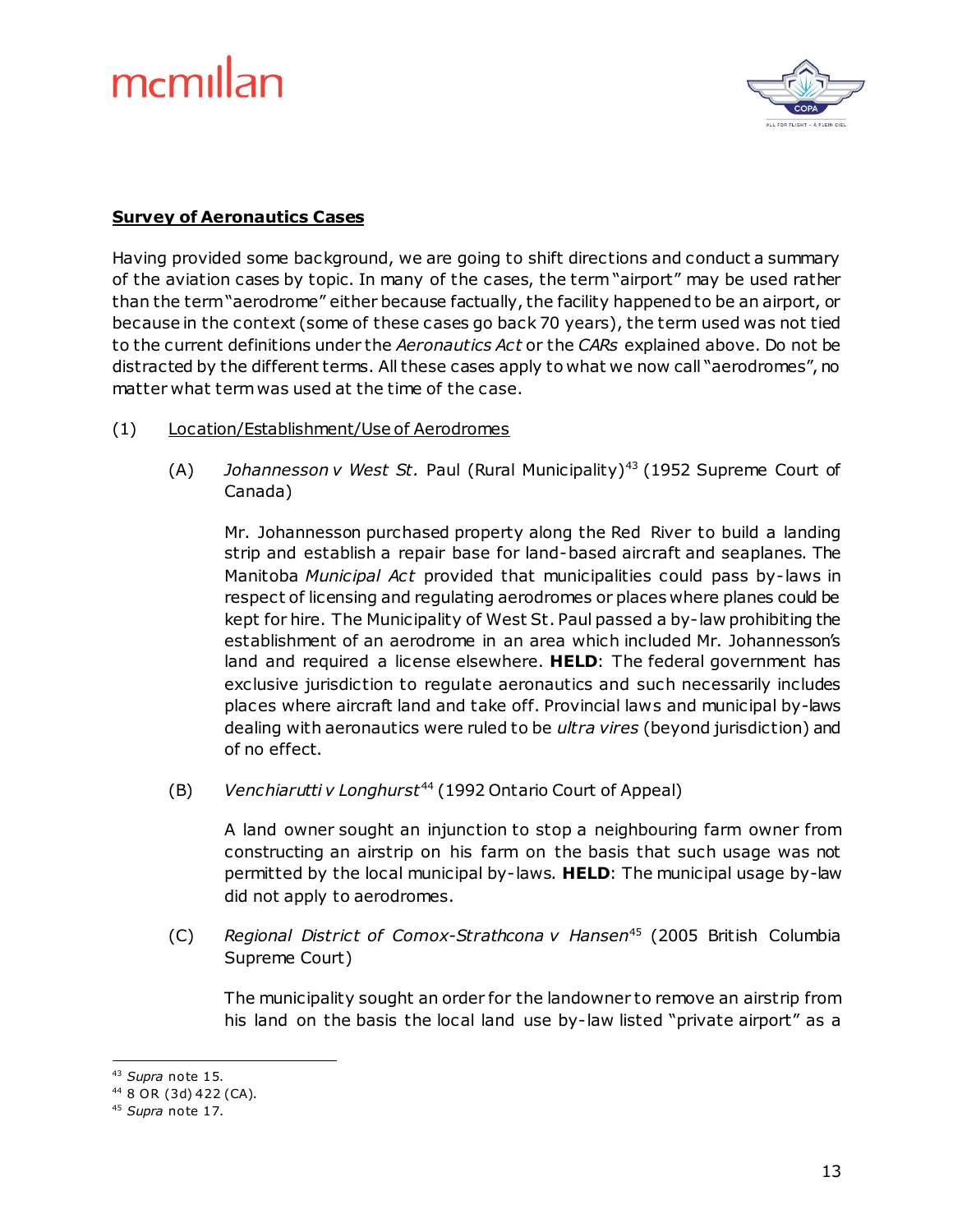

prohibited use. **HELD**: Aerodromes and airports are essential parts of aeronautics, which is an exclusive federal power and protected by the doctrine of interjurisdictional immunity. Such immunity applied whether or not the "airfield" (the word used by the Trial Judge) was licensed, registered, private or commercial (a view subsequently endorsed by the Chief Justice of Canada in the *COPA* decision).

#### (D) *Taylor v Alberta (Registrar)*<sup>46</sup> (2005 Alberta Court of Appeal)

The developer of the Airdrie Airpark had created, sought and obtained approval from Transport Canada of a plan to develop the airport. It consisted of creating a land condominium for various portions of the airport which included different condominium units for the runway, for the taxiways, for the aprons, tie-downs, hangars and aircraft storage areas as well as 82 additional units representing parcels of land intended to be sold to aeronautical businesses or users. The purpose of the lot sales was to help finance the construction of the runways and other airport infrastructure. Under the Alberta *Municipal Government Act*, the land registrar may not accept an instrument for registration that has the effect of subdividing a parcel of land unless it has been approved by a subdivision authority and a condominium plan is considered a plan of subdivision. An exception to the foregoing is a plan prepared in accordance with an Act of Parliament or the Legislature of Alberta. While the land registrar accepted and registered the condominium plan for the Airdrie Airpark, an interest party filed a petition with the courts challenging the registrar's acceptance of the plan as contrary to the provincial planning scheme and to set it aside. The petitioner's position was that not all of the units were vital or essential or integral to the use of the lands as an airport with the result that Transport Canada did not have the jurisdiction to approve the plan and its registration should be set aside. **HELD**: The Petition should be granted and the plan was set aside.

The Court of Appeal held that "[i]f the Condominium Plan created only units with clear aeronautics-related purposes, approval of the subdivision would undoubtedly be subject to federal law."<sup>47</sup> However, the agreements did not require the 82 land parcel units only to be used for aviation-related purposes. While the condominium by-laws required unit holders to pay airstrip access fees and thus it was argued only those interested in airport use would bother to buy such parcel, those bylaws could be repealed in the future. There was no assurance the buyers would be aviation users or that the future development would be restricted to aviation uses.

 $46$  255 DLR  $(4<sup>th</sup>)$  457 (Alta CA).

<sup>47</sup> *Ibid* at para 9.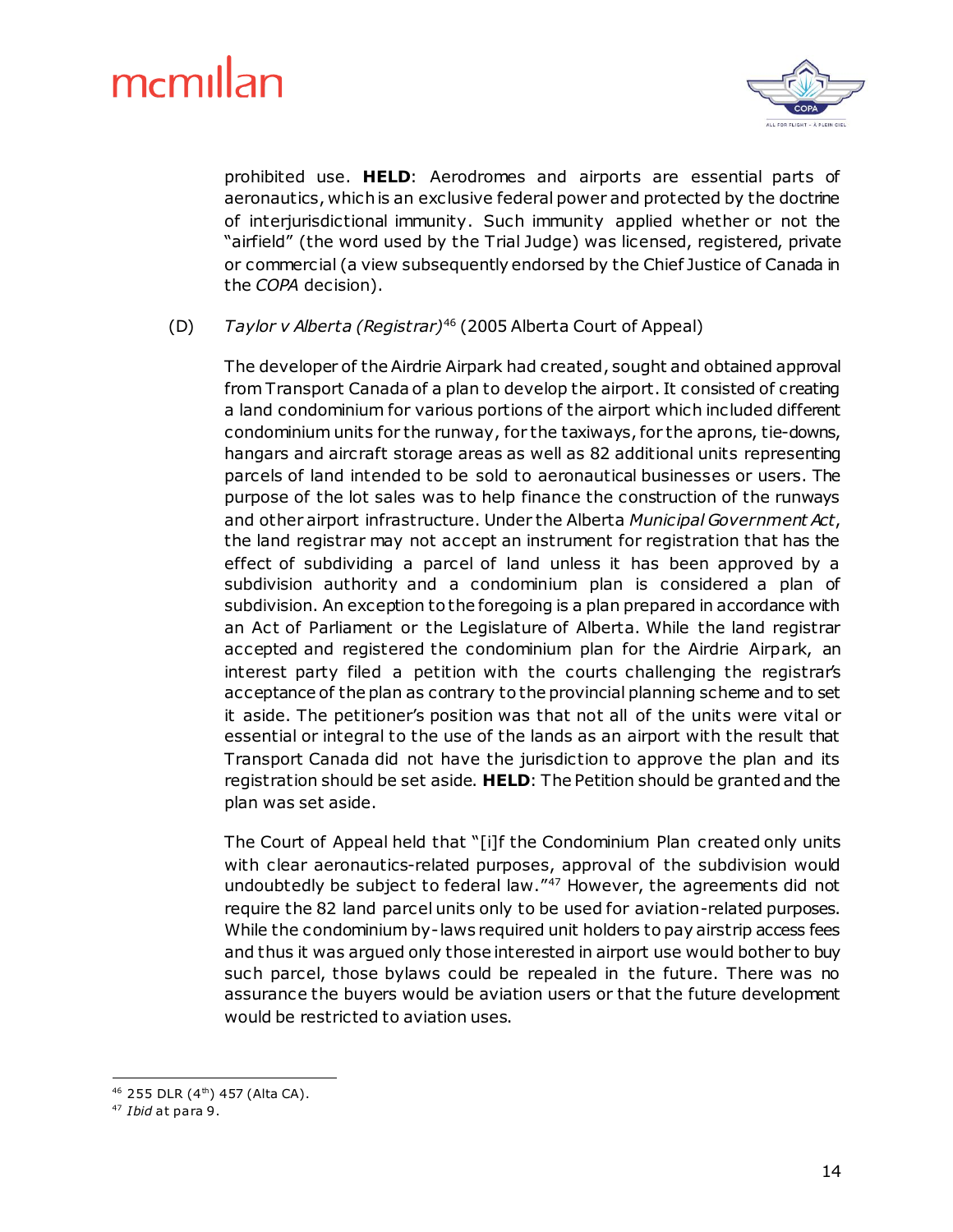

The Court of Appeal acknowledged and accepted that the sale of the 82 units was being used to finance the expansion of the aviation-related portions of the airport. However the Court of Appeal was of the view that the 82 units as a means of financing was not sufficiently vital or essential or integral to the aeronautical operations.<sup>48</sup>

Since subdivision by condominium plan is indivisible and jurisdiction to approve the subdivision cannot be shared between two levels of government, and Transport Canada did not have the jurisdiction to approve the whole, the registrar should not have accepted the registration.

(E) *Quebec (AG) v COPA*<sup>49</sup> (2010 Supreme Court of Canada)

The Provincial Commissioner responsible for regulating and protecting agricultural lands in Quebec sought to prohibit a private land owner (Messr. Laferrière) from using his lands for the purposes of operating an airstrip and a hangar. The said lands were within a protected agricultural area. **HELD**: The provincial legislation had no application to the aerodrome on the basis of interjurisdictional immunity.

(F) *Quebec (AG) v Lacombe*<sup>50</sup> (2010 Supreme Court of Canada)

Madam Lacombe obtained a Transport Canada license to operate an air work and air taxi service from Lac Gobeil and also registered her water aerodrome located on that lake. The municipality amended its usage by-law to effectively prohibit aviation on the lake, as a result of complaints by neighbours concerning the noise and use of the lake by seaplanes. **HELD**: The "pith and substance" of the by-law was to regulate aeronautics which is beyond the municipalit y's jurisdiction. The by-law was held to be *ultra vires*. It was further held that even if the by-law had not been so obviously targeted at regulating aeronautics but had been more broadly drafted, it would have been declared inoperative on the basis of interjurisdictional immunity (like *COPA*, which was argued and decided at the same time).

(G) A review of the important cases in this area would be remiss unless reference was made to the decisions in *British Columbia v Van Gool*<sup>51</sup> and *St-Louis c Quebec (Commission de protection du territorie agricole)*<sup>52</sup> which were two decisions which seemed to depart from the Supreme Court of Canada's 1952 decision in *Johannesson*. The Supreme Court of Canada in *COPA* (2010) found

l,

<sup>48</sup> *Ibid* at paras 50, 56.

<sup>49</sup> *Supra* note 13.

<sup>50</sup> *Supra* note 13.

<sup>51</sup> 36 DLR (4th) 481 (BCCA) [*Van Gool*].

<sup>52</sup> [1990] RJQ 322 (CA Q c) [*St-Louis*].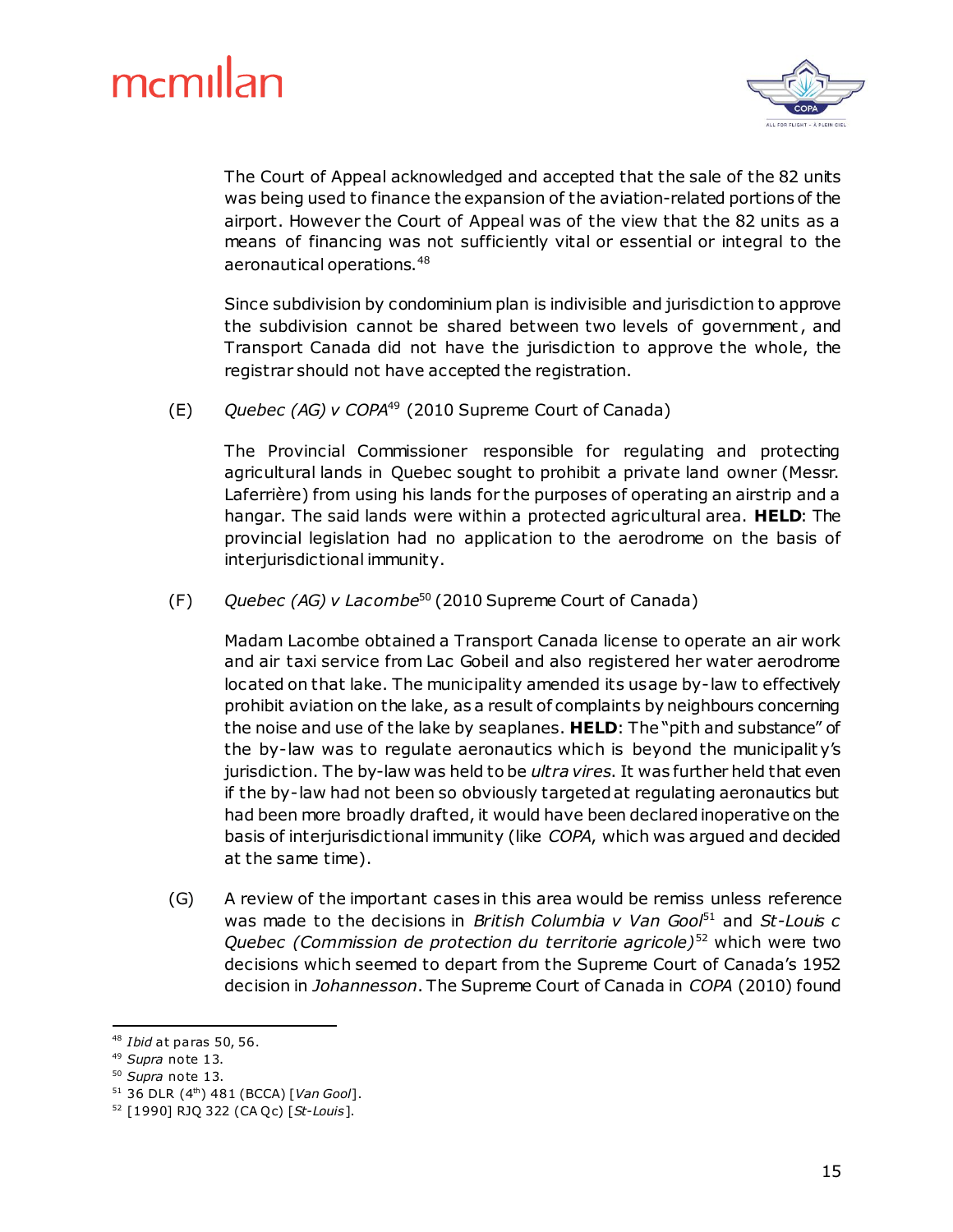

that its earlier decision in *O.P.S.E.U. v Ontario (AG)*<sup>53</sup> effectively overruled *Van Gool* and that the decision in *St-Louis* was wrongly decided because it wrongly held that merely incidental effects of provincial legislation cannot trigger the doctrine of interjurisdictional immunity: they can. <sup>54</sup> To the extent these two cases undermined the reasoning of *Johannesson,* this was reversed by the Supreme Court of Canada in *COPA*.

(H) *City of Mascouche v 9105425 Canada Association*<sup>55</sup> (2018 Quebec Superior Court)

The aerodrome promoter had not initially obtained a permit pursuant to section 22 of the Quebec *Environmental Quality Act* to allow it to build or disturb lands which were provincially protected wetlands.<sup>56</sup> HELD: The provincial legislation that protected wetlands was similar to the provincial legislation that protected agricultural lands in *COPA* with the same result. The fact the provincial official could deny a permit under the legislation and thus, stop the aerodrome was held to be a sufficient impairment to trigger interjurisdictional immunity and thus the provincial legislation did not apply to the aerodrome.<sup>57</sup> The court also found other factors in the legislation which also triggered both interjurisdictional immunity and paramountcy which will be discussed below under the environmental heading.

It is to be noted that this decision was appealed to the Quebec Court of Appeal and indeed, argued (the Canadian Owners and Pilots Association obtained intervener status and participated). However, before the decision was rendered, the City and the aerodrome promoter reached a settlement and the Court of Appeal declined to release a decision on the basis the decision would be moot in light of the settlement.

(I) *Attorney General (Quebec) v Leclerc*<sup>58</sup> (2018 Quebec Court of Appeal)

In this case, the City issued several statements of offense to Ms. Leclerc for operating a skydiving or parachuting training center at her aerodrome contrary to the local zoning by-law. **HELD**: The Quebec Court of Appeal agreed with the Quebec Superior Court that skydiving is an aeronautical activity that could not

<sup>1</sup> <sup>53</sup> [1987] 2 SCR 2.

<sup>54</sup> *COPA*, *supra* note 13 at para 39.

<sup>55</sup> *Supra* note 30.

<sup>&</sup>lt;sup>56</sup> Lest the reader be left with the impression the aerodrome developer was a wanton destroyer of pristine wetland habitat, the "we tlands" in question were entirely surrounded by m an-made environs and the court was provided with an expert opinion they held little ecological interest (see para 82 of the decision). Those familiar with the case have noted that the land immediately bes ide the proposed aerodrome was used to stockpile snow removed from local roads.

<sup>57</sup> *Supra* note 30 at paras 171-183.

<sup>58</sup> 2018 QCCA 1567 [*Leclerc*].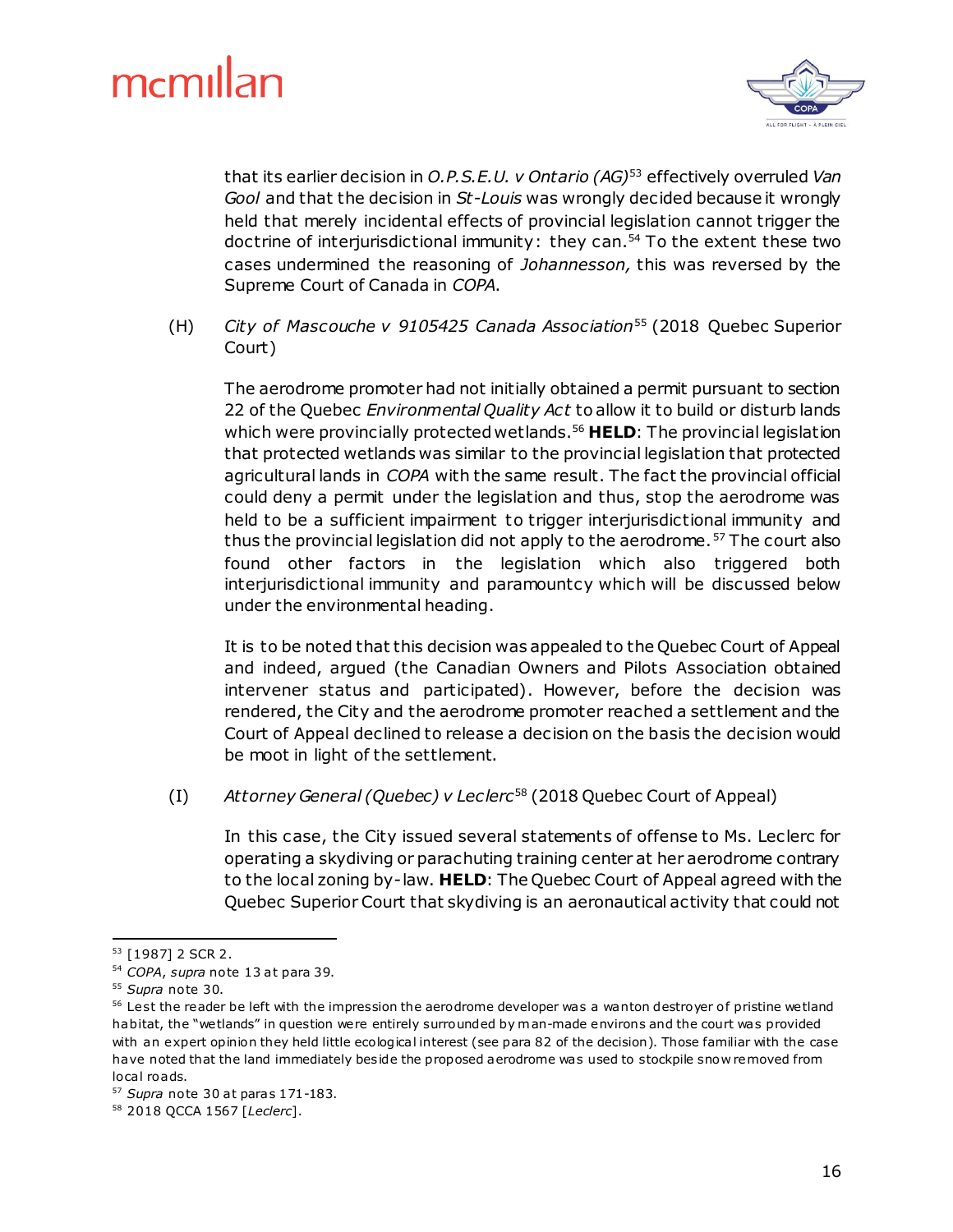

be separated from air navigation as a whole and as such, was part of the minimum, essential and irreducible content of the federal aeronautics jurisdiction (i.e. was part of the "core"). A municipal by-law, to the extent it prohibited such activities, was inapplicable under the doctrine of interjurisdictional immunity.

#### (2) Hangars and Support Buildings

(A) *Re Orangeville Airport v Town of Caledon*<sup>59</sup> (1976 Ontario Court of Appeal)

The owner of the Orangeville Airport applied for and was refused a building permit for the erection of several hangars on the basis the zoning was agricultural. The owner then applied to the court for a declaration the zoning by-law did not apply to the airport lands: **HELD**: Airports are an integral and vital part of aeronautics and aerial navigation, and cannot be severed from that subject matter so as to fall under a different legislative jurisdiction. Equally, hangars are a necessary and integral part of airports. The zoning by-law had no application to the airport lands.

(B) *Construction Montcalm Inc . v Quebec (Minimum Wage Commission)*<sup>60</sup> (1978 Supreme Court of Canada)

This case was about the application of the Quebec minimum wage law to workers constructing the new runways at Mirabel Airport and concluded that the provincial wage laws did apply. In doing so, the Supreme Court of Canada helped define where the line was as between what was within the exclusive jurisdiction of the federal government and what was not and why. Those core elements included the design of a future airport, its dimensions, the materials to be incorporated into the various buildings, runways and structures. The reason for that is decisions with respect to those elements will be permanently reflected in the structure of the finished product, its operational qualities and thus, it suitability for the purposes of aeronautics.<sup>61</sup> The *mode* or *manner* of carrying out that construction stands on a different footing. How much one pays the workers, or whether they are required to wear hardhats or safety equipment, will not be permanently reflected in the finished runway concrete.

(C) *Niagara Falls (City) v Executive Helicopter Services Inc .* <sup>62</sup> (1996 Ontario Court of Justice)

<sup>1</sup> <sup>59</sup> *Supra* note 37.

<sup>60</sup> *Supra* note 1.

<sup>&</sup>lt;sup>61</sup> *Ibid* at para 25 (which is also set out above under the heading "What is the Core?" items 3 and 4).

<sup>62</sup> 23 MPLR (2d) 296 (Ont Ct J).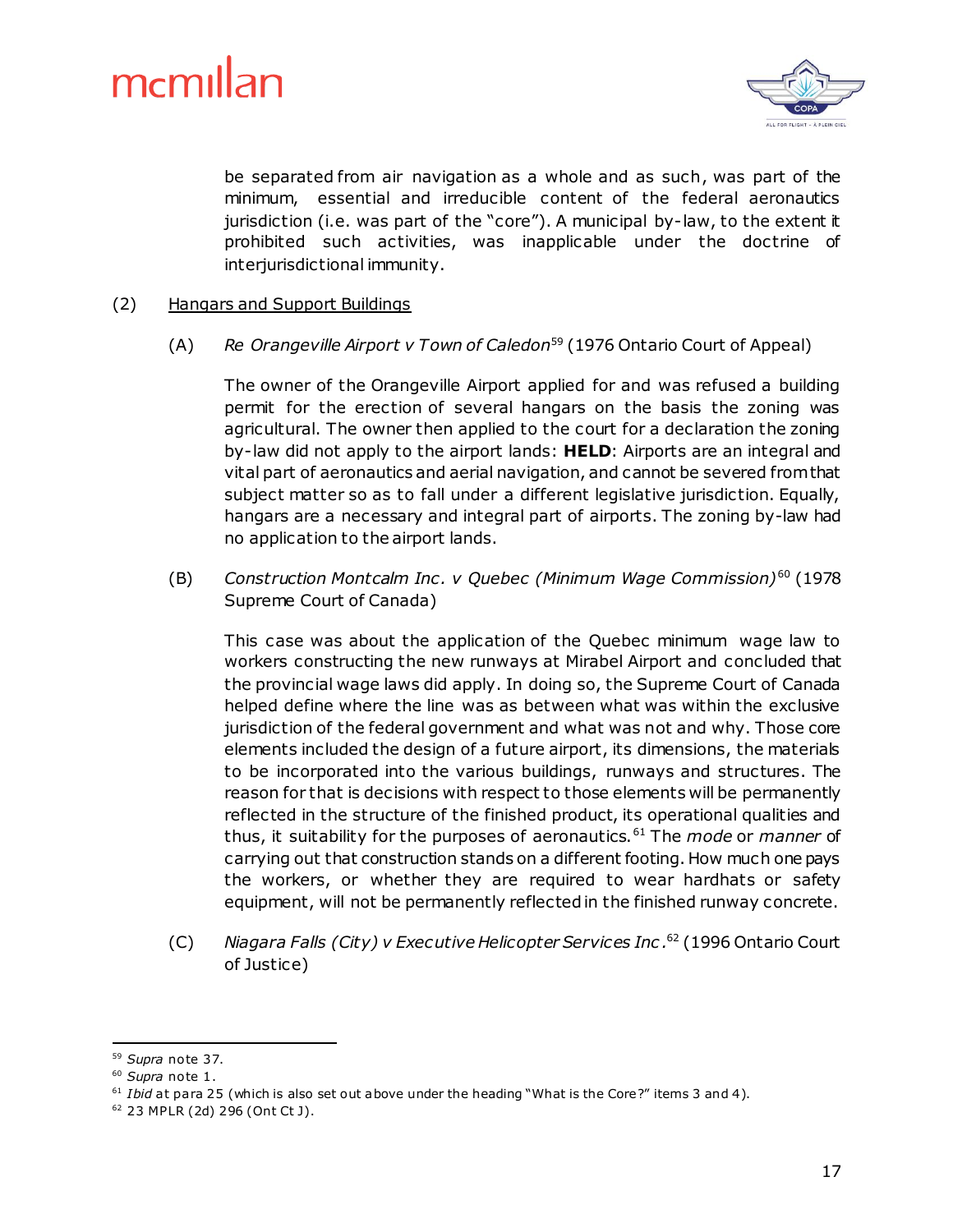1



Executive Helicopter Services Limited was charged by the City with building a structure without a building permit (a prefabricated trailer-like structure used for ticket sales with some degree of permanency) and using land for purposes not permitted by the City's by-laws (a helipad from which flights were offered, including those over the falls). **HELD**: The regulation of the helicopter business was *ultra vires* the powers of the province and the charges dismissed. The helipad and the structure together comprised the "aerodrome" and the City's argument that the term "aerodrome" should only be applied to the helipad itself was too narrow a construction, was unfair and unreasonable. The Court was of the opinion that ticket sales (which took place in the building) was an integral part of a commercial aviation operation and akin to a passenger terminal as was the need to monitor and control passengers in the vicinity of aircraft landing and taking off. While the sale of souvenirs from the structure was not integral to aviation, that did not detract from its other aspects, which were vital.

The use of the term "*ultra vires*" in this case may be a bit confusing. Both the planning by-laws and the enforcement of the building code were clearly within the ordinary jurisdictional competency of the City and were pieces of legislation not targeted at controlling aeronautics (unlike the legislation in *Johannesson* and *Lacombe* above). At paragraph 14 of the decision, the Judge states the Ontario *Planning Act* and the *Building Code Act* must be "read down as in the case of *Venchiarutti....".* Recall the ruling in that case was that the municipal land use by-law "did not apply" to the aerodrome, which is the language one expects to find using the doctrine of interjurisdictional immunity for legislation which is otherwise, valid, just not applicable to aeronautics in general or aerodromes in particular. The result is no doubt correct and in accordance with *Johannesson*, *Orangeville Airport* and *Construction Montcalm* all of which were referenced in the decision.

(D) *Greater Toronto Airport Authority v Mississauga*<sup>63</sup> (2000 Ontario Court of Appeal)

The City of Mississauga sought to impose provincial development charges and apply the Ontario *Building Code* to the redevelopment project at Pearson

<sup>&</sup>lt;sup>63</sup> 50 OR (3d) 641 (CA) [GTAA]. It should be noted that leave to appeal this decision to the Supreme Court of Canada was sought and denied; see [2001] 1 SCR ix. Such denial of leave is often taken as tacit approval although the Supreme Court of Canada does not have to give reasons for denial of leave and may deny leave for reasons other than it believes the decision is correct. However, approval was more express when the Su preme Court of Canada cited *GTAA* with approval in its 2010 decision in *COPA* in which it also had no hesitancy in overturning the decisions of the British Columbia Court of Appeal's decision in *Van Gool* and the Quebec Court of Appeal's decision in *St-Louis*. If the Supreme Court of Canada in 2010 thought the Ontario Court of Appeal had decided *GTAA* incorrectly in 2000, it would have said so. Indeed, even before that, *GTAA*, *Johannesson*, *Orangeville Airport* and *Venchiarutti* were all cited together, with approval, in the Supreme Court o f Canada's decision in *Canadian Western Bank*. Both *Canadian Western Bank* and *COPA* used the "impairs" threshold for interjurisdictional immunity.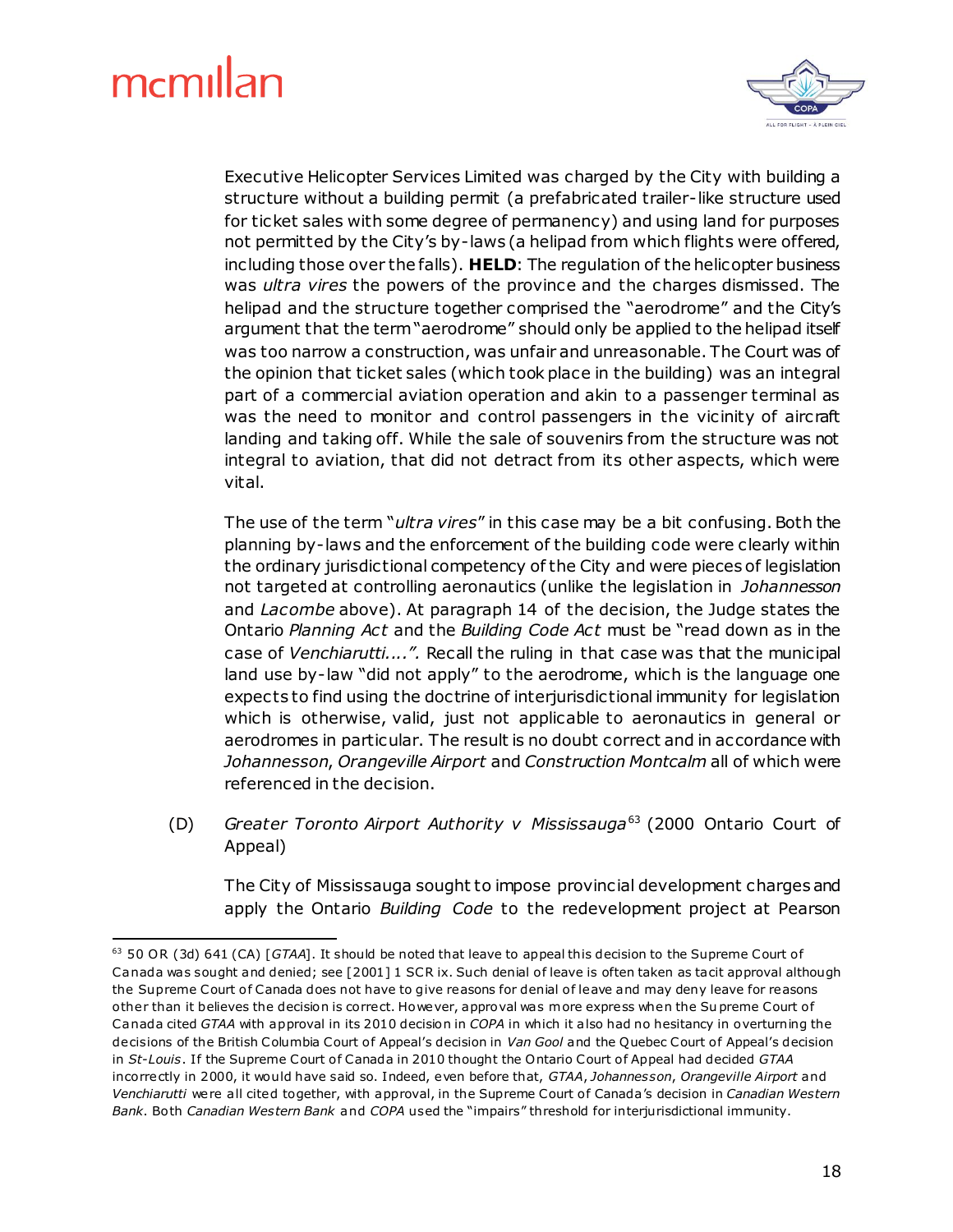

International Airport. The City argued that while the airside facilities were under federal jurisdiction, the ground side facilities were not and thus subject to provincial and municipal regulation. **HELD:** The federal jurisdiction over aviation is not just celestial but is also terrestrial and extends to those things in the air and on the ground that are essential for "aerial navigation" or "air transportation" to take place. It includes the construction of airport buildings and the operation of airports. Thus the airside, ground side (passenger terminals), infield development project and the airport support project all came under the aeronautics power. The courts refused to engage in a building-bybuilding analysis.

The Court of Appeal applied and adopted the Supreme Court of Canada's dicta in *Construction Montcalm* <sup>64</sup> described above.

The Court of Appeal further went on to hold that the Ontario *Development Charges Act* and *Building Code Act* were part of a comprehensive scheme concerning land development composed of nine different provincial statutes, 65 all of which stood on the same constitutional footing, namely provincial planning and zoning legislation. "None of this legislation applies to the construction of airport buildings."<sup>66</sup>

(E) *Seguin (Township) v Bak*<sup>67</sup> (2013 Ontario Superior Court of Justice)

Mr. Bak was a real estate developer. He purchased a property on Lake Rosseau, demolished an existing cottage, built a new one and sought to build a single storey boathouse. He was turned down because the shoreline was considered environmentally sensitive. He built a structure on the water's edge in any event which included a living space on the second floor. A Stop Work order was issued following which Mr. Bak's solicitor wrote to the Township and asserted the structure was a water aerodrome, after which Mr. Bak had the structure finished. After the Township started court proceedings to have the structure demolished, Mr. Bak applied for and registered it as a water aerodrome. **HELD**: The Court found, as a finding of fact, that the facility was *not* intended as a water aerodrome but was an attempt to circumvent the planning and land use by-laws. It was ordered to be demolished.

In so finding, the Court recited the factual background which clearly showed the original intention was to have a boathouse all along, and the structure was

<sup>64</sup> *Supra* note 1.

<sup>65</sup> The nine Ontario statutes are as follows: *Conservation Authorities Act*, *Building Code Act*, *Environmental Assessment Act*, *Environmental Protection Act*, *Fire Marshals Act*, *Municipal Act*, *Ontario Municipal Board Act*, *Ontario Water Resources Act* and the *Planning Act* [*Nine Provincial Statutes*]. The actual list is found in *Ontario Home Builders' Assn v York (Region),* [1996] 2 SCR 929.

<sup>&</sup>lt;sup>66</sup> GTAA, supra note 63 at para 52.

<sup>67</sup> 2013 ONSC 5788.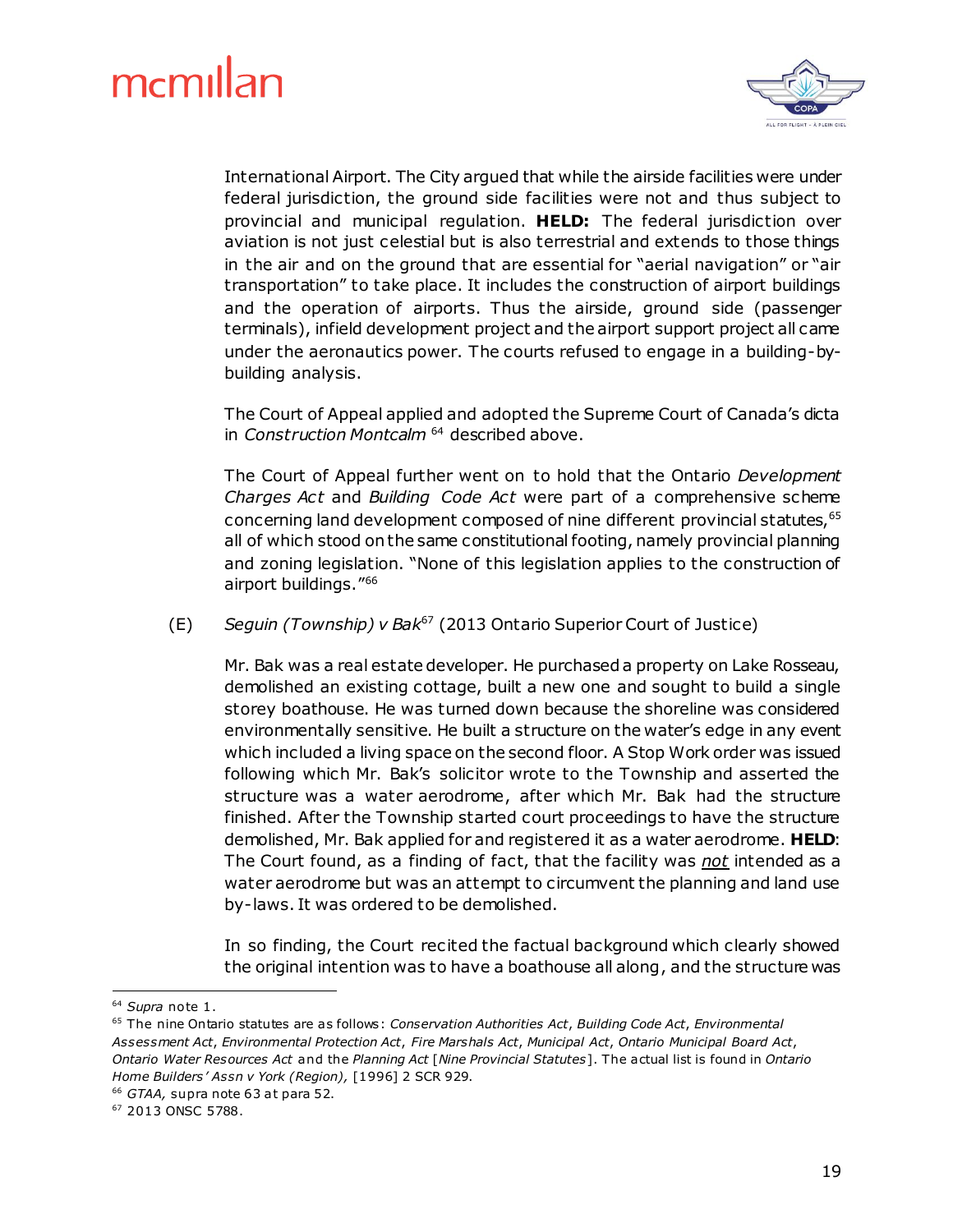1



actually used as a boathouse. The designers of the structure had no knowledge of, or experience with, hangars nor the dimensions of aircraft. It was never used to store aircraft, was not designed for aircraft and the entrance was neither tall enough nor wide enough to accommodate a Cessna 182 on floats. At one point, Mr. Bak arranged for an ultralight on floats to be placed in the structure and took a picture which he admitted his lawyer wanted. Mr. Bak was not a pilot nor did he own a plane.

It is unfortunate for the aviation industry that some people attempt to circumvent provincial laws by attempting to protect their non-aviation activities behind the veil of aviation. It gives legitimate aviation concerns a bad name and results in decisions which make it harder for the aviation sector to carry on without provincial and municipal interference. Fortunately, these attempts are rare, thinly disguised and the Courts are usually able to sort these disguised attempts on the facts.

(F) *The Corporation of the City of Oshawa v 536813 Ontario Ltd.*<sup>68</sup> (2018 Ontario Court of Appeal)

In the underlying decisions (this case was tried by a Justice of the Peace and upheld on appeal to a Justice of the Ontario Court of Justice on the merits) the City charged a hangar owner with the offense of having failed to obtain a building permit when carrying out renovations to a hangar. The City took the position that the hangar was on lands no longer owned by the airport and that the renovations were not essential to aviation. **HELD**: The ownership of the land was not relevant as to whether or not the hangar was part of the airport. It was functionally attached to the airport lands, with the taxiway from the hangar complex leading directly to one of the main airport aprons. Further, the hangar, in and of itself, fit within the definition of "aerodrome".

Further..."[t]here is no requirement that every part of these structures or buildings is used exclusively for aviation. Such a requirement would disqualify just about every passenger terminal building in which a plethora of incidental activities occur." It was found the office, lounge, kitchenette and observation deck were compatible and subordinate to the building's main use as a hangar.<sup>69</sup>

<sup>68</sup> *Oshawa (City of) v 536813 Ontario Ltd.* (19 March 2018), M48671 (Ont CA) [*Oshawa*] (in respect o f the decisions of 2017 ONCJ 836 and 2016 ONCJ 287).

 $69$  It is for these reasons that it is typically recommended that structures used as hangars be used only for aviation and not mixed use so that factually, it can be asserted the structure is a hangar and nothing else. It is not fatal if the structure has other uses if the predominate use is for aeronautics, but using the structure for other nonaviation functions runs the risk it could be found that the predominant use was not that of aeronautics and thus, is not a hangar and is subject to provincial and municipal regulations and standards.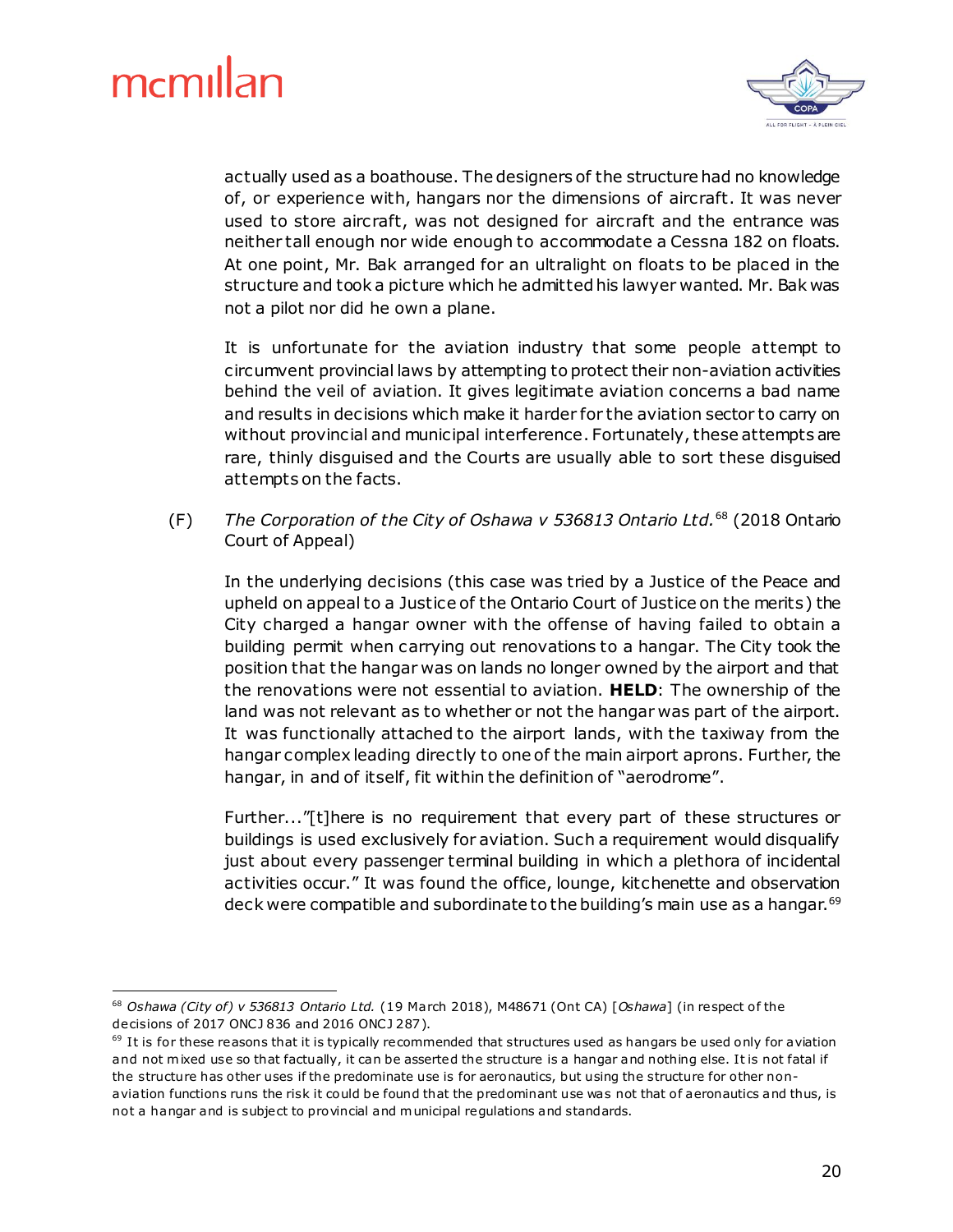

When the City sought leave to appeal from the Ontario Court of Appeal, it was denied with written reasons which included the following succinct statement:

"It is not in doubt that federal power over aeronautics includes the construction of airport buildings, as this court held in *Mississauga (City) v Greater Toronto Airport Authority* (2000), 50 OR (3d) 641. Although the test for interjurisdictional immunity has been modified slightly by the Supreme Court of Canada since that case, in my view the result remains unchanged, and that result properly governs the outcome of this case."<sup>70</sup>

The change in test referenced above was the raising of the threshold for interjurisdictional immunity from "affects" to "impairs" between the time *GTAA* was decided and the time this case was decided. The original Trial Judge expressly tracked this change and correctly concluded the "impairment" test cited by the Supreme Court of Canada in *COPA* was the applicable standard.<sup>71</sup> The Trial Judge then found application of the *Ontario Building Code* would have "a serious impact on and impairs the federal power."72 The Judge at the first level of appeal wrote an extensive review endorsing the decision which included the finding the Trial Judge correctly cited and applied the "impairment requirement" at paragraphs 105 to 110 of the trial decision.<sup>73</sup> In denying leave to appeal those decisions, the Court of Appeal stated the issue raised by the City was whether the application of the Ontario *Building Code Act* "impairs" (the higher test) the core of the federal power over aeronautics, concluded it did and that the result in *GTAA* (which included the finding that the provincial building code does not apply to airport buildings) properly governed the outcome in this case. As set out in detail in footnote 63 above, *GTAA* was cited with approval by the Supreme Court of Canada in both *Canadian Western Bank* (2007) and *COPA* (2010) both of which applied the "impairment" threshold to the interjurisdictional immunity. If the higher test would have changed the outcome in *GTAA* and was no longer good authority, then the Supreme Court of Canada would have said so. The application of the provincial building code obviously satisfies both the earlier "affects" threshold and the higher "impairs" threshold.

<sup>&</sup>lt;sup>70</sup> Oshawa, supra note 68 at para 4.

<sup>71</sup> 2016 ONCJ 287 at paras 95-96.

<sup>72</sup> *Ibid* at para 109 [emphasis added]. This, a fter noting that a building permit could not be issued unless there was com pliance with 43 different municipal by-laws, provincial statutes and regulations. The provincial building inspector issuing the permit also had the power to issue stop work orders for non -compliance thereby stopping construction of the hangar, all of which was set out at paragraphs 105 to 110 of the decision as examples of the im pairment.

<sup>73</sup> 2017 ONCJ 836 at para 49.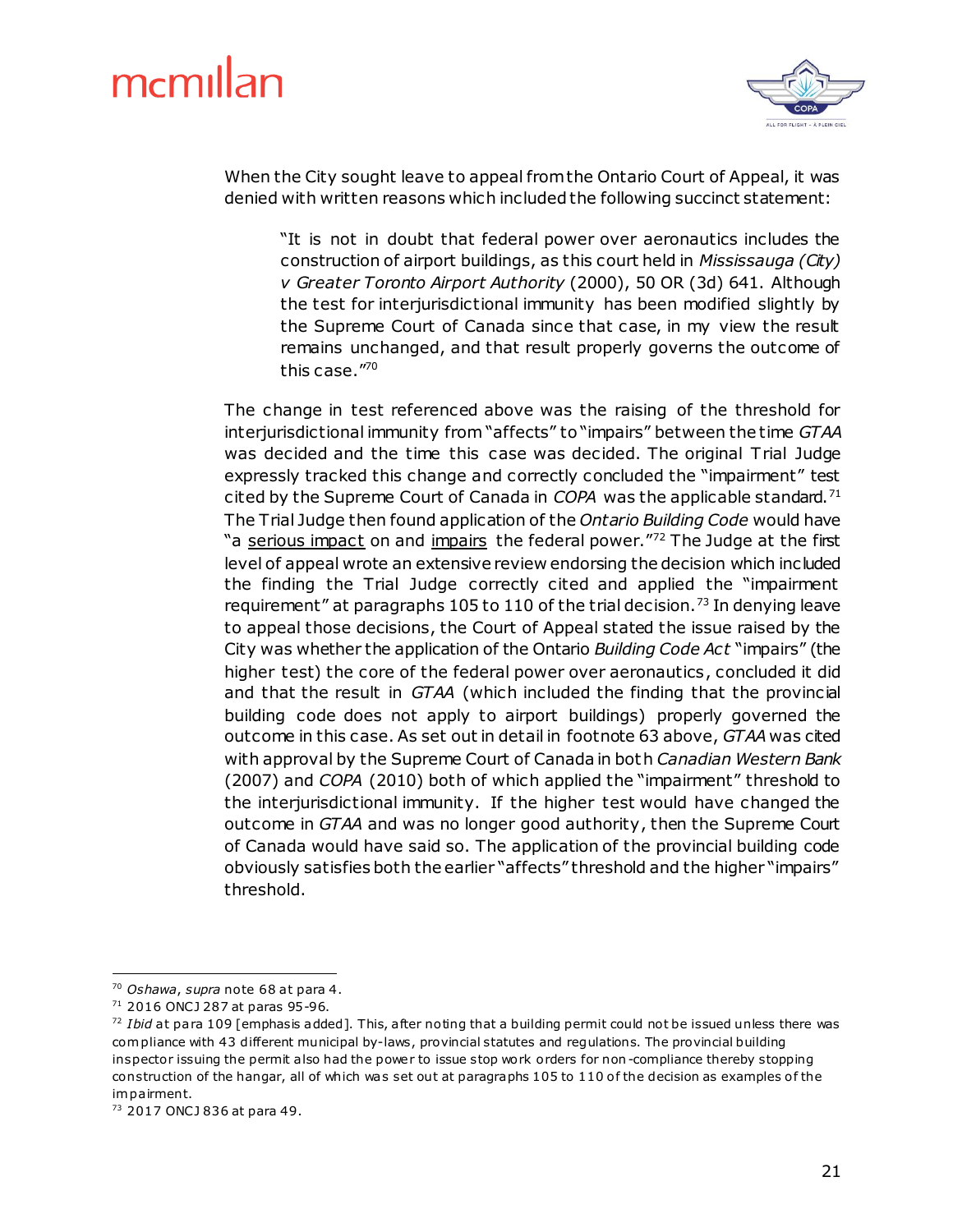

#### (G) *Attorney General (Quebec) v Leclerc*<sup>74</sup> (2018 Quebec Court of Appeal)

You may recall from the previous section that this was the case in which the Quebec Court of Appeal affirmed that skydiving was an essential part of aeronautics and municipal by-laws which tried to prohibit that activity were inapplicable.

In addition to this charge, the City also charged Ms. Leclerc with failing to apply for a building permit for construction of a dome building which was used as a parachute training centre and to store aircraft in the winter. The Quebec Court of Appeal upheld this charge. It did so using the reasoning which follows. It was established that municipal zoning by-laws did not permit the parachuting activity, which impermissibly impaired the core of the federal power over aeronautics and thus, were not applicable (the result discussed above). The licensing by-law pursuant to which building permits were issued, required compliance with the zoning by-law as a precondition for issuing the building permit. The Superior Court Judge held this was an impermissible impairment. However, the Quebec Court of Appeal reasoned that since compliance with the zoning by-law was no longer required (as a consequence of the court ruling that it was not applicable) the part of the licensing by-law that required compliance with zoning as a precondition for issuing a building permit was equally inapplicable. If so, then the designated licensing official *could* issue a building permit under the remainder of the licensing by-law (ignoring the zoning requirement) if the other conditions for issuance of a building permit were met. As a result, the Court of Appeal reasoned, there was no impairment to trigger interjurisdictional immunity and thus, a building permit was required for the dome used for parachute training and aircraft storage.

The Quebec Court of Appeal did cite, at length, the decision in *Construction Montcalm* (which held the design and materials used in airport buildings at an airport are of exclusive federal concern) but held that merely proved that airport buildings were at the core of the federal aeronautics power. That is, this satisfied the first part of the test for interjurisdictional immunity. The Court of Appeal held that this did not prove that applying the remaining parts of the building permit by-law (excluding the zoning compliance aspect) to this aerodrome building would impair the federal power to satisfy the second part of the interjurisdictional immunity test (i.e. impermissible impairment). As a consequence, the charge of not obtaining a municipal building permit stood.

With due respect to the Quebec Court of Appeal, there are a number of problems with this reasoning. Firstly, it is circular and unworkable. It is only *after* the Court rules part of the building permitting by-law (the part which

<sup>1</sup> <sup>74</sup> *Supra* note 58.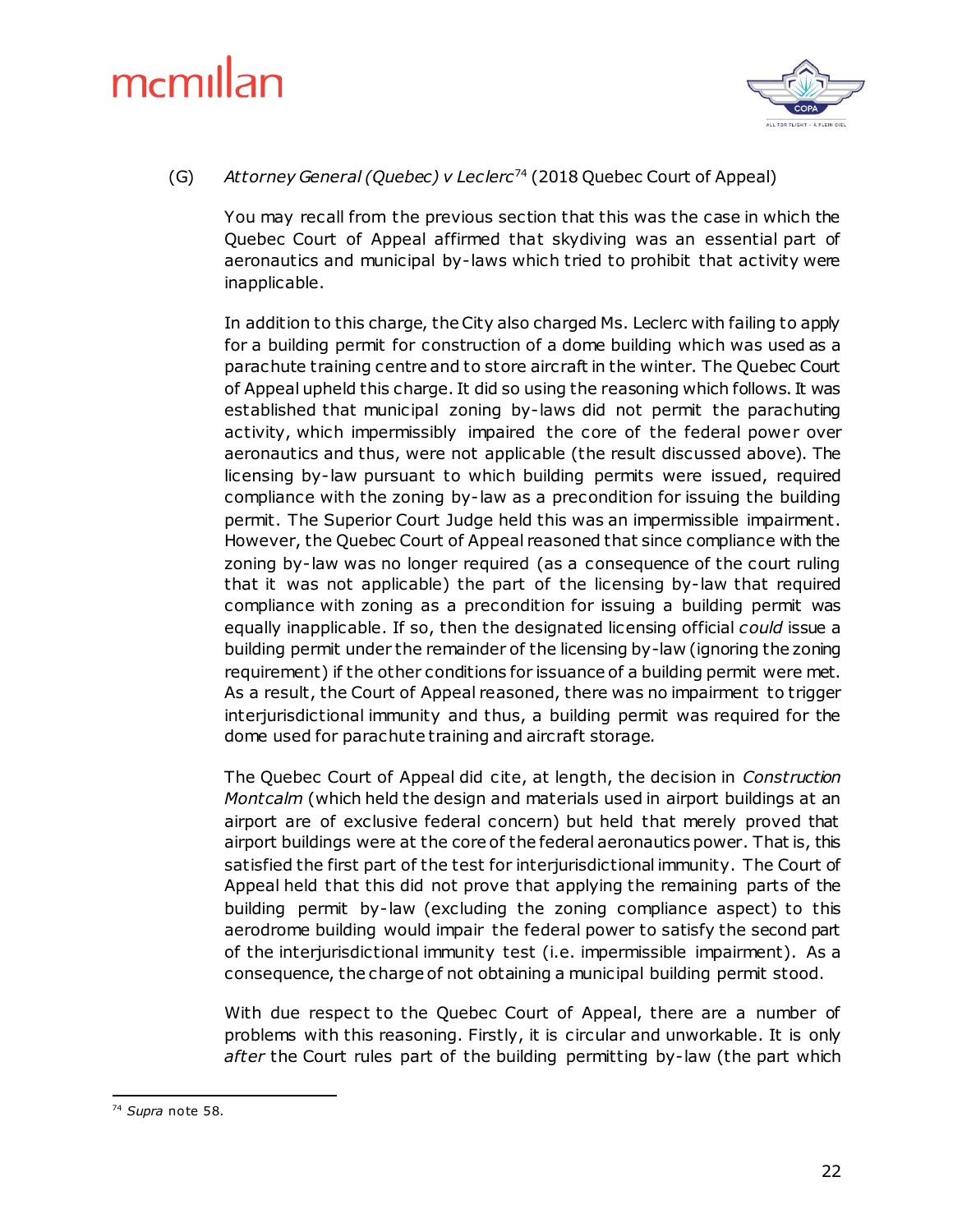

requires conformance to zoning) does not apply, that the remaining part of the permitting by-law does apply. How are aerodrome operators and City officials to know this ahead of any court ruling? Indeed, the Superior Court Judge, according to the Court of Appeal, got this wrong. Thus, in any given situation where one has an aerodrome improvement, there must be (according to this ruling) immediate agreement between the aerodrome operator and the municipality as to which parts of the municipal by-laws do not apply (because they both trench on the core and impair the core) and which do apply (because they trench on the core, but do not reach the level of impairment). That is a pretty fine line for municipal officials, who usually have no expertise in aeronautics and aerodrome operators, who usually are not lawyers, to accurately find and agreed upon. Given the courts themselves do not agree on where this line is, the exercise is a "jurisdictional nightmare". There will inevitably be disputes. This is particularly so keeping in mind each aerodrome project is unique and municipal by-laws (and building codes) vary from municipality to municipality (and from province to province). That complicated procedure is itself arguably an "impairment" in that it will stop aerodrome developments in their tracks until and unless the parties go to court (and an appeal?) to determine which parts of a permitting by-law will or will not apply.<sup>75</sup> The Supreme Court of Canada in *COPA* emphasized the need to avoid "rival systems of regulation", which would be a "source of uncertainty and endless disputes", a "jurisdictional nightmare" and "the need for predictable results in areas of core federal authority."<sup>76</sup> Respectfully, this decision of the Quebec Court of Appeal creates the very "jurisdictional nightmare" *COPA* states must be avoided, and shows why, according to *Johannesson*, the regulation of aeronautics is incapable of division in any practical way. As noted above, the Quebec Court of Appeal expressly recognized that they were dealing with a "core area of federal authority", citing *Construction Montcalm* extensively and so finding. Having done so, they were then bound by *COPA* to craft a decision with predictable results. It is respectfully suggested they failed to do so.

Secondly, if there is a provincial or municipal permitting scheme, then by definition, the issuer can say "no" to the permit. That has been found to constitute the requisite level of impairment which triggers interjurisdictional immunity and results in the permitting scheme not applying to the aerodrome.<sup>77</sup>

Thirdly, the Quebec Court of Appeal makes no reference to the two prior decisions of the Ontario Court of Appeal on this very issue, namely *Orangeville* 

l,

 $75$  This, quite apart from the fact that the municipal officials and the aerodrome operator will then need to sort out and agree which part of the provincial building code, if applied as contemplated by the Quebec Court of Appeal, would conflict with the federal TP312 (Aerodrome Standards and Recommended Practices). <sup>76</sup> *COPA*, *supra* note 13 at paras 53, 58.

<sup>77</sup> *COPA*, *supra* note 13 at para 47; *Mascouche*, *supra* note 30 at para 26. See also *Airconsol*, *supra* note 35, *below,*

which also held that the ability of the province to deny a permit reached the required threshold of "impairment".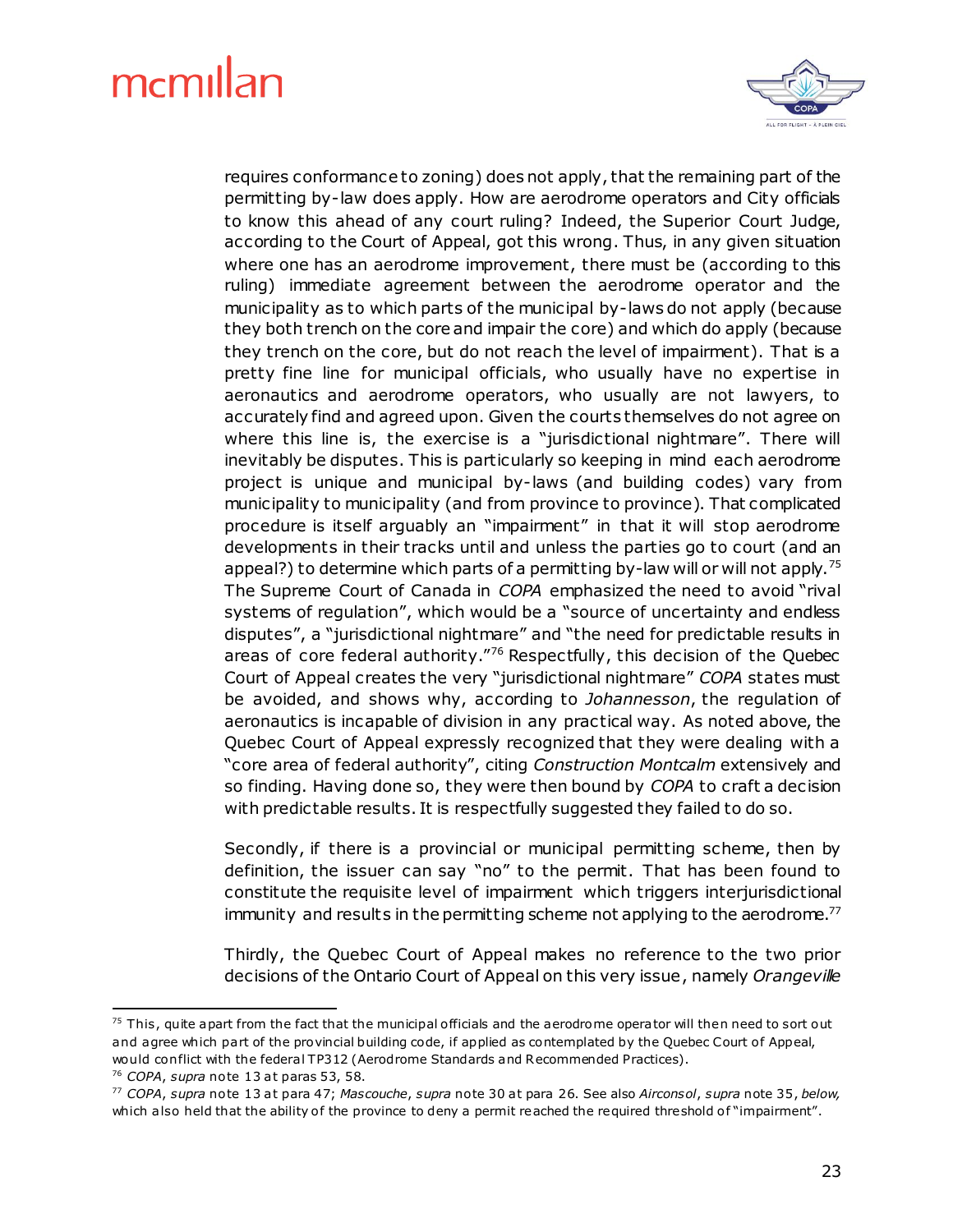1



*Airport* and *GTAA.* Both of these decisions were cited with approval by the Supreme Court of Canada in *COPA*. To be very clear, decisions of the Ontario Court of Appeal are not binding on the Quebec Court of Appeal, particularly concerning a dispute in Quebec . However, previous decisions on the same constitutional issue by the Court of Appeal of another province (particularly ones later cited with approval by the Supreme Court of Canada) are considered to be very persuasive authority. To not mention those two decisions nor attempt to distinguish them when coming to the opposite conclusion, respectfully, weakens the strength of the Quebec Court of Appeal's decision on this constitutional issue.

Again, to be very clear, the Quebec Court of Appeal's statement as to the law in Quebec, including the interaction of the federal and provincial laws in that province on this building permit issue for aerodromes, is final and binding. It is subject only to reversal or correction by a subsequent decision of the Quebec Court of Appeal or the Supreme Court of Canada. Members of the Canadian Owners and Pilots Association in Quebec are bound by this decision and should follow the advice of their Quebec lawyers as to its application to them. My critic of the decision herein may be interesting and useful in future cases, but does not change one iota what the Quebec Court of Appeal has held is the current law in Quebec.

As a consequence of the foregoing, we have opposing decisions of the Courts of Appeal of Ontario and Quebec on the issue of whether a municipal building permit is needed for a hangar or other aerodrome building. In Ontario, the answer is no and in Quebec , the answer is yes, provided there are no preconditions for the issuance of the permit which are impermissible.<sup>78</sup> In other provinces, their courts will end up choosing between the two conflicting results although, respectfully, it appears that the weight of authority is "no". This conflict between two Courts of Appeal of two provinces is the very type of issue the Supreme Court of Canada is intended to resolve, but cannot resolve until and unless the appropriate case comes before that Court.

 $78$  The issuer of the building permit cannot insist upon compliance with other clearly inapplicable provincial laws as a precondition for issuance of the building permit including local zoning by-laws or the provincial agricultural land protection statute. According to the Quebec Superior Court in *Mascouche*, the provincial environmental regulations protecting we tlands would not be a permissible precondition either, although I fully expect future litigation on that issue since the matter reached, but did not result in a decision, by the Quebec Court of Appeal on the merits of that issue.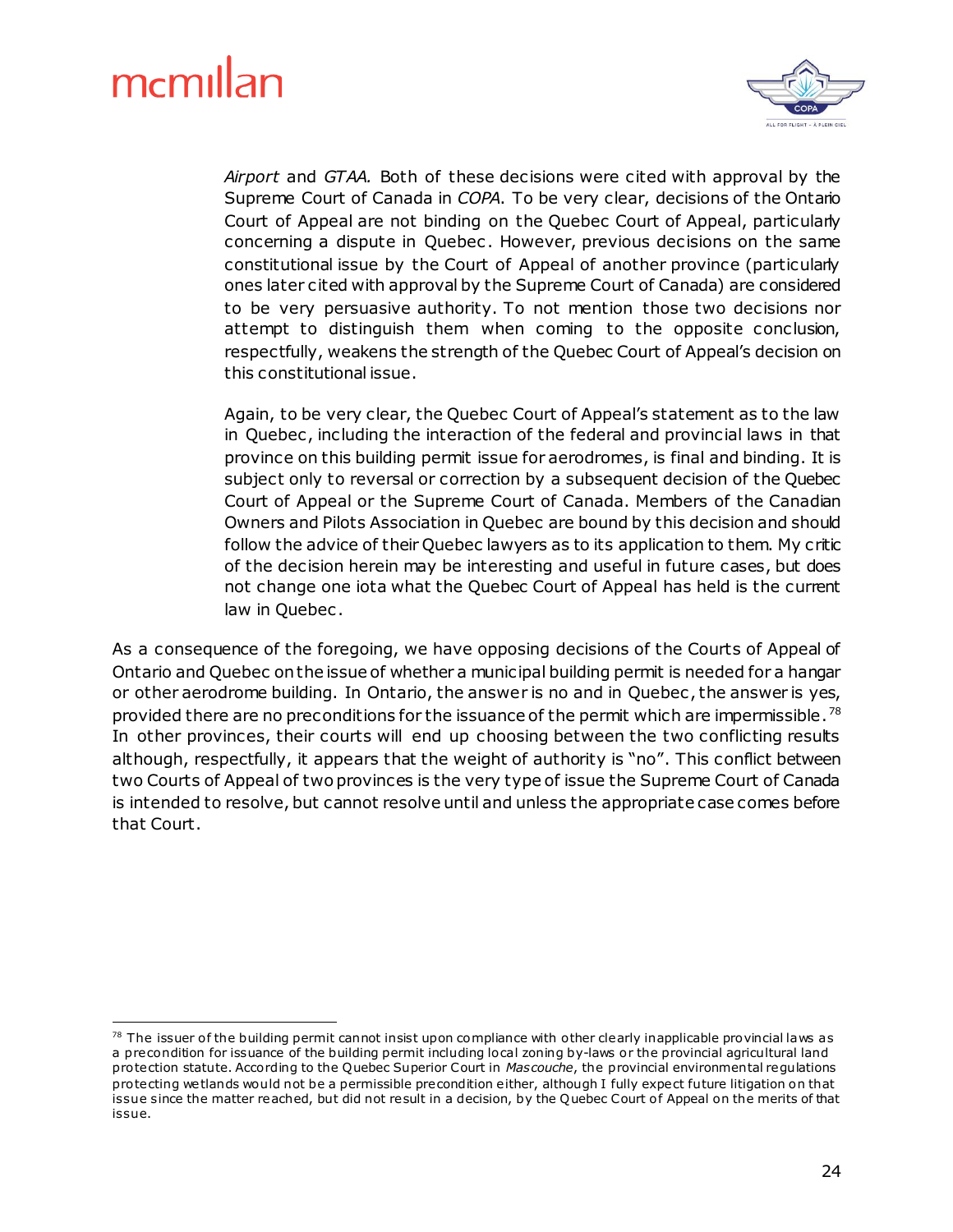

#### (3) Noise

(A) *Johannesson v West St.* Paul (Rural Municipality)<sup>79</sup> (1952 Supreme Court of Canada)

We have reviewed this case in depth before. However, it should be noted that in its reasons, the Supreme Court of Canada used *noise* as an example of why the national importance of air transportation must trump local concerns as well as why the regulation of aeronautics was incapable of division in any practical way. In his reasons, Locke J. gave the illustration of an operator providing airmail service to northern communities, the southern terminus of which might be located in West St. Paul.

"...it would be intolerable that such a national purpose might be defeated by a rural municipality, the Council of which decided that the noise attendant on the operation of airplanes was objectionable."<sup>80</sup>

This same notion is echoed in the passage from the *Burrardview* decision noted earlier in this Primer:

"The transportation needs of the country cannot be allowed to be hobbled by local interests."<sup>81</sup>

(B) *R. v De Havilland Aircraft of Canada Ltd.*<sup>82</sup> (1981 Ontario Court of Justice)

De Havilland was charged with two counts of breaching the City of North York's by-law by producing noise and one count of nuisance in the form of noise and gas emissions, all while testing aircraft engines on newly manufactured aircraft. The evidence presented included tapes and testimony that the noise and fumes from the test was intolerable from the perspective of nearby residents. The Judge had no hesitancy in ruling that the level of noise and fumes from the testing operations exceeded the relevant City by-laws. **HELD**: The charges were dismissed.

The evidence presented was that the engine tests were a necessary part of the certification and were mandated by the *Aeronautics Act* and the (then) *Air Regulations* which required such tests. De Havilland had tried moving the testing to other parts of the airport, but doing so interfered in regular air operations. The Court found there was a conflict between the federal legislation (which required the testing) and the municipal by-laws (which would otherwise

<sup>79</sup> *Supra* note 15.

<sup>80</sup> *Ibid* at para 68.

<sup>81</sup> *Burrardview*, *supra* note 41 at para 64.

<sup>82</sup> 129 DLR (3d) 390 (Ont Ct J).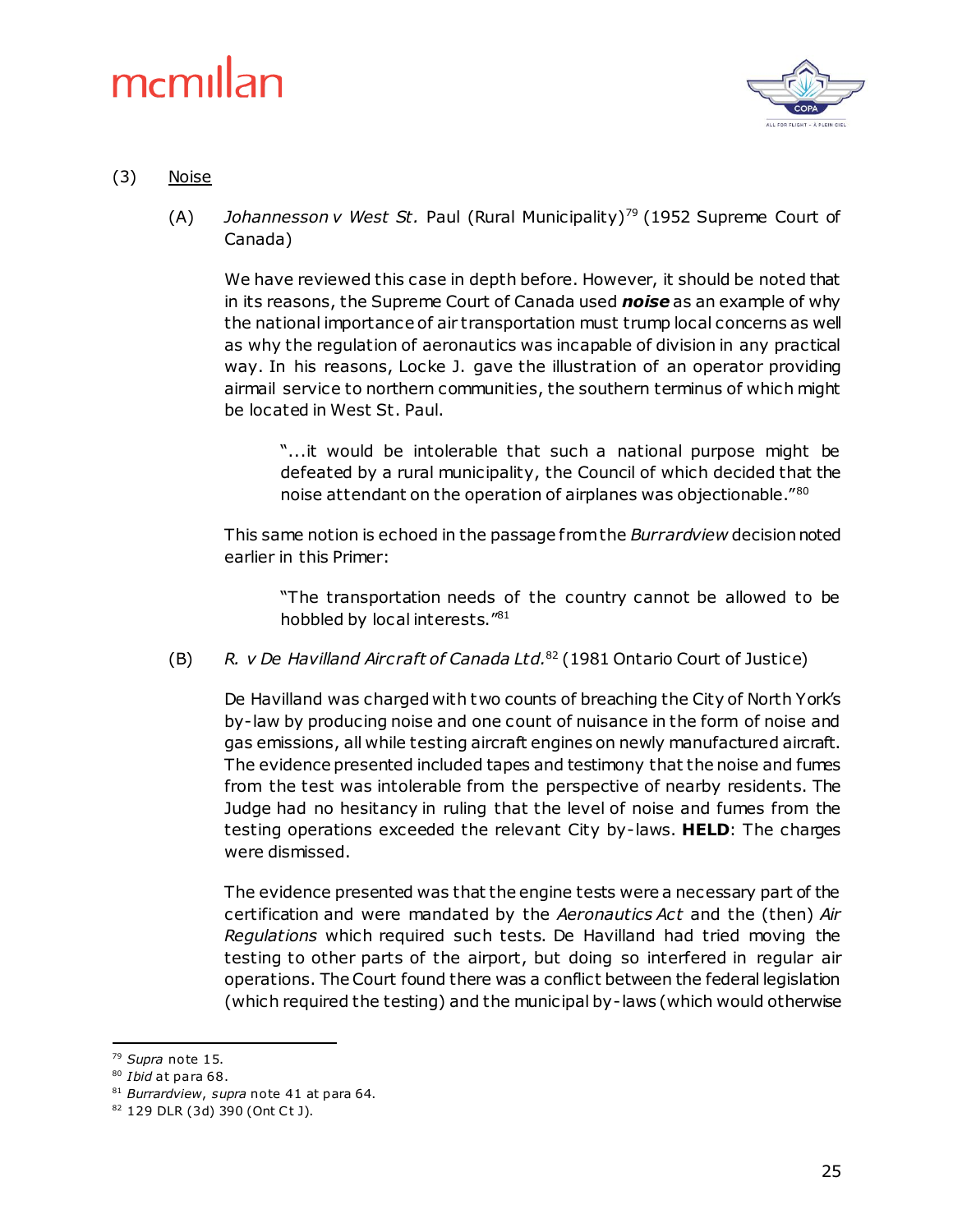

prohibit it). "Where there is such a conflict, the federal enactment must prevail and the competing provincial or municipal enactment is suspended and inoperative."<sup>83</sup>

(C) *Manitoba AG v Adventure Flight Centres Ltd.*<sup>84</sup> (1983 Manitoba Court of Queen's Bench)

The Attorney General of Manitoba, the Rural Municipality of Tache and a representative resident brought an action in public nuisance seeking an injunction and damages in respect of the operation of an ultra-light aircraft facility located on a 10 acre site which was part of a rural farm. The complaints centred on the noise created by low-flying ultra-lights as well as complaints about privacy and concerns about forced landings (or crashes as the neighbours termed them). **HELD**: The Court found the noise constituted a public nuisance and issued the requested injunction. Nuisance was not found based upon the other complaints.

This case was decided entirely on the basis of the common law of nuisance. It is interesting to note that despite the fact the ultra-light facility clearly fit within the definition of "aerodrome", there was no reference to that definition nor indeed any reference whatsoever to the *Aeronautics Act* nor the *CARs*. None of the aviation cases cited in this Primer were referred to. There was no evidence called that any of the operations breached any aviation provision. Interestingly, the case notes that the municipality had earlier passed a by-law prohibiting the continuation of the "airfield" and that by-law was quashed by another court, but this case does not describe the basis for it being quashed (which no doubt would have revealed some of the authorities explored above). Given the lack of such analysis, with all due respect, the result is questionable, particularly in light of the statements concerning noise in *Johannesson* and the results of the cases that follow concerning the defence to nuisance of statutory authority.

(D) *Sutherland v Vancouver International Airport Authority*<sup>85</sup> (2002 British Columbia Court of Appeal)

The Plaintiffs brought an action for damages for private nuisance in respect of the construction and operation of Vancouver International Airport's new North Runway. **HELD**: That the use of the runway did constitute a private nuisance. However the Court of Appeal found the defence of statutory authority was available and a complete defence to the claim, which was therefore dismissed.

<sup>1</sup> <sup>83</sup> *Ibid* at para 24.

<sup>84</sup> 22 Man R (2d) 142 (QB).

<sup>85 2002</sup> BCCA 416.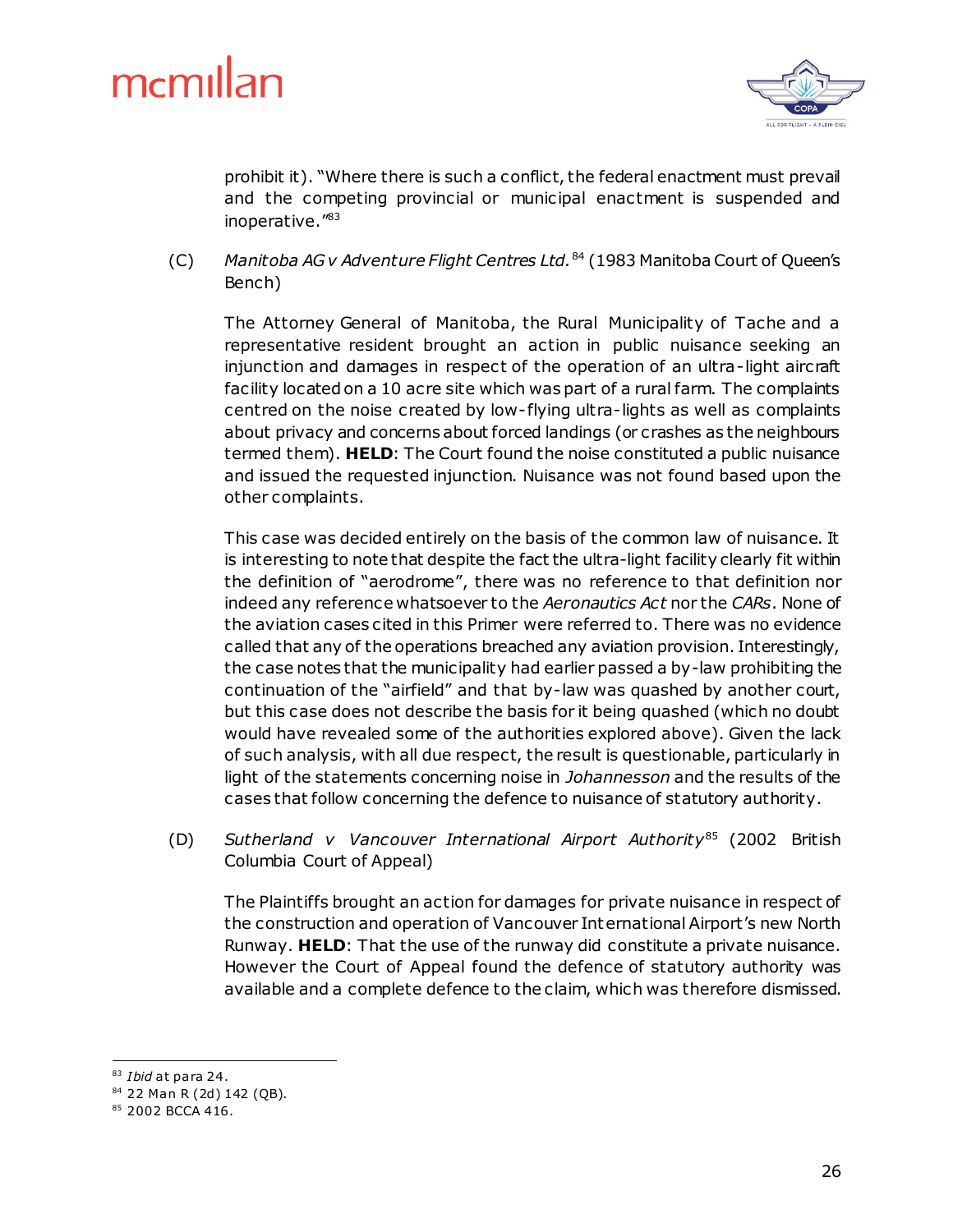

The traditional rule is that liability will not be imposed if an activity is authorized by statute and the defendant proves that the nuisance is the inevitable consequence of exercising that authority. Alternatively expressed, if a statute authorizes an act that causes injury to a private person and is silent respecting compensation for the injury, the general rule is that no compensation is payable in respect of the injury.

In this particular case, what was or was not required by the lease of the airport lands to the Vancouver Airport Authority and the agreement about construction of a new runway, and whether or not it was discretionary, was deemed irrelevant. Since this was an "airport" the Court of Appeal noted that there was an approved Airport Operations Manual (a "Canadian aviation document" under the *Aeronautics Act*) which contained the runway configuration. Noise in respect of its use was inevitable and contemplated. Thus the defense of statutory authority was made out.

The Court made note of the provision of the *Aeronautics Act* which gives the Minister the authority to regulate aircraft noise. The Court also noted that in respect of the issuance of an airport certificate, the Minister retains the discretion to refuse the certificate if the Minister is of the view the refusal is in the public interest. The Court of Appeal expressly rejected the Trial Judge's view that discretion related only to safety and instead held the Minister could consider a broader public interest (i.e. noise). Indeed, pursuant to the *Aeronautics Act*, the Minister has similar powers and discretion in respect of the operations of any aerodrome. Thus, while there are no cases directly on point, it is certainly open to any operator of an aerodrome to assert the defence of statutory authority to any private complaint of nuisance provided the operations are in compliance with, and thus authorized by, the *Aeronautics Act* and the *CARs*. Obviously a certificate authorizing such operations at the given location would bolster such an argument of statutory authority. So too would any new aerodrome or other "aerodrome work" at an existing aerodrome (a new runway and the extension of a existing runway by more than 10%) which is completed following the new consultation process required further to Subpart 7 of Part III of the *CARs*.

(E) *Aircraft Anti-Pollution Committee – Longueuil c Development of Saint-Hubert airport Longueuil*<sup>86</sup> (2021 Quebec Superior Court)

In this proceeding, a group of citizens living around the Saint-Hubert airport formed a group and started an action seeking various orders from the Quebec Superior Court to limit noise and regulate the presence of larger aircraft, such as A320, A330 and 737-200, at the airport. They also sought orders requiring

<sup>1</sup> <sup>86</sup> 2021 QCCS 49.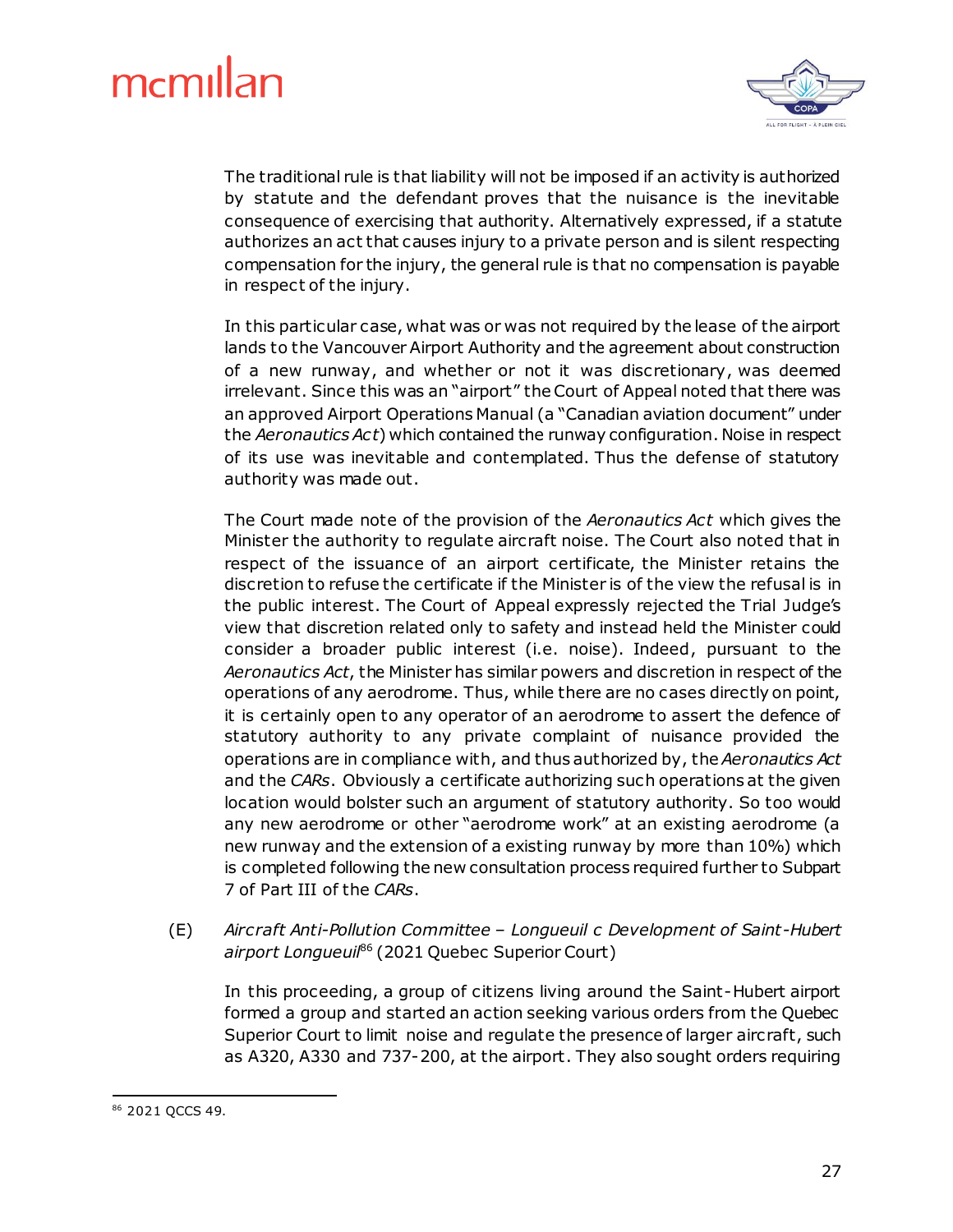

the airport operator to file applications with the federal Minister of Transportation to publish such limits in the *Canadian Flight Supplement*. **HELD**: The action was dismissed since the orders requested did not fall within the jurisdiction of the Superior Court of Quebec , but rather the federal Minister of Transportation. The orders sought essentially asked the Court to assume the role of the Minister. Interestingly, the Court expressly referenced *Johannesson* and *COPA,* (both of which discuss the indivisibility of aeronautics and air navigation as well as the concept of the network of airports/aerodromes) and concluded that what was asked of the Court was to fragment the airspace around Montreal and to "remove part of a spider's web without ensuring that the remaining web can play its role effectively."87

#### (4) Site Alteration/Soil By-Laws and Environmental Protection

This is a relatively new and evolving topic and the results between provinces and indeed, within the same province are not consistent. For this reason, the reviews of the cases are more detailed and longer.

#### (A) *R v Airconsol Aviation Services Ltd.* <sup>88</sup> (1999 Newfoundland Provincial Court)

Airconsol operated the aircraft refueling facility at the Dear Lake Airport. It operated its facilities under the regulations governing storage tanks on federal lands further to the Canadian *Environmental Protection Act*. It also observed TP2231 (Policy and Standards for the Storage and Handling and Dispensing of Aviation Fuel at Transport Canada Owned Facilities). On February 14 and 15, 1997, Airconsol suffered a fuel spill which it reported to Environment Canada and remediated to the satisfaction of Environment Canada. Airconsol did not comply, register with nor have approval for its facility under the provincial *Environment Act* nor the regulations thereunder for the storage or handling of fuel. It was charged on a number of counts for obstruction, failure to report the spill, failure to supply reconciliation records, making false statements and allowing pollution of the soil. **HELD**: The provincial statute did not apply to Airconsol operations.

The prosecution conceded that Airconsol's activities as an aircraft refueller were an integral part of aeronautics, but maintained that such a characterization overlooked the real issue which it argued was not what Airconsol did, but what the impugned legislation did, which it argued was to protect the environment.

<sup>87</sup> *Ibid* at paras 49-51.

<sup>88</sup> *Airconsol*, *supra* note 35.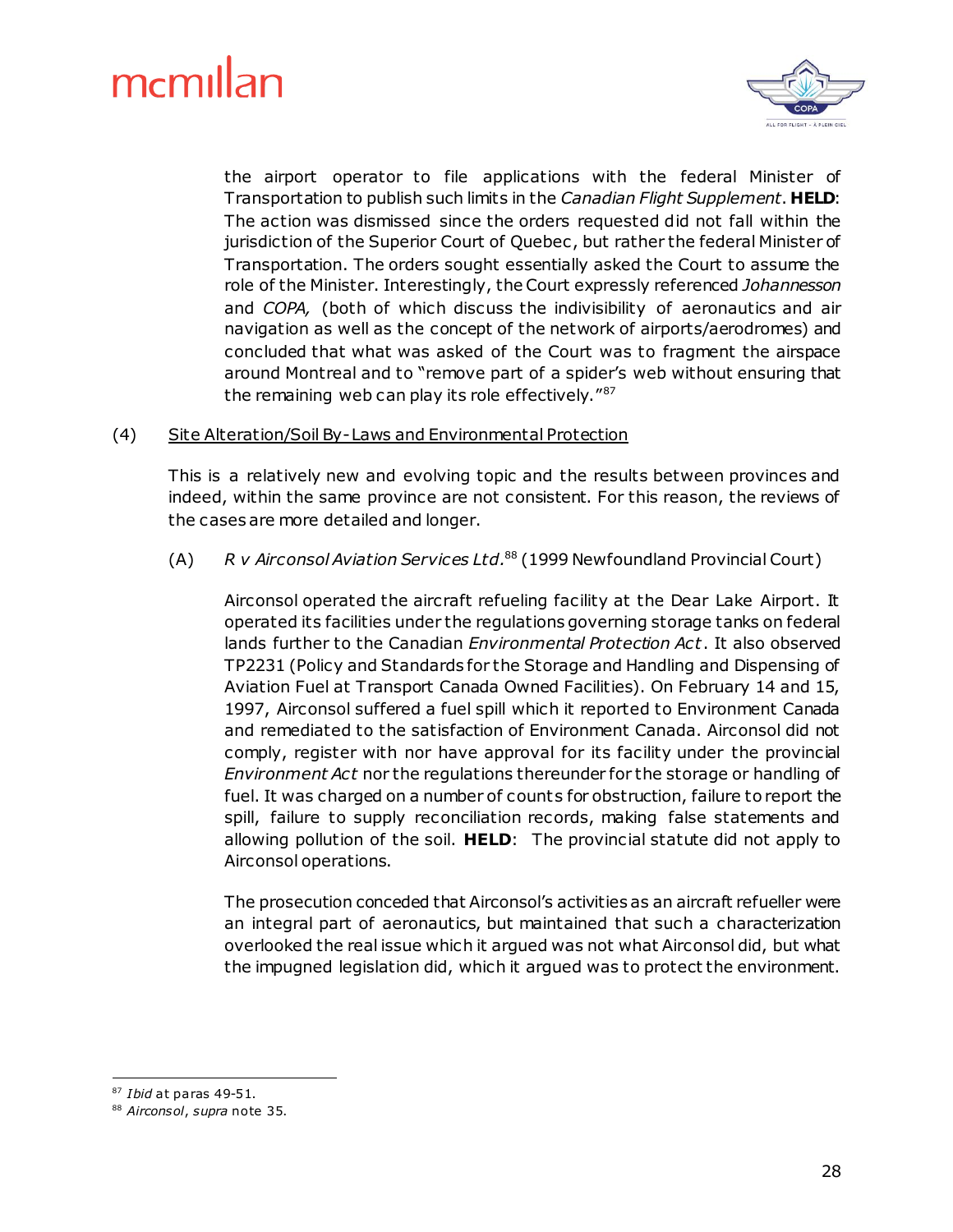

The prosecution asserted the *Environment Act* did not regulate refuelling but instead was designed to protect the environment.<sup>89</sup>

The Court disagreed. While couched in environmental terms, the purpose of the provincial *Storage and Handling of Gasoline* regulated all persons who handle or store petroleum and the facilities used to do so. A fuel storage tank could not be constructed without provincial Ministerial approval. The provincial Minister also had the power to issue Stop Work orders meaning that if the provincial regulations applied to Airconsol as the airport's refueller, the provincial Minister had the power to shut down airport operations. Such was a sufficient encroachment upon exclusive federal jurisdiction to invoke interjurisdictional immunity. The provincial statute and regulations were held not to apply to Airconsol's activities and the Information was quashed.

(B) *Greater Toronto Airport Authority v Mississauga* <sup>90</sup> (1999 Ontario Court General Division and 2000 Ontario Court of Appeal)

This is the same *GTAA* decision that has been discussed above at some length which found that the Ontario *Building Code Act* and the *Development Charges Act* did not apply to any of the four divisions of improvement at Pearson International Airport. Recall this included the Airside Development Project (runways and taxiways), the Terminal Development Project (new terminals, parking and roadways), the Infield Development Project (air cargo, flight kitchen and linking internal roadways) and Utilities and Airport Support Project (electrical network, heating, roofing systems, sewage systems, telecommunications, firefighting and maintenance support facilities). The Court of Appeal also held the *Building Code Act* and the *Development Charges Act* of Ontario were part of a comprehensive regulatory scheme governing land development in Ontario comprising nine different statues, $91$  none of which applied to the construction of airport buildings. As this section of the Primer deals with environmental protection, it should be noted that the nine statutes

<sup>&</sup>lt;sup>89</sup> This is a very common theme in these cases to justify provincial involvement and oversight. As mentioned earlier, the province and/or the municipalities wrap themselves in the environmental flag as the *only* defenders of the environment to protect the public against aerodrome operators who would otherwise be wanton environmental outlaws and polluters. What this seems to overlook is the fact there is an entire federal environmental protection and enforcement scheme as well as a federal ministry, now known as Environment and Climate Change Canada. Also , the evidence seems to be lacking that Canada's aerodromes and airports are cesspits of toxic waste. As noted in this case, when there was a fuel spill, it was reported to federal officials and remediated to their satisfaction. As described in the case concerning the Burlington Airpark below, one of the very first things that happened, even be fore the City issued its Stop Work order, was that allegations of contamination were made by Airpark opponents to the federal officials. Two inspectors from the federal authorities came to the Airpark, spent most of the day onsite looking over the fill being used to level the field. They took no action because they found nothing wrong. 90 *GTAA, supra* note 63; 43 OR (3d) 9 (CtJ (Gen Div)).

<sup>91</sup> *Nine Provincial Statutes*, supra note 65.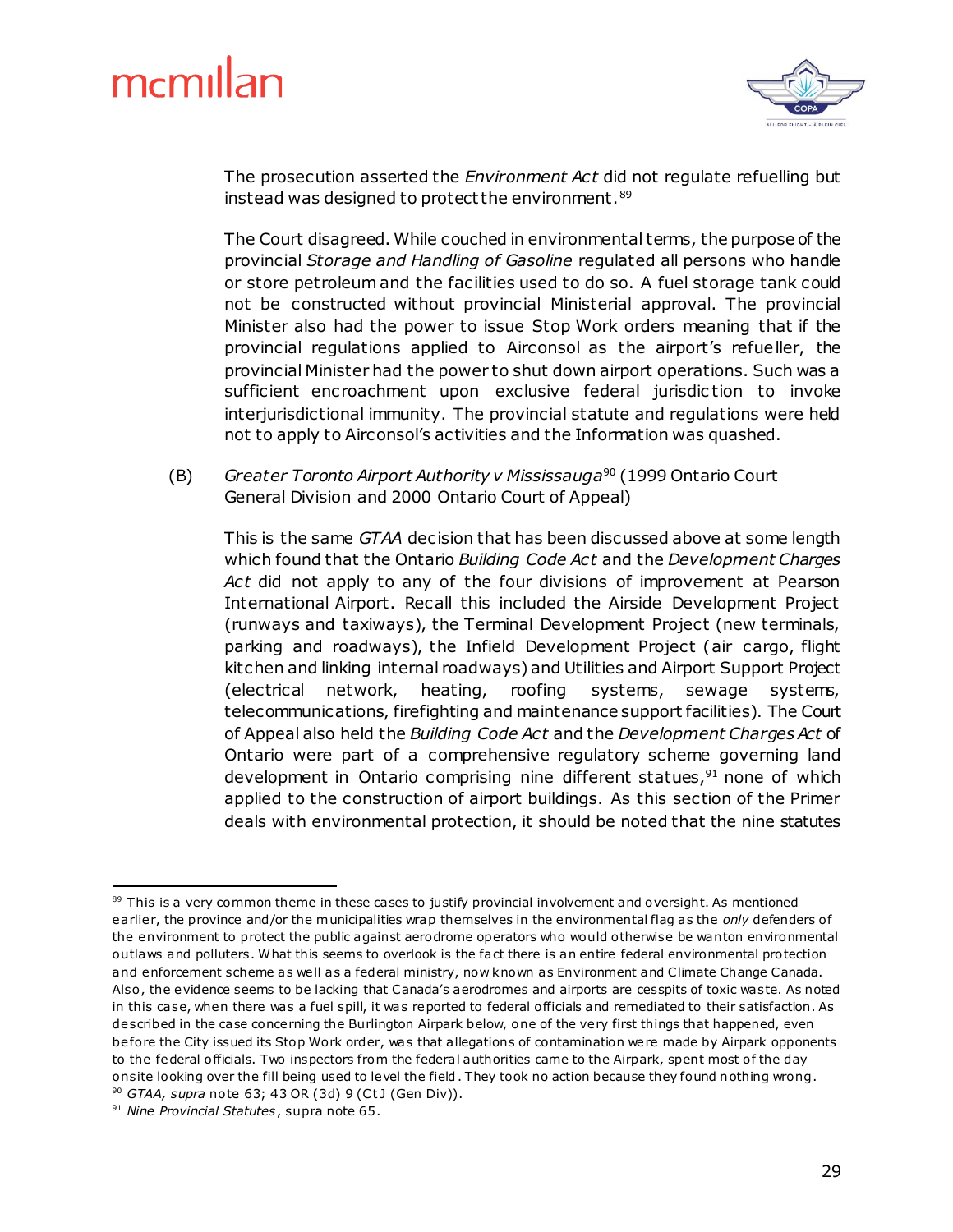

which did not apply included the Ontario *Environmental Assessment Act*, *Environmental Protection Act* and the *Ontario Water Resources Act.*

An examination of the General Division (trial) decision reveals that in addition to declarations of non-applicability of the Ontario *Building Code Act* and the *Development Charges Act*, the Greater Toronto Airport Authority expressly sought a declaration that the Ontario *Topsoil Preservation Act,* and the City of Mississauga's By-Law No. 512-91 to *Protect and Conserve Top Soil* passed pursuant to that *Act,* were also inapplicable to its construction activities. The City of Mississauga had issued a Notice of Contravention of its soils by-law on July 24, 1998. The Airport Authority sought a declaration that Notice of Contravention was a nullity.

A review of the soils by-law reveals that it applied to any "Land Disturbance" defined as any man-made change of land surface including removing vegetative cover, excavating, filling, grading and construction or building of roads or parking lots. A permit was required for such activities which required submission of extensive materials showing the proposed alteration of the site including the existing conditions and the final conditions as prepared by an engineer and set out control measures during the work as well as a Letter of Credit as security for those measures. That is, the Mississauga soils by-law was typical of the proliferation of site alteration and soil control/ filling by-laws being passed by municipalities and was similar to the site alteration by-laws in some of the other cases set out below.

According to the General Division decision, the City of Mississauga did not advance any argument in respect of the application of the *Topsoil Preservation Act* to the Airport Authority with the Trial Judge concluding the City had abandoned it. The Trial Judge went through the extensive analysis of the aeronautics cases, including the Supreme Court of Canada decision in *Construction Montcalm* and came to the conclusion the application of the building code regime would intrude into the exclusive federal jurisdiction over aeronautics. The Trial Judge very briefly stated that since he concluded the building code regime was inapplicable, the development charge regime was also inapplicable for the same reasons.

In the result, the Trial Judge expressly stated that the Greater Toronto Airports Authority was entitled to the relief it sought in its Notice of Application and its appeals with respect to orders made against it under the *Building Code Act* and the *Topsoil Preservation Act*. That is, the Airports Authority asked for a declaration the *Topsoil Preservation Act* and the City's soils by-law was not applicable to the airport construction and to declare as a nullity the Notice of Violation and the Trial Judge made that declaration.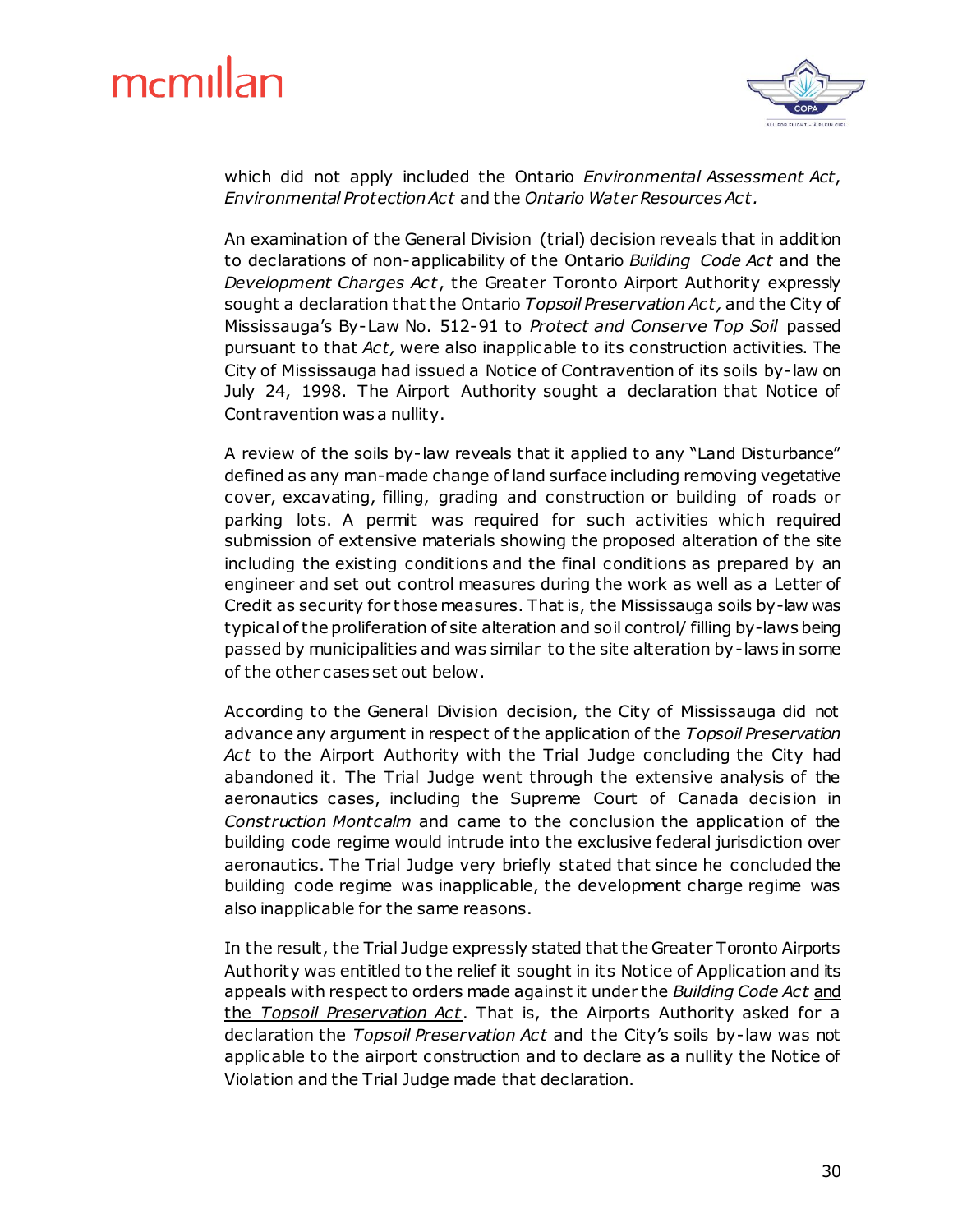

There can be little doubt that even if the City of Mississauga had argued for the *Top Preservation Act* and the Mississauga Soils By-law, the result would have been the same and the order, which in fact declared the *Topsoil Preservation Act* did not apply, would have received the same treatment as the *Building Code Act* and the *Development Charges Act*. That is, it is absurd to suggest that the General Division (a 30 page decision) and Court of Appeal (an 18 page decision) finding as they did with the arguably more important statutes, would have entirely reversed themselves and come to a completely different conclusion in this case if only the top soil statute and soils by-law had been argued more earnestly by the City.

It should also be noted that the Trial Judge refused to embark on a buildingby-building examination of the redevelopment project under the *Building Code* and this refusal was expressly endorsed by the Court of Appeal. How likely would it be that same Trial Judge would be willing to embark on an item-byitem review of each part of the airport construction that involved removing vegetative cover, excavating, filling or grading, each of which constitute a "Land Disturbance" under the City soils by-law, if only the City had argued for the soils by-law more earnestly?

In any event, this is Ontario authority, for the proposition that a municipal soil preservation by-law, which regulates "Land Disturbance" including excavating, filling and grading, does not apply to airport construction.

(C) *2241960 Ontario Inc . v Scugog (Townshi*p) <sup>92</sup> (2011 Ontario Divisional Court)

In this case, the owner of a former gravel pit was engaged in the activity of receiving fill on the property for money. It had received permits to do so under two different Town Site Alteration by-laws, the second one of which was revoked when samples from the fill being deposited did not meet the required standards. The owner's solicitor then advised that the long term use of the site was for an aerodrome and as such, was not subject to the Town's Site Alteration by-law. The owner, who was a pilot, also established helicopter pads and built a steel building it claimed was a hangar, without a building permit. Various proceedings were started by the owner and Town to determine whether the Site Alteration by-law and the provincial *Building Code* applied. **HELD**: The Court found, as a fact, that the owner *was not* engaged in the construction of an aerodrome or runways (those were still 2 ½ years away on the owner's own evidence) but was engaged in a commercial fill operation and thus, the issue of interjurisdictional immunity did not arise and the Town's Site Alteration bylaw applied.

<sup>1</sup> <sup>92</sup> 2011 ONSC 2337 (Div Ct) [*Scugog*].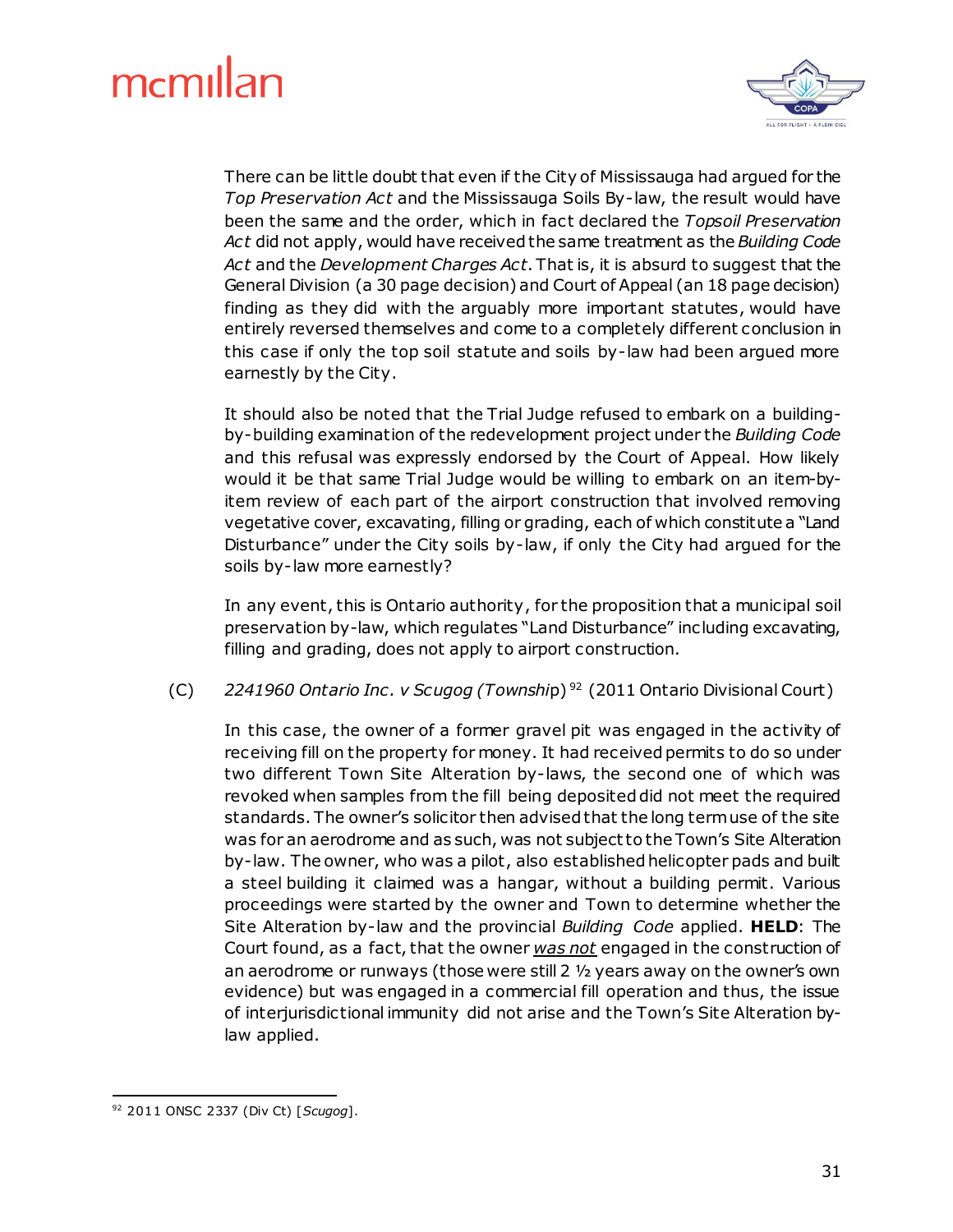

However, the Court went on to say that if it were wrong in that finding of fact, it did not see how the doctrine of interjurisdictional immunity would prevent the application of the "fill by-laws". The Court first noted that *COPA* and *Johannesson* were about the location of an aerodrome, and the fill by-laws did not prohibit or prevent the land from being used as an aerodrome. While *GTAA* was cited, it appears that that neither the parties nor the Court noticed that the General Division decision resulted in an order that the City of Mississauga's Soils by-law did not apply to the airport. Rather, the Judge was more concerned that the Supreme Court of Canada's test for interjurisdictional immunity had changed since *GTAA*had been decided. While that observation was correct, the Ontario Court of Appeal stated in 2018 in the *Oshawa* case that the results in *GTAA* still governed, notwithstanding that change. Obviously the Court in this case in 2011 could not know what the Court of Appeal would say in 2018.

The Court also observed that a number of cases have refused to apply the doctrine of interjurisdictional immunity when the provincial law or municipal by-law simply affected the *manner* in which a federal undertaking is carried out. By way of example in one of the cases cited, a railway was required to keep its ditches and rights-of-way clear of debris under federal regulations. The railway in question went about this by burning the debris, at which point the province stepped in and stopped the practice on the basis it was causing the emission of contaminated smoke, contrary to provincial environmental laws. The Court in that case held that while the federal undertaking was to clear the rights-of-way, the federal legislation did not mandate the *manner* in which that activity be carried out, certainly did not require burning be conducted and that a provincial prohibition against one such manner of clearing (burning) did not prevent the railway from carrying out the task in another more acceptable way. Similarly, the Court in *Scugog* found that requiring the owner to select appropriate materials (clean fill) further to the fill by-law did not prevent the deposition of material that may be needed for the proposed airport operation.

In legal language, the latter part of the decision is consider *obiter dicta*. It was not necessary to reach a decision because the Court had already decided, as a question of fact, that the owner was not engaged in building an aerodrome and thus, interjurisdictional immunity was not engaged and that completely disposed of the case. However, as we will see below, the Court's *obiter* reasoning on this issue was adopted in subsequent cases for fill deposition at an actual aerodrome.

The court did not address the building code violation as a) the owner did not include that in their Notice of Constitutional Question and b) the record was insufficient to determine whether or not the building was being used as a hangar. The Court directed that the statutory appeal mechanism in the *Building Code* be utilized and declined to rule.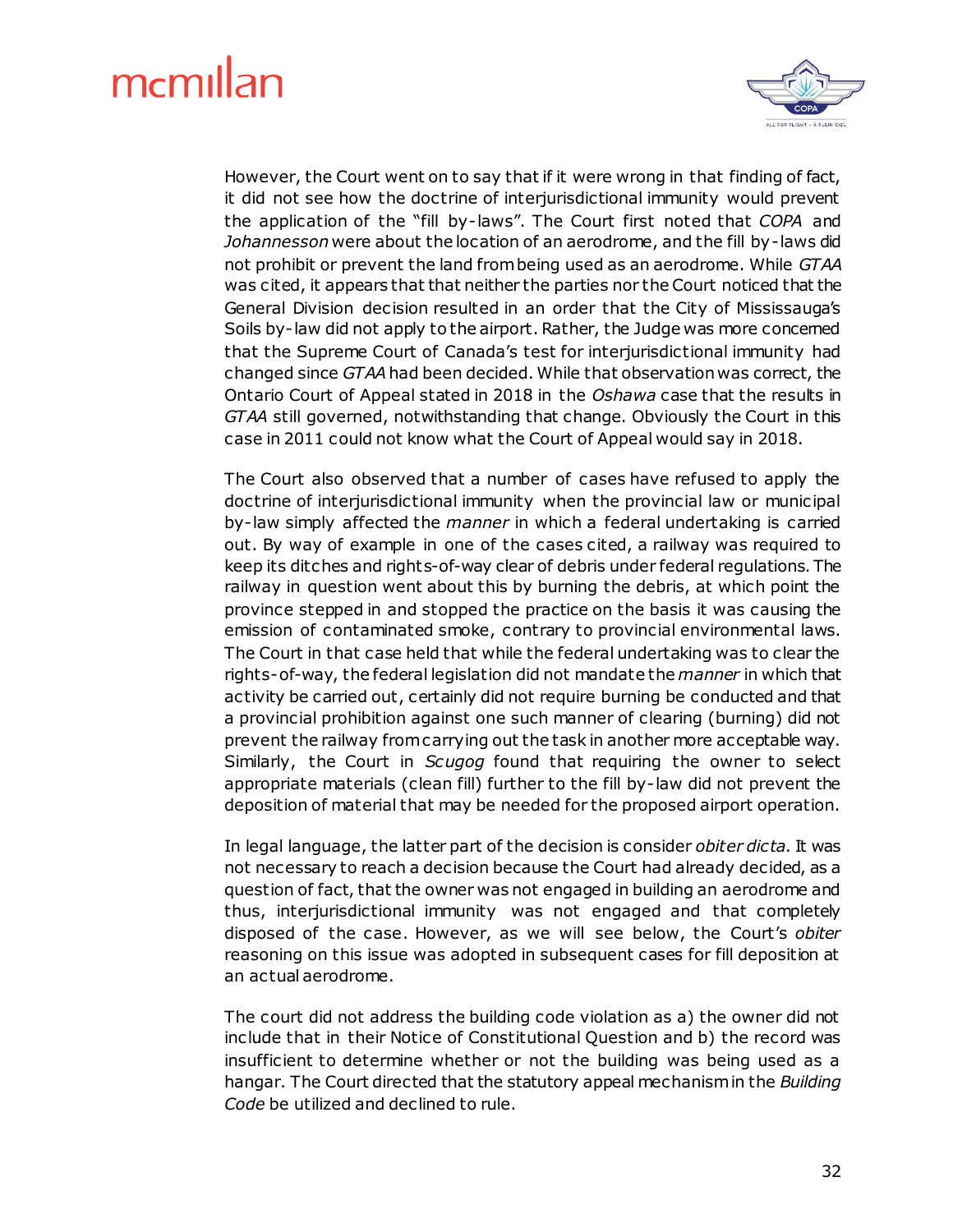

(D) *Parkland Airport Development Corp. v Parkland (County)*<sup>93</sup> (2013 Alberta Queen's Bench)

In this case, the landowners were engaged in the development of an airport in Parkland County. Parkland County's by-laws required a development permit for a number of activities including "Stripping, Filling and Excavation". When the Airport commenced building the runway (it appears it did have a haul permit, but the permit required correction for reasons not disclosed in the case) the County issued a Stop Work order for the Airport to cease and desist all stripping and grading activity and to restore the land. Litigation ensued with the Airport seeking declarations it did not need a development permit and the County seeking the opposite. **HELD**: "*COPA* is clear authority for the proposition that the demand by the County that Parkland Airport obtain a development permit does constitute a significant intrusion of the exercise of federal power and amounts to an impairment of it."<sup>94</sup> The Court further ordered the County to issue the required haul permits for the construction to continue.

The County submitted that *COPA* did not apply as the aerodrome had not yet been built or registered. The Court rejected this argument finding that *COPA* established that the federal power is engaged once the development of a genuine aerodrome project commences. The Court was satisfied this development was genuine and *bona fide*.

The Court found that "the County lacks the jurisdiction to demand a development permit for this project".<sup>95</sup> The Airport conceded it was necessary for it to obtain haul permits to use the County roads. The Court ordered the County to issue the permits upon the Airport filling out the forms and payment the fees, but without the precondition of obtaining a development permit.

(E) *Burlington Airpark v Burlington (City)*<sup>96</sup> (2013 Ontario Superior Court of Justice and 2014 Ontario Court of Appeal)("Burlington Airpark No. 1")

The Burlington Airpark had been in existence since 1962 and was a registered aerodrome. All of the hangars, taxiways, terminal and facilities were to the east of the main runway. There was also an intersecting grass strip. The new owner of the Airpark had acquired some additional lands on the western side of the main runway which sloped away from the runway. The Airpark began to import fill to make those sloping areas level so they too could be used for hangars, aprons, taxiways and a new terminal. At the commencement of the filling operation, the City considered the matter and came to the conclusion its Site

<sup>93 2013</sup> ABQB 641.

<sup>94</sup> *Ibid* at para 24.

<sup>95</sup> *Ibid* at para 25.

<sup>96</sup> 2013 ONSC 6990; 2014 ONCA 468 [*Burlington Airpark No. 1*].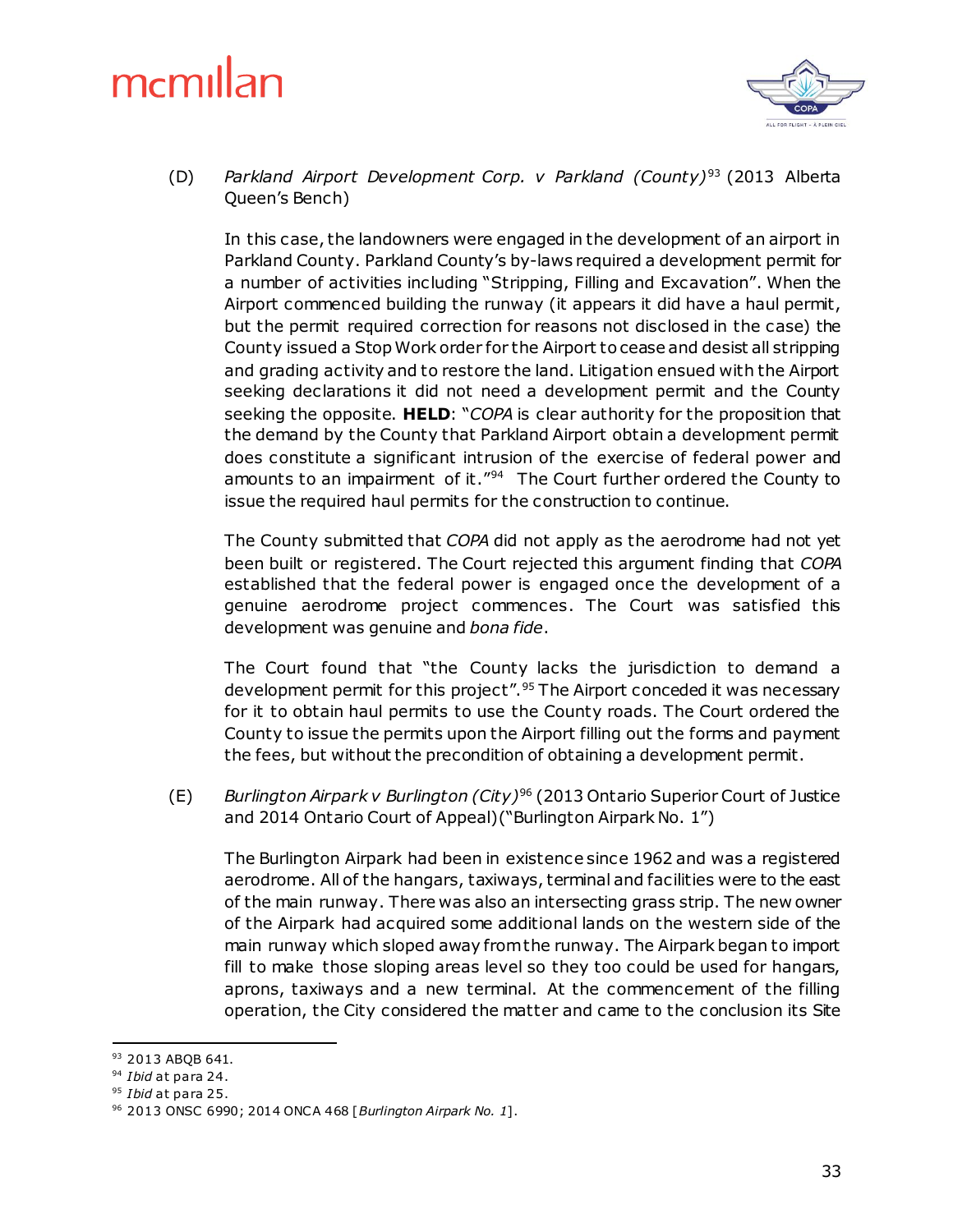

Alteration by-law did not apply. The filling operation took several years and was approximately 95% complete when the City changed it s mind, issued Stop Work orders and demanded compliance with its Site-Alteration by-law. Court applications were filed to determine whether the Site-Alteration by-law applied. **HELD**: The Site-Alteration by-law applied to the construction of the various airport facilities including the runways. This decision was upheld on appeal to the Ontario Court of Appeal.

The Court found that compliance with the by-law would not impair the federal aeronautics power or create an operational conflict. In so doing, the Court noted that the by-law was intended to regulate the quality of the fill. The Court agreed that the runway construction had to comply with the federal specifications relating to the slopes, surfaces of runways, runway shoulders and slopes of runway shoulders. But requiring clean fill would not be permanently reflected in the finished product, as contemplated by *Construction Montcalm*. The Court adopted the reasoning in *Scugog* (properly recognizing this part of the decision was *obiter*) and concluded the Site-Alteration by-law merely affected the *manner* in which the activity was carried out, but not preventing the construction. (Unfortunately in the events which later transpired, the Court was sadly mistaken).

The Court of Appeal endorsed the lower Court's reasoning. The Court of Appeal disagreed with the Airpark's submissions that the Site-Alteration by-law did much more than simply regulate the cleanliness of the fill or would be used by the City to control the construction. (Unfortunately in the events which later transpired, the Court of Appeal was sadly mistaken).

Following the above decisions, the City of Burlington repealed their old Site-Alteration by-law and passed a much stricter Site-Alteration by-law. The new by-law was 55 pages long and covered every conceivable aspect of the planning and construction of a site alteration. The new Site-Alteration by-law provided it did not apply to projects carried out pursuant to a building permit or a site plan. In fact, after the exemptions in the by-law were taken into account, one of the only large scale projects the new Site-Alteration by-Law could possibly apply to would be the Airpark. The fact that this new Site-Alteration by-law was targeted at the Airpark is revealed by the fact that the new by-law's drafting and passage was updated pursuant to multiple City staff reports to Council each entitled "Burlington Airpark Update" wherein the status of the new Site Alteration by-law was typically the first item. The new bylaw included a provision requiring the payment to the City of \$1 for every cubic metre of soil imported (the Airpark plan had called for approximately 500,000 cubic metres). The new Site Alteration by-law was passed on September 22, 2014 and the old by-law repealed. The City demanded that the Airpark file an Application under the new by-law and threatened enforcement if the Airpark did not do so. When the Airpark applied, its application was for the remaining 5% of the fill it required. The City insisted that the Application under the new by-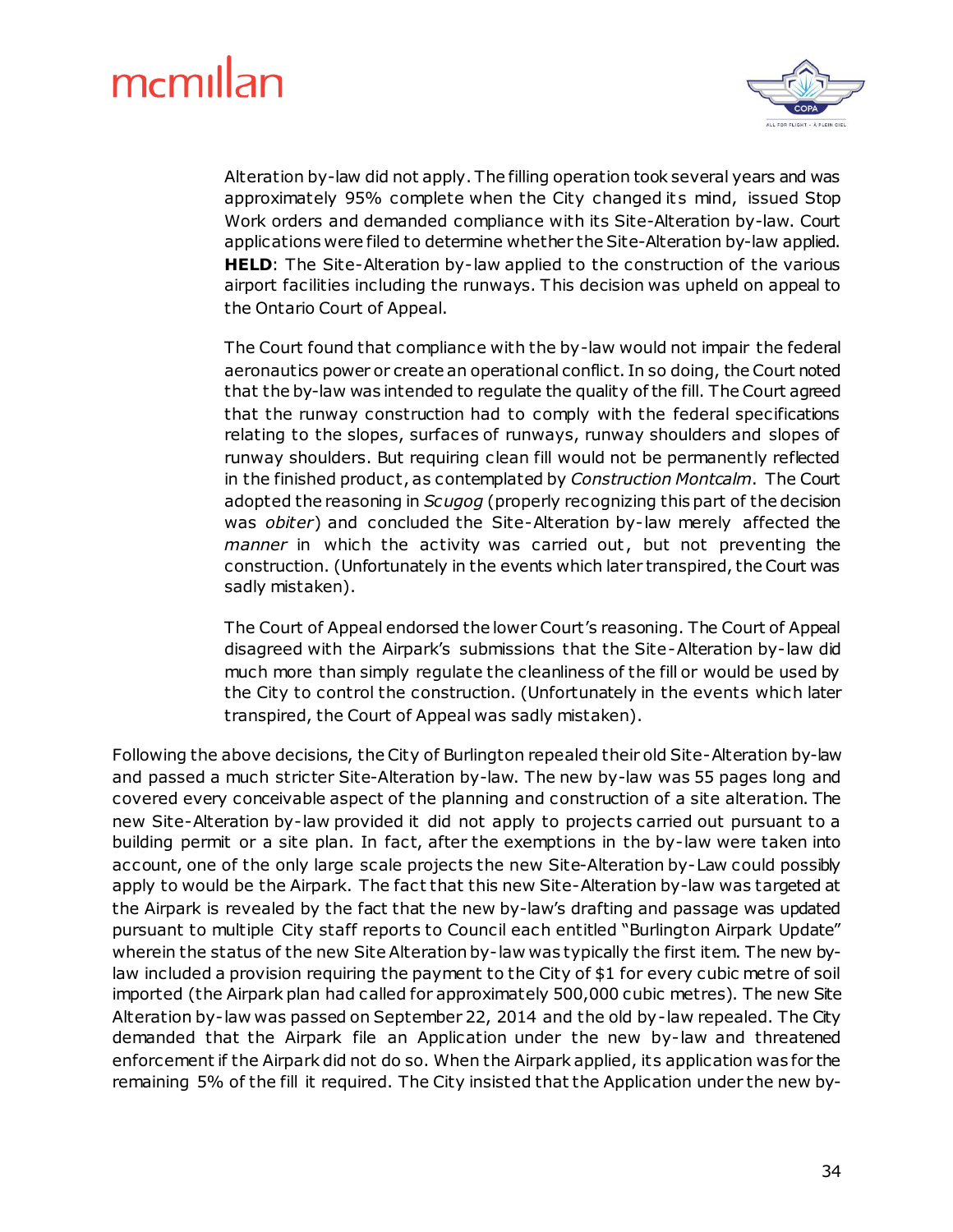

law had to include the fill placed under the old by-law. When the Airpark refused, the City brought fresh proceedings.

(F) *Burlington (City) v Burlington Airpark*<sup>97</sup> (2016 Ontario Superior Court of Justice – 2017 Ontario Court of Appeal)("Burlington Airpark No. 2")

The City initially sought an order requiring the Airpark to remove all fill deposited between January 1, 2008 and August 2, 2013. When it was pointed out that some aeronautical facilities had already been built on some of that fill, the City amended its application and sought the removal of fill "except for soil underlying existing runways and hangars" (apparently forgetting about taxiways and aprons and being unaware of the concept of runway shoulders, runway strips and the like, which, with respect, is exactly why municipal officials are not qualified to regulate aerodrome construction). In the alternative, the City sought a mandatory order requiring the Airpark to file an application under the new by-law for the old fill placed before the new by-law had been passed, which was all of the fill since the Airpark had not placed any further fill since the beginning of the dispute in Burlington Airpark No.1 in 2013. The Airpark resisted on a number of grounds including that the new by-law was targeted at the Airpark, was *ultra vires* and for statutory reasons, the new bylaw could not be applied to the old fill placed during the time the repealed bylaw was in place.

The Trial Judge rejected all the Airpark's arguments, but refused to order the fill removed. Instead, the Trial Judge ordered the Airpark to file an application under the new by-law for the old fill by August 31, 2016. The Airpark appealed.

The Court of Appeal reversed the decision of the Trial Judge. The Court of Appeal found that there was nothing in the language of the new by-law which justified it requiring remediation of work conducted before it came into force. Further, the Court of Appeal found the new by-law had more stringent standards and higher fines. The Court of Appeal could not see how the Airpark could be held to a higher standard for work conducted before that standard was in place. The new by-law, as drafted, did not purport to be retroactive. The City argued that the Order to Comply issued by the City under the old by-law was preserved under the Ontario *Legislative Act, 2006*, which contemplates proceedings commenced before the repeal of an Act shall continue. The Trial Judge had agreed with this assertion, but the Court of Appeal found this to be an error in law and held that the provision in the *Legislative Act, 2006* did not apply to municipal by-laws, exactly as the Airpark had contended from the outset.

<sup>1</sup> <sup>97</sup> 2016 ONSC 4375; 2017 ONCA 420 [*Burlington Airpark No. 2*].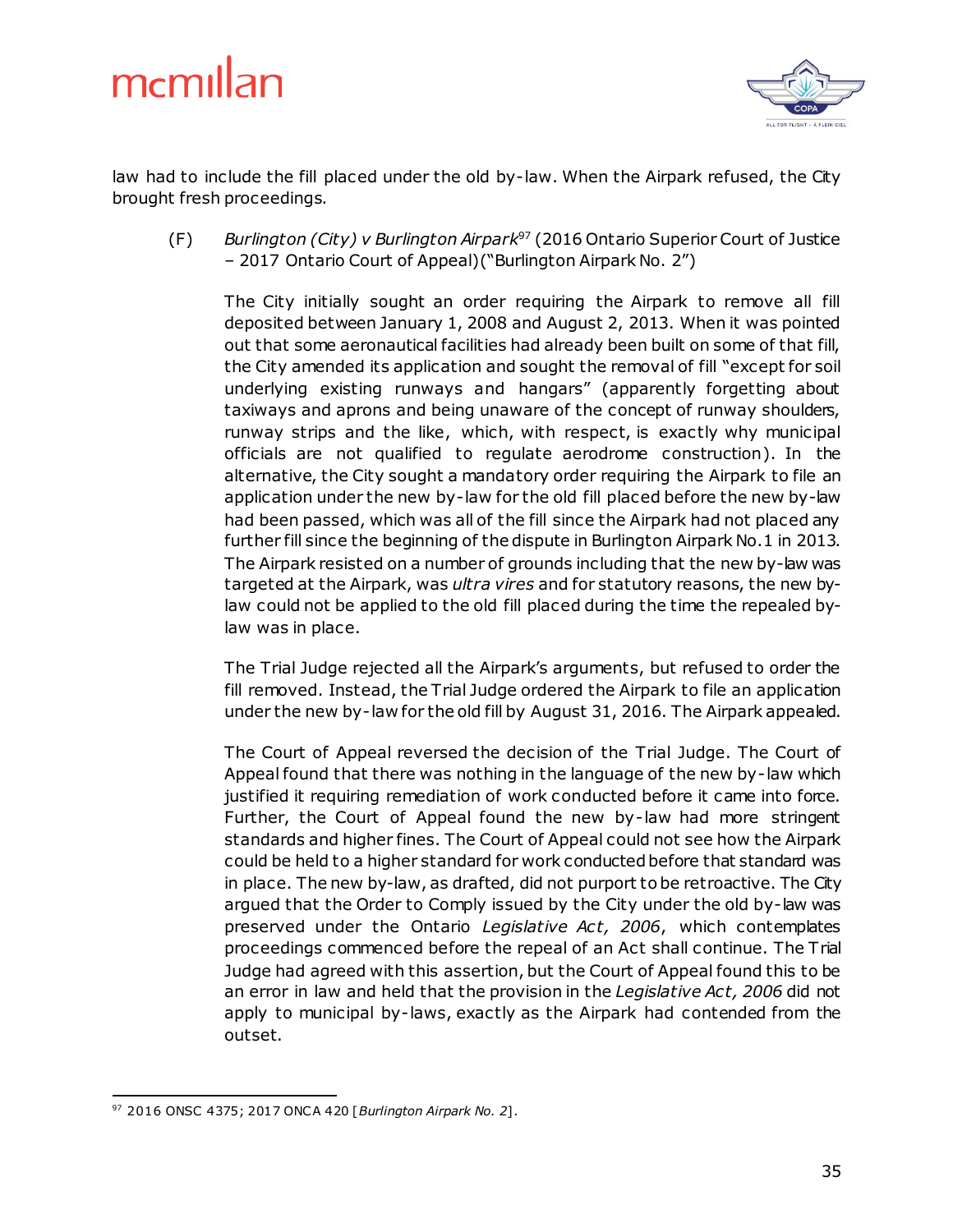1



As this disposed of the City's application, the Court of Appeal found it unnecessary to deal with the Airpark's other arguments, including its constitutional arguments. The City's application was dismissed, with costs.

It is to be recalled that the reasoning in *Scugog* and *Burlington Airpark No. 1*, was that the municipal site-alteration/soils by-laws did not impair the federal aeronautics power because they *merely* required the fill to be clean. During this dispute, the City of Burlington, without evidence,<sup>98</sup> insisted the fill was contaminated. The Airpark was visited by both federal and provincial environmental enforcement officers on more than one occasion at the behest of the City. At the beginning of the dispute, the Airpark voluntarily installed ground water monitoring wells in the quantities and locations agreed to by officials from the provincial Ministry of the Environment. The wells were intended to determine if the ground water showed any signs of alleged contaminates in the fill. After a few years of clean results, the Ministry of Environment asked that additional wells be added as the City was agitating for more wells because the existing wells were not producing evidence of contaminates the City insisted was there. The Airpark put in a number of additional wells where the City had, through the Ministry, requested. This included wells in the heart of the fill. That testing continued for a total of six years with the results provided to both the provincial and federal officials. Further, downstream water and the drinking wells of the neighbours were tested on a number of occasions by provincial and regional officials. No contaminates were ever found<sup>99</sup> and no environmental enforcement proceedings were ever initiated against the Airpark by the provincial or federal officials.

All of this evidence was filed with the court as part of *Burlington Airpark No. 2* and is part of the public record. The fill was clean, yet the Stop Work order issued by the City further to the original Site Alteration by-law was never lifted and a new permit was never issued further to the application the Airpark filed under the new by-law. The City would not issue a permit until the Airpark did more and more testing to find the alleged contaminants the City insisted were there, despite all evidence to the contrary. The application of the Site-Alteration by-law (old and new) did not ensure the fill was clean because clean fill had already been placed by the Airpark between 2008 and 2013 right up to the time the City changed its mind and issued the Stop Work order. However, the Site-Alteration by-laws *did* stop the airport construction work at the Airpark and was, most decidedly, an "impairment". A third trip to court was simply not in the cards.

<sup>&</sup>lt;sup>98</sup> The City relied upon test samples of soil from *proposed* fill source sites that had been rejected by the Airpark's contractor which the City wrongly assumed had been placed at the Airpark. Further, the City's expert also admitted during cross-examination that he had miscounted these samples, applied the wrong standard and listed samples as failures that in fact had passed.

<sup>&</sup>lt;sup>99</sup> To demonstrate the hostility generated by this dispute, one of the opponents of the Airpark development was caught trespassing on the Airpark lands and dumping burnt ash residue beside one of the test wells in an attempt to "spike" the test results.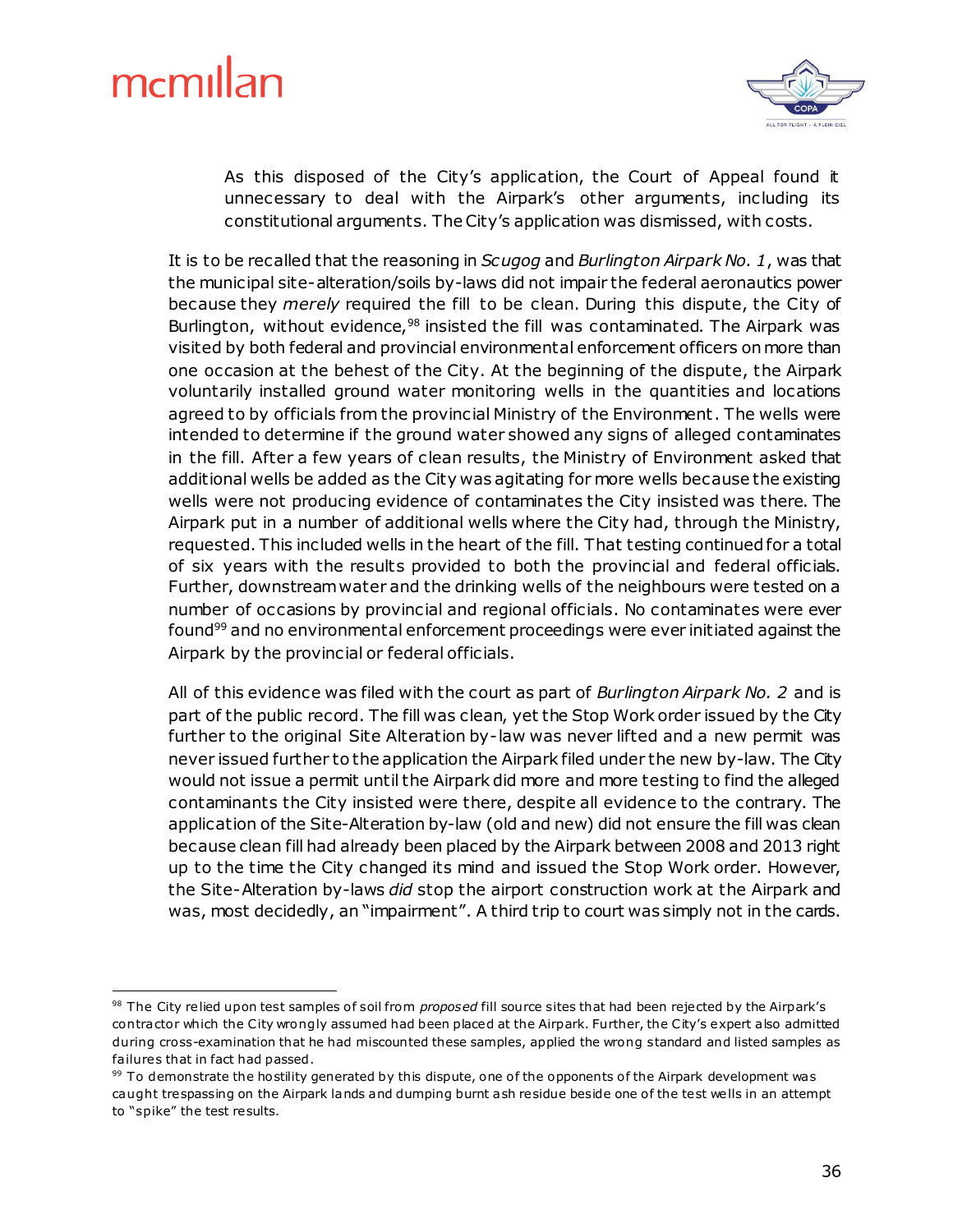



This saga is the very "jurisdictional nightmare" the Supreme Court of Canada said, in *COPA,* was to be avoided.

It was necessary to deal with the Burlington Airpark saga from start to finish, which means the cases which follow pick up the soils/environmental cases again chronologically, but in the middle of the saga.

(G) *Angus v Port Hope (Municipality)*<sup>100</sup> (2015 Ontario Superior Court)

Mr. and Ms. Angus owned a property upon which there was located both an abandoned gravel pit and an "airstrip" (actually a registered aerodrome). Most of the Court's decision concerns whether or not fill imported onto the property was to rehabilitate the pit in accordance with various laws or was done contrary to the local Site Alteration and Fill by-law. The decision also concerned the responsibility for contaminated fill brought onto the site in 2006 by the Municipality further to a road project.

It appears that as part of the confusion about the importation of fill brought onto the property, some may have been used to extend and improve the established runway. The property owners, as part of the litigation, sought a declaration that the soils by-law did not apply to the runway extension.

**HELD**: The soils by-law applied to the lands containing the aerodrome. The Court found the soils by-law in question was similar to the one in *Burlington Airpark No. 1*, was for the protection of the environment and followed the Court of Appeal's decision.

(H) *City of Neuville v 9247-9104 Quebec Inc .*<sup>101</sup> (2016 Quebec Superior Court)

The property owners conducted work consisting of removing topsoil and replacing it with gravel which was compacted and leveled to build a runway. This was carried out in accordance with the plan of the engineer who designed and built the aerodrome. In addition, certain backfilling was carried out mainly to build a wall at the end of the runway to minimize aircraft noise. The aerodrome was registered and it was undisputed that it formed part of the national aviation system.

The City by-law provided that soil excavation and clearing or backfilling of more than 15 cubic metres of material could not be carried out without a certificate of authorization (a permit). Upon receipt of an application for such a certificate containing the listed information required by the by-law, the building inspector was to issue the certificate of authorization if the application complied with the

<sup>1</sup> <sup>100</sup> 2015 ONSC 6974.

<sup>101</sup> 206 QCCS 113.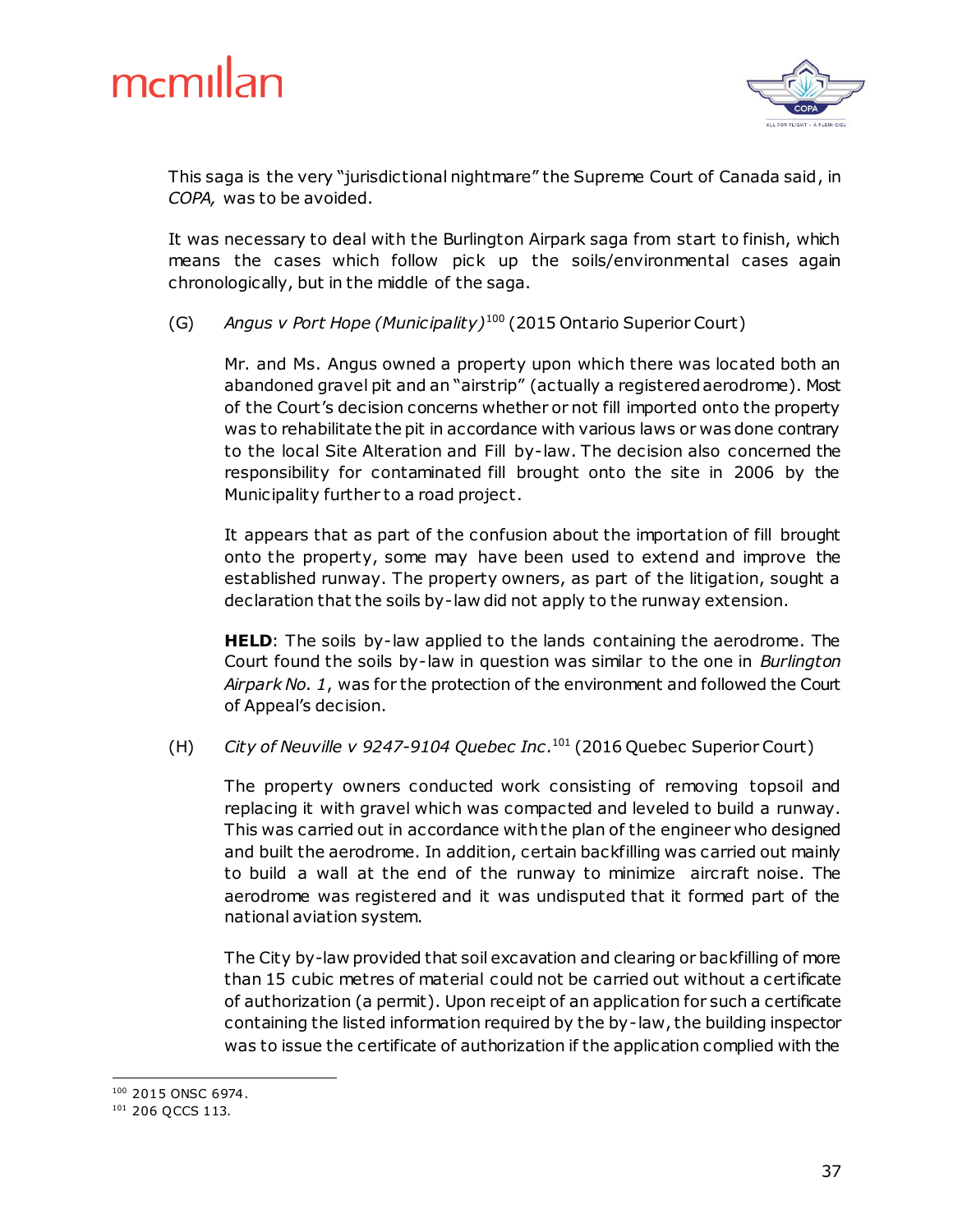

zoning and building by-laws, all plans and documents had been filed and the fee paid.

The Trial Judge, after considering the decisions in *COPA* and *Construction Montcalm* found that the clearing and backfilling provided in the engineer's plan was material incorporated into a runway or structure and fell within exclusive jurisdiction of the federal government. The Trial Judge went on to find the "impairment" test was satisfied by the requirement to obtain a permit, which could be refused due to the location of the aerodrome, the materials the City could prefer, the standards of airplane noise attenuation the City felt acceptable in respect of the wall and the fact the City could order the work demolished and the site rehabilitated under the by-law. The Trial Judge found further that, given there were no standards to be met in the by-law and it was in the discretion of the building inspector, it was impossible to minimize the impact of the by-law on the exercise of federal power. The Trial Judge found the by-law provisions inapplicable and dismissed the charges. The City appealed.

On appeal, the Superior Court noted, the Trial Judge correctly stated the principals and the "impairment" threshold for interjurisdictional immunity. However, the Appeal Judge found the Trial Judge erred in concluding that a bylaw, which merely regulated the *manner* in which clearing and backfilling is carried out, could impair the core of the federal power, citing the decisions in *Burlington Airpark No. 1.* However, the Appeal Judge also found the by-law in question went beyond that. It required, as a condition of issuance of a permit, compliance with zoning and building by-laws which *did* trigger the required level of "impairment", citing *COPA*. The by-law was declared inapplicable and the City's appeal dismissed.

(I) *City of Mascouche v 9105425 Canada Association*<sup>102</sup> (2018 Quebec Superior Court)

This decision was discussed above wherein it was found the provincial regulations protecting wetlands pursuant to the Quebec *Environment Quality Act* were found to trigger the "impairment" threshold because a permit could be refused outright under the first branch of the "avoid – minimize – compensate" structure of the regulations.

Further to the Quebec legislation, if disturbance of wetlands could not be entirely "avoided", it was to be "minimized". The Court noted this may conflict with the requirements of aerodromes and aeronautics. The Court explained runways were to be oriented with the prevailing winds. If the preferred runway orientation ran across the path of streams, the "minimize" requirement of the

<sup>1</sup> <sup>102</sup> *Supra* note 30.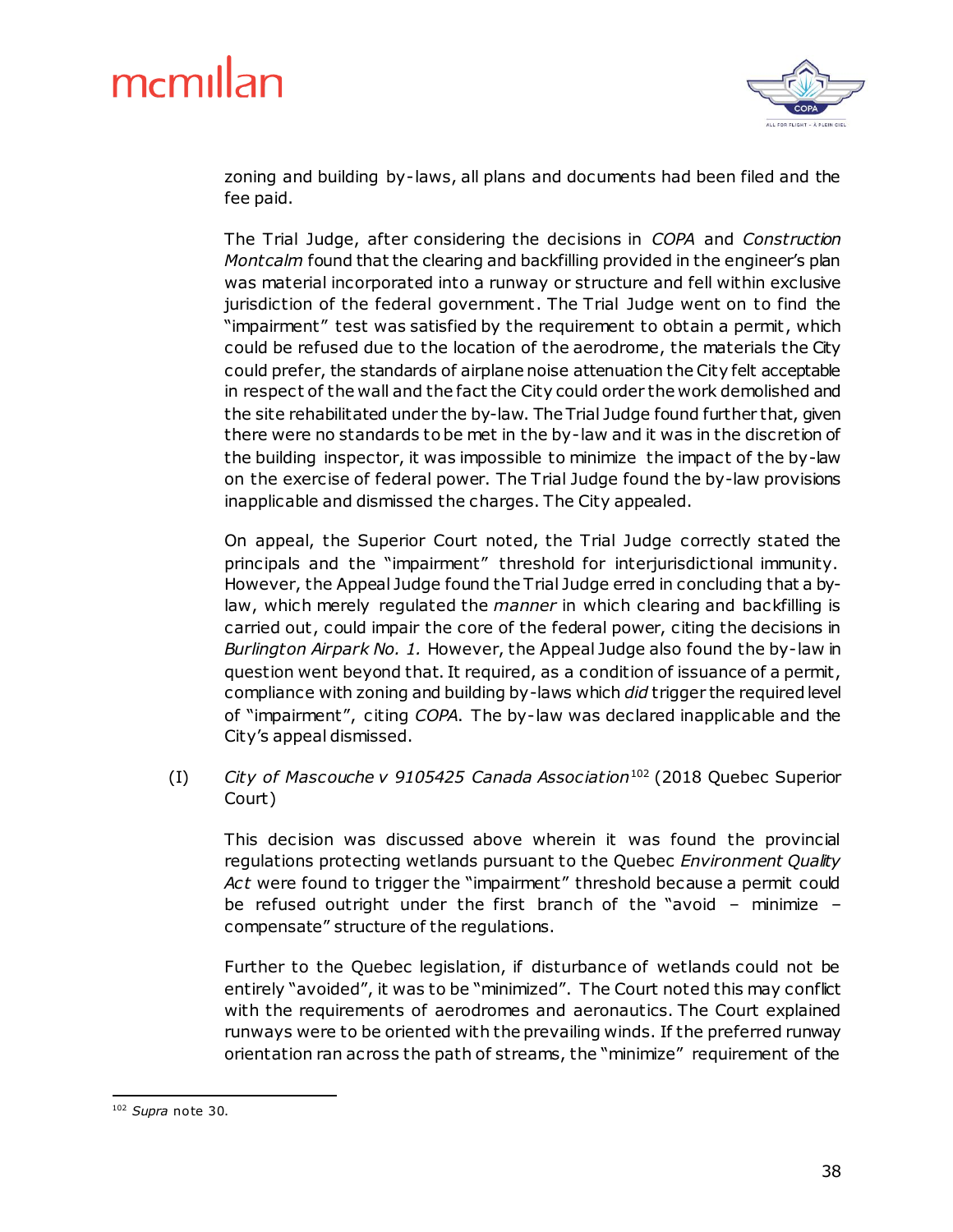

provincial legislation could dictate a different runway orientation and thereby impair the needs of the aerodrome.

Finally, if "avoidance" or "minimization" was not possible, then the aerodrome operator was required to "compensate" for any loss of wetlands under the provincial scheme. In this case, the compensation calculated by the province under the wetlands regulations was \$4,373,240. The property for the aerodrome had only cost \$800,000. The Court considered this payment not merely an impairment but "crippling".

The Court found each of these items separately reached the "impairment" threshold and thus triggered interjurisdictional immunity.

The Court went on to consider the doctrine of paramountcy as well. After reciting, at length, the tests (noted earlier in this Primer) and the fact the federal Minister of Transportation said "yes" to the aerodrome, the Court concluded that both the ability to refuse under the provincial legislation (to say "no") or the required \$4,373,240 contribution to proceed constituted sufficient obstacles of the federal purpose within the paramountcy doctrine.

- (J) Summary of the Soils/Site Alteration Cases
	- a) Soils/Site Alteration By Laws Do Not Apply to Aerodromes:

i) *GTAA* (Ontario Gen. Div.) – trial decision – this part of decision not appealed by City

ii) *Parkland* (Alberta Queen's Bench)

iii) *City of Neuville* (Quebec Superior Court) if the by-law goes beyond merely regulating clearing and backfilling and requires compliance with zoning or building by-laws, which is not permissible

- b) Soils/Site Alteration By-Law Do Apply to Aerodromes:
	- i) *Scugog* (Ontario Div. Court)
	- ii) *Burlington Airpark No. 1* (Ontario Court of Appeal)
	- iii) *Angus v Port Hope* (Ontario Superior Court)

Thus in Ontario, the answer that must be given to aerodrome operators is that yes, municipal site-alteration by-laws do apply to aerodromes according to the Ontario Court of Appeal in *Burlington Airpark No. 1*, which is binding authority. That is the law in Ontario until and unless that position is reversed by the Ontario Court of Appeal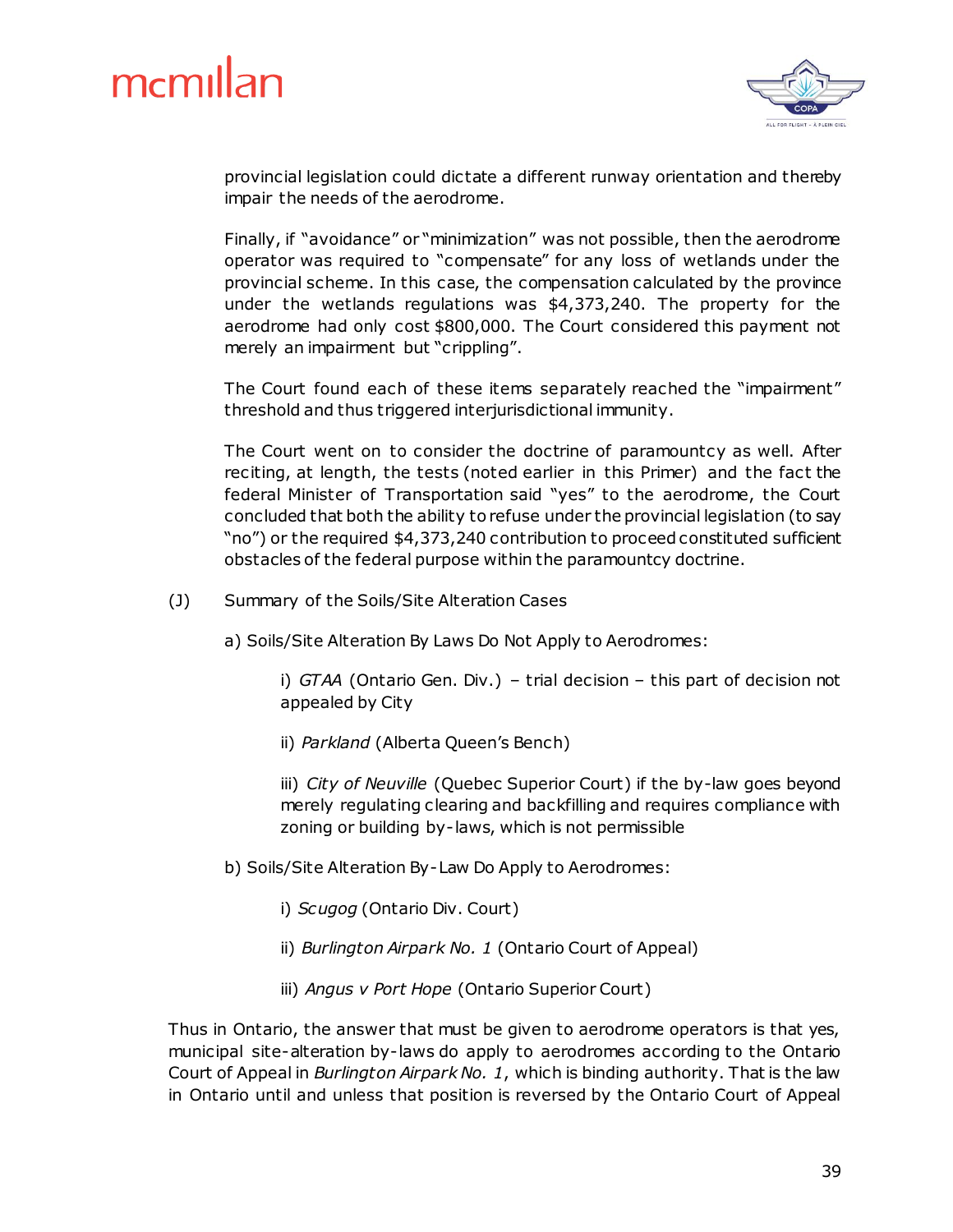

itself or is overruled by the Supreme Court of Canada. However, if a permit is applied for and refused by the municipality thus preventing the aerodrome construction, that in itself may then be a sufficient impairment to trigger interjurisdictional immunity. Unfortunately, that will take a trip to court and perhaps an appeal.

It is to be remembered in *Scugog* and *Burlington Airpark No. 1* that the courts emphasized that *merely* (that word is used in the decisions) requiring the aerodrome to use clean fill (as opposed to contaminated fill) does not impair the federal aeronautics power. But with the greatest of respect, that is a vast oversimplification of what the site alteration/soils by-laws require. For instance, the new City of Burlington Site-Alteration by-law is currently 55 pages long and references a number of other provincial statutes and regulations which the by-law contends must be addressed and considered for a permit, including ones the *GTAA* decision stated were inapplicable because they are part of the provincial land use planning scheme. (The original Mississauga by-Law considered in *GTAA,* which did not apply according to the General Division order, was only 9 pages). The newer municipal site-alteration by-laws require studies, testing, plans, engineering, consultation, approvals, site line studies, controls, grading, slopes, drainage, stormwater management, consideration of proximity to agricultural areas, conservation areas, sensitive environment areas, and anything else the responsible permitting official may require or imagine. Such extensive by-laws are now, in my submission, self-contained land use planning and construction schemes: the very thing the Court of Appeal in *GTAA* said was not applicable to airport construction.

While such by-laws are said not to be *ultra vires* because they do not purport to regulate aviation *per se*, and are of general application, it is to be observed that they do not, in reality, have a general application. This is because, by their own wording, they do not apply to ordinary site-alteration projects carried out further to a site plan agreement under a provincial planning statute or conducted further to a municipally issued building permit. That is, almost all most ordinary (non-aviation) construction is exempt from these by-laws, as are gravel pits, farming, sod operations and the like. However, because aerodromes do not need building permits (except perhaps Quebec) or provincial planning approval, they are one of the very few (rare) large scale sitealteration activities left that are not exempted. These comprehensive planning, approval and construction schemes cannot, in my humble opinion, be justified as *merely* requiring the aerodrome operator to pick from the clean pile of fill.

Again, the foregoing is my critic and commentary, but is not the law of the province of Ontario. It is the Ontario Court of Appeal that pronounces that law and for the purposes of the application of the site-alteration by-laws in Ontario, *Burlington Airpark No. 1* is the law, for now.

In Alberta for example, *Parkland* represents the law (site alternation by-laws do not apply to aerodromes).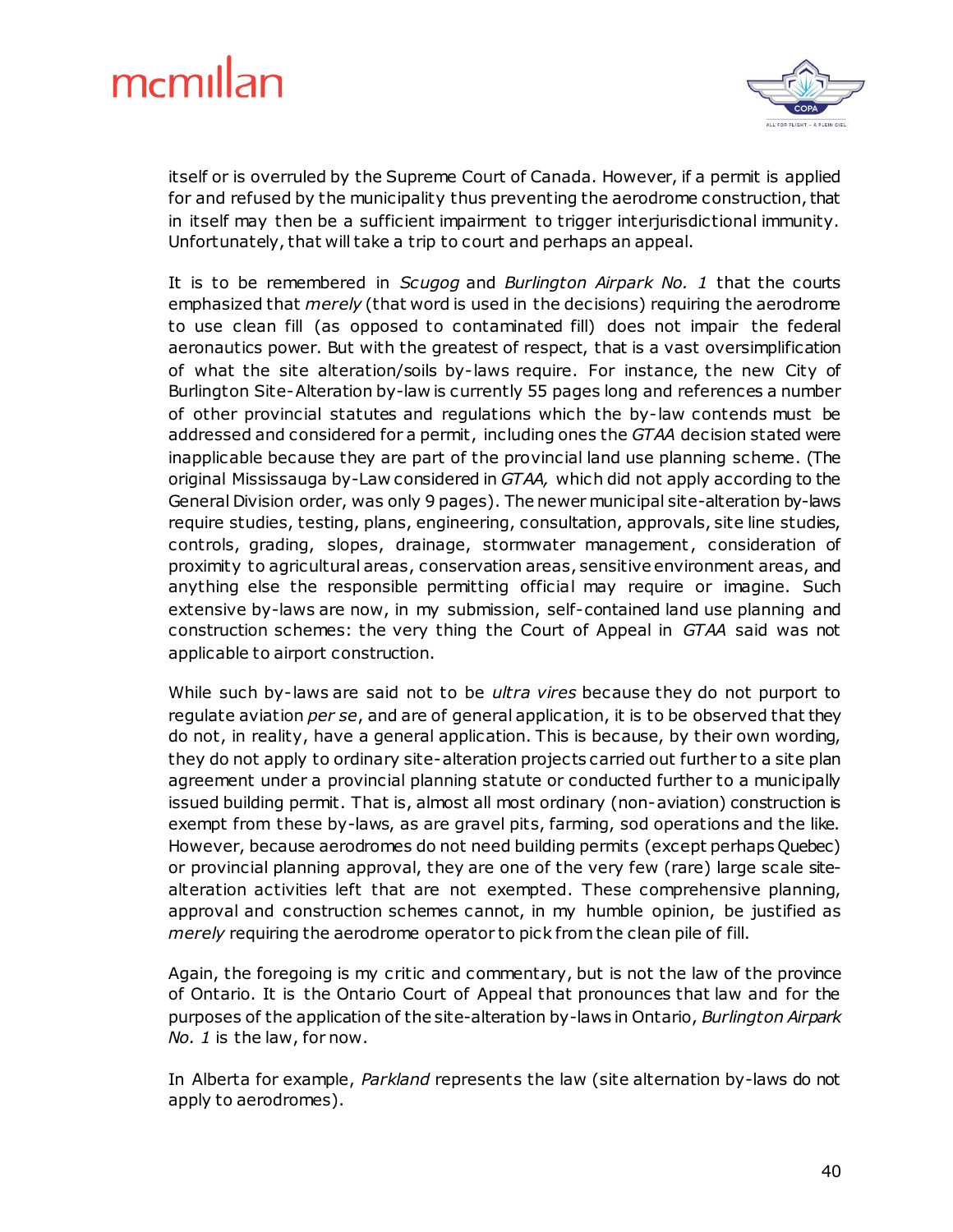

#### (5) Other Topics

In trying to understand what may or may not be within the exclusive federal jurisdiction over aviation, (i.e. what within the "core") it is sometimes instructive to see cases where the activities were ruled to be outside that exclusive jurisdiction.

(A) *R. v Pearsall*<sup>103</sup> (1977 Saskatchewan Court of Appeal)

The defendant was charged with a breach of provisions of the Saskatchewan *Game Act* and the regulations thereunder which prohibit a person from using an aircraft to locate game or communicate the location of game to persons on the ground (or water) for the purposes of hunting. The defendant took the position that the provincial legislation encroached upon the federal aeronautical power. **HELD**: The purpose of the provincial statute was to protect game and in doing so, was not shown to be in conflict with any derogation of any Canadian statute.

(B) *Construction Montcalm v Quebec* (Minimum Wage Commissioner)(1978 Supreme Court of Canada)<sup>104</sup>

We have discussed this many times above, but should not lose sight of the fact that the activity considered was found *not* to be part of aeronautics. Again, the contractor retained for the construction of the runway at Mirabel Airport was subjected to a proceeding by the Quebec Minimum Wage Commission to recover on behalf of employees a deficiency in wages based upon the provincial legislation. The contractor argued that as it was retained by the federal government to build an airport on federal lands and argued that the provincial legislation was not applicable. **HELD:** Construction is not in every aspect integral to aeronautics. The results of the construction that will be permanently reflected in the finished product and thus, its suitability for aeronautical purposes are within the exclusive jurisdiction of the federal government. The minimum wage and other conditions of employment set out in the provincial laws do not purport to regulate the structure of the runways, its design nor will they prevent the runways from being properly constructed in accordance with federal specifications. The provincial wage laws applied.

(C) *Air Canada v Ontario Liquor Control Board*<sup>105</sup> (1980 Supreme Court of Canada)

<sup>103</sup> 80 DLR (3d) 285 (Sask CA).

<sup>104</sup> *Supra* note 1.

<sup>105</sup> [1997] 2 SCR 581.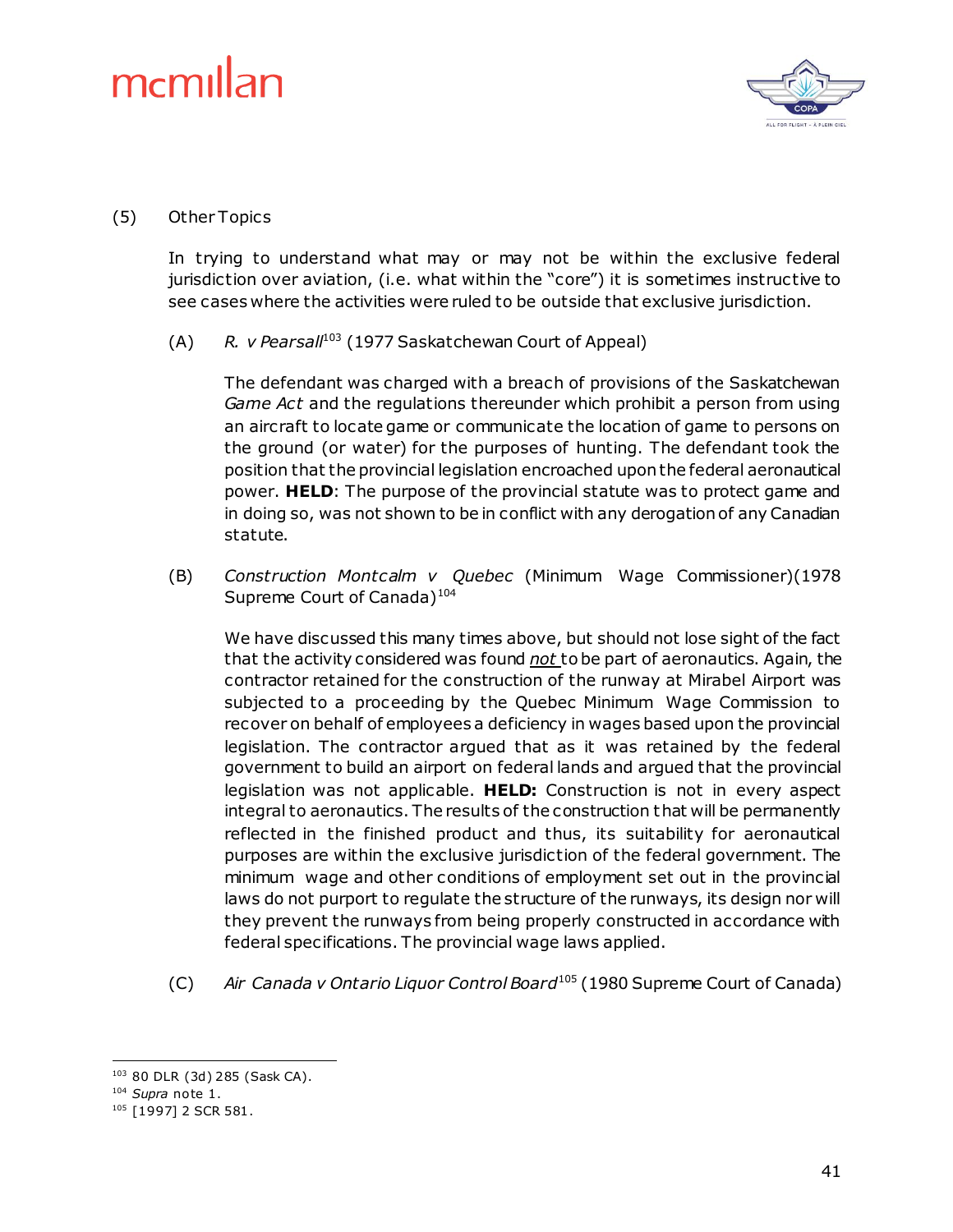

The Ontario Liquor Control Board sought to charge mark-ups and gallonage fees to the airlines for liquor purchased by the airline abroad and stored in bonded warehouses at airports. The airlines argued provincial laws did not apply to part of their undertaking that was vital or integral to their undertaking. They argued that the service of liquor to passengers was integral to their undertakings. **HELD**: The service of alcohol is not integral to the airlines' undertaking and thus, the provincial laws did apply.

The Supreme Court of Canada did reason that under certain circumstances such as long duration flights, the provision of food and beverages could be vital and integral and that if the province forbade that activity, it could affect a vital part of the airline's undertaking. However the service of alcohol, while perhaps important to maintain the airlines' competitive edge, was not essential to the operation of aircraft.

#### **A Cautionary Note**

This Primer is intended to be educational and provide some initial guidance of the current state of the law concerning the regulatory jurisdiction over aeronautical operations. It is also a commentary on some of the developing areas of law. The danger and indeed, the mistake would be to review one of the foregoing summaries, recognize factors that may be similar to a situation the reader is experiencing, and then take action based upon such a summary. That is not the purpose of this Primer.

Each of the court decisions noted above can be dozens of pages and hundreds of paragraphs long and contain details not in the summary which will make it completely distinguishable from your particular situation. This Primer is intended as a starting point for an enquiry, not the end. You have read it before and you will read it here again and there is a reason: there is no substitution for obtaining proper legal advice for your particular situation from a properly qualified lawyer.

#### A Note About the Author

Glenn Grenier is a partner with McMillan LLP, a national Canadian law firm where he is the Co-Chair of the Aviation Law Department. In addition to practising aviation law for over two decades, he taught aviation law at the University of Western Ontario for four years and has been general counsel to the Canadian Owners and Pilots Association for the past eleven years. Glenn obtained his Private Pilot License in 1992 and owned and operated a Funk B-85-C for twenty years from the Burlington Airpark. He has been a member of the Canadian Owners and Pilots Association since 1996 and was a two term Captain of COPA Flight 28, Burlington.